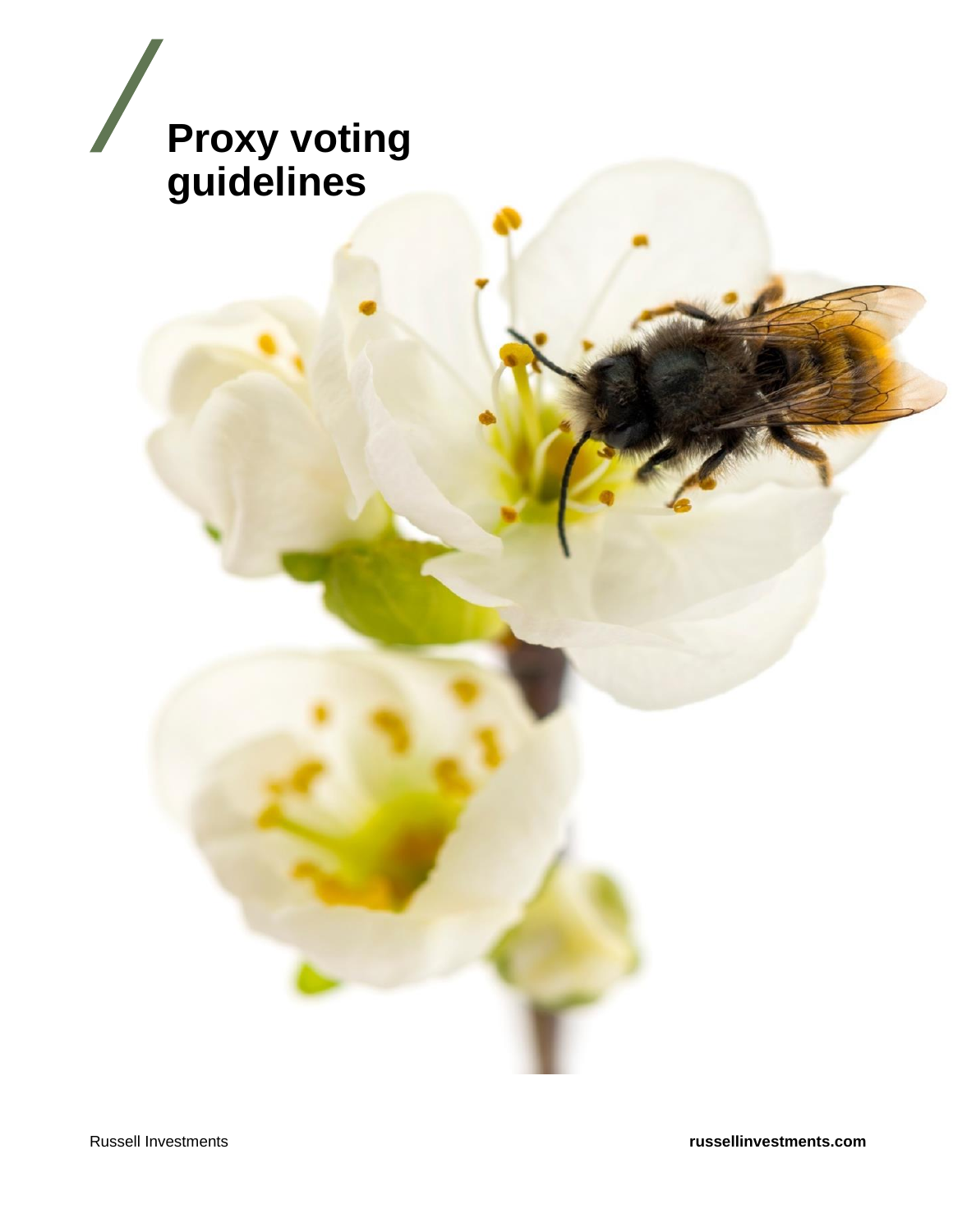#### <span id="page-1-0"></span>**As adopted by:**

Russell Investments Capital, LLC Russell Investments Funds Management, LLC Russell Investments Implementation Service, LLC Russell Investment Management, LLC Russell Investments Trust Company Russell Investments Canada Limited Russell Investments Korea Limited Russell Investment Management Ltd Russell Investment Group Limited Russell Investments France SAS Russell Investments Ireland Limited Russell Investments Limited Russell Investments Group Japan Co., Ltd. (the foregoing collectively referred to herein as "Russell Investments")

#### **CONFIDENTIAL -**

Copyright © 2022 Russell Investments Group, LLC. All rights reserved. This material is proprietary and may not be reproduced, transferred, or distributed in any form without prior written permission from Russell Investments. It is delivered on an "as is" basis without warranty.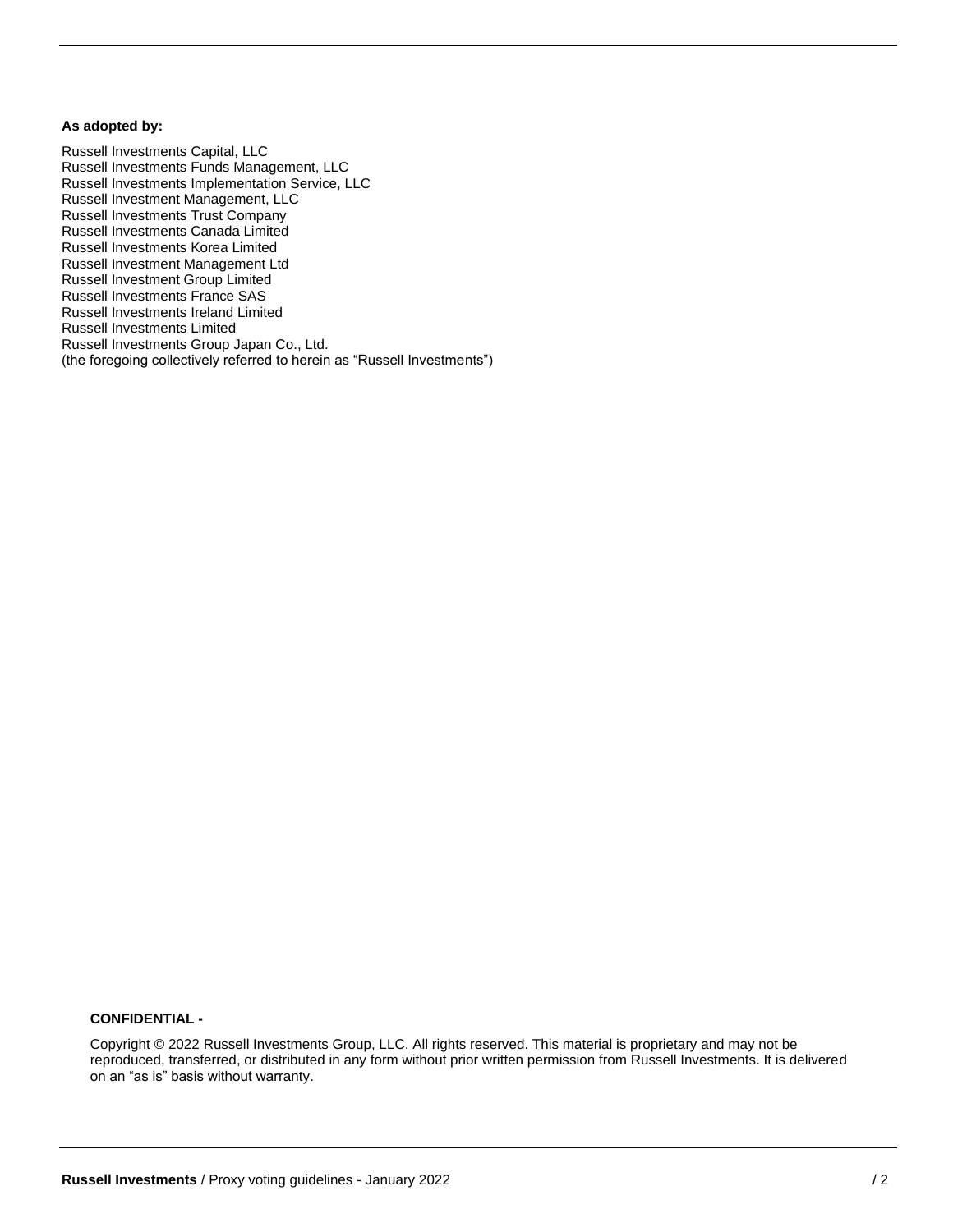## **INTRODUCTION**

Russell Investments believes that exercising voting rights is an essential part of the value creation process. It is also necessary for ensuring strong corporate governance and protecting shareholder value. Striving to enhance and protect shareholder value, as well as minority shareholder rights, is of critical importance. Through our proxy voting process, we are actively working to increase shareholder value as we initiate positive change.

Russell Investments believes that shareholders have a responsibility to monitor company management and exert their influence through the exercise of voting rights. We have been voting at shareholder meetings for nearly 20 years, evolving our voting policies and practices with the evolution of various developments in regulations and principles. We vote the vast majority of issues raised at company meetings, the exceptions being where there are restrictions placed on trading of voted securities (share blocking), impediments such as power of attorney requirements, and late receipt of proxy materials.

Russell Investments believes that it is our responsibility to monitor the effectiveness of company management, exerting influence on environmental, social, and governance practices through the exercise of our proxy voting rights and shareholder engagement activities. Because governance issues tend to have a strong impact on overall shareholder value, a large portion of our engagement activities are centered on executive compensation, shareholder rights, and board strategy issues. We believe that taking an active interest in these issues is ultimately in the best interests of our clients.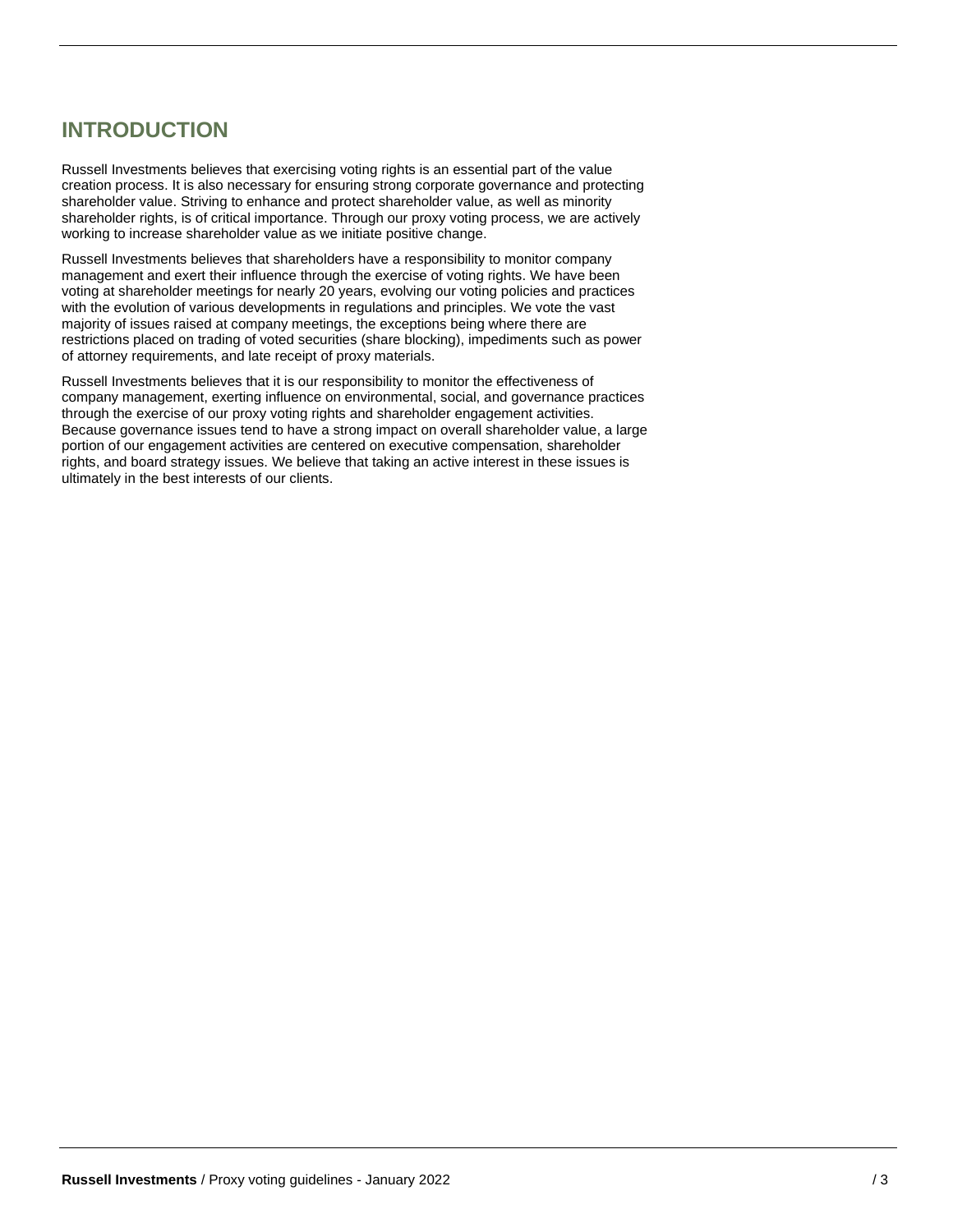## <span id="page-3-0"></span>**PROXY ADMINISTRATION PROCEDURES**

- **1.** Any Proxy Administrator retained by Russell Investments shall vote all proxies as instructed in the guidelines attached hereto. The Proxy Administrator is currently Glass Lewis & Co ("Glass Lewis"). In the event (a) a voting matter is not specifically addressed in the guidelines, (b) a voting matter is to be determined on a case-by-case basis and Glass Lewis recommends a vote against management's recommendation or (c) there is a question as to the outcome on a voting matter, the Proxy Administrator shall request direction from Russell Investments' Active Ownership Committee. The Active Ownership Committee may instruct the Proxy Administrator "not to vote" on any proposal.
- **2.** The Proxy Administrator shall maintain a system allowing Russell Investments access to all solicitations for vote received by the Proxy Administrator.
- **3.** The Proxy Administrator shall vote each and every proxy pursuant to the guidelines, unless directed otherwise by Russell Investments' Active Ownership Committee.
- **4.** The Proxy Administrator shall maintain a record of all votes received, all votes cast and any other relevant information pursuant to the Proxy Administrator's normal policies and as directed by Russell Investments.
- **5.** The Proxy Administrator will use the attached guidelines until such guidelines are superseded by subsequent guidelines. The guidelines may be changed at any time in Russell Investments' sole discretion.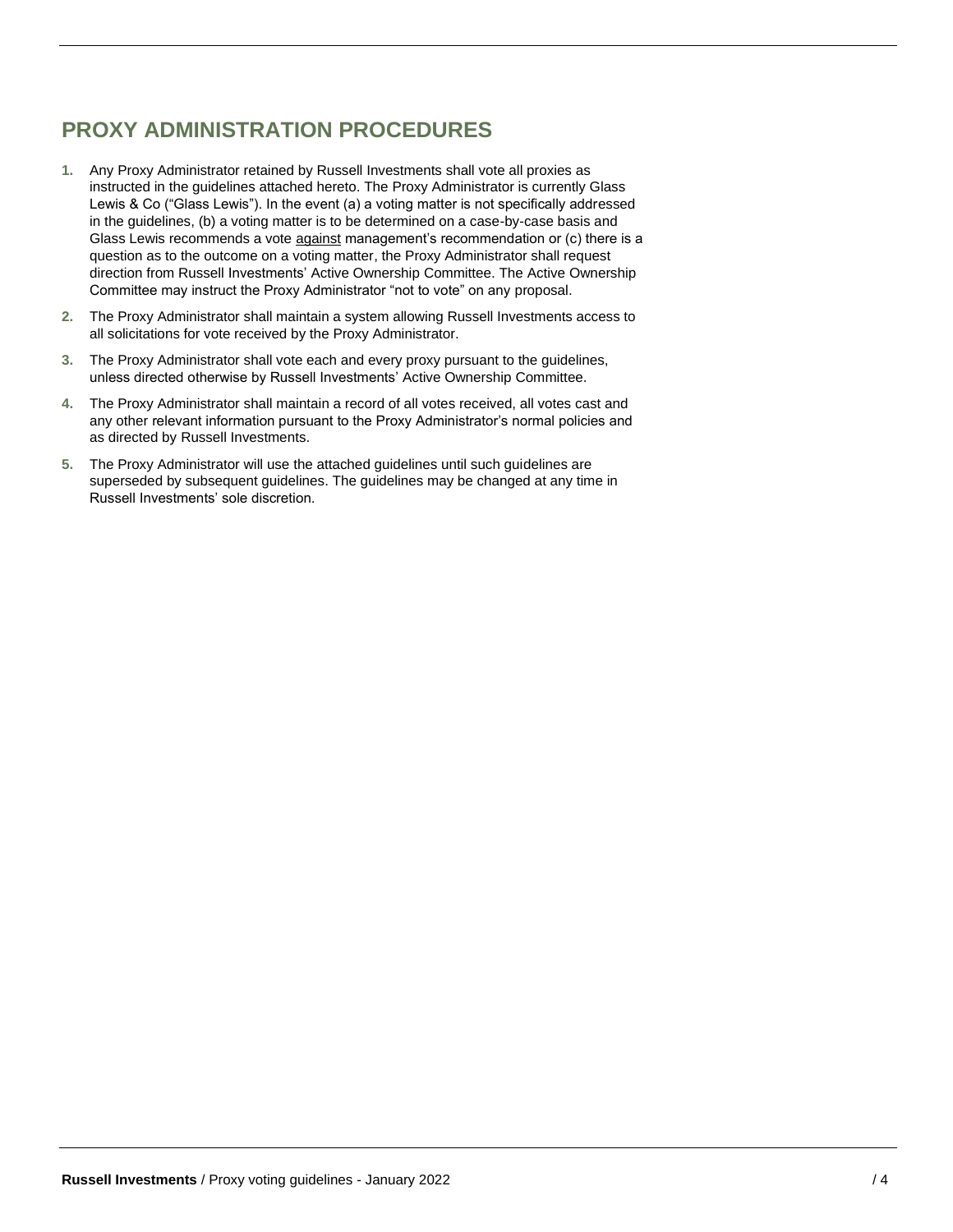# **Contents**

| <b>INTRODUCTION</b>             |                                                  | 2  |
|---------------------------------|--------------------------------------------------|----|
| PROXY ADMINISTRATION PROCEDURES |                                                  | 4  |
| I.                              | Routine Shareholder Meeting Formalities          | 6  |
| Ш.                              | The Board of Directors                           | 7  |
| III.                            | <b>Proxy Contests</b>                            | 12 |
| IV.                             | Auditors                                         | 13 |
| V.                              | <b>Proxy Contest Defenses</b>                    | 14 |
| VI.                             | <b>Tender Offer Defenses</b>                     | 15 |
| VII.                            | Corporate Governance                             | 18 |
|                                 | <b>VIII. Miscellaneous Provisions</b>            | 20 |
| IX.                             | <b>Capital Structure</b>                         | 21 |
| Χ.                              | <b>Executive and Director Compensation</b>       | 25 |
| XI.                             | State of Incorporation                           | 30 |
| XII.                            | Mergers and Corporate Restructurings             | 31 |
|                                 | <b>XIII. Mutual Fund Proxies</b>                 | 32 |
|                                 | XIV. Environmental, Social, and Political Issues | 33 |
|                                 | XV. Lack of Information or Late Information      | 37 |
|                                 | XVI. Fixed Income and Real Estate Securities     | 37 |
|                                 | XVII. Items Not Addressed by Guidelines          | 37 |
|                                 | <b>XVIII.Determined Materiality Threshold</b>    |    |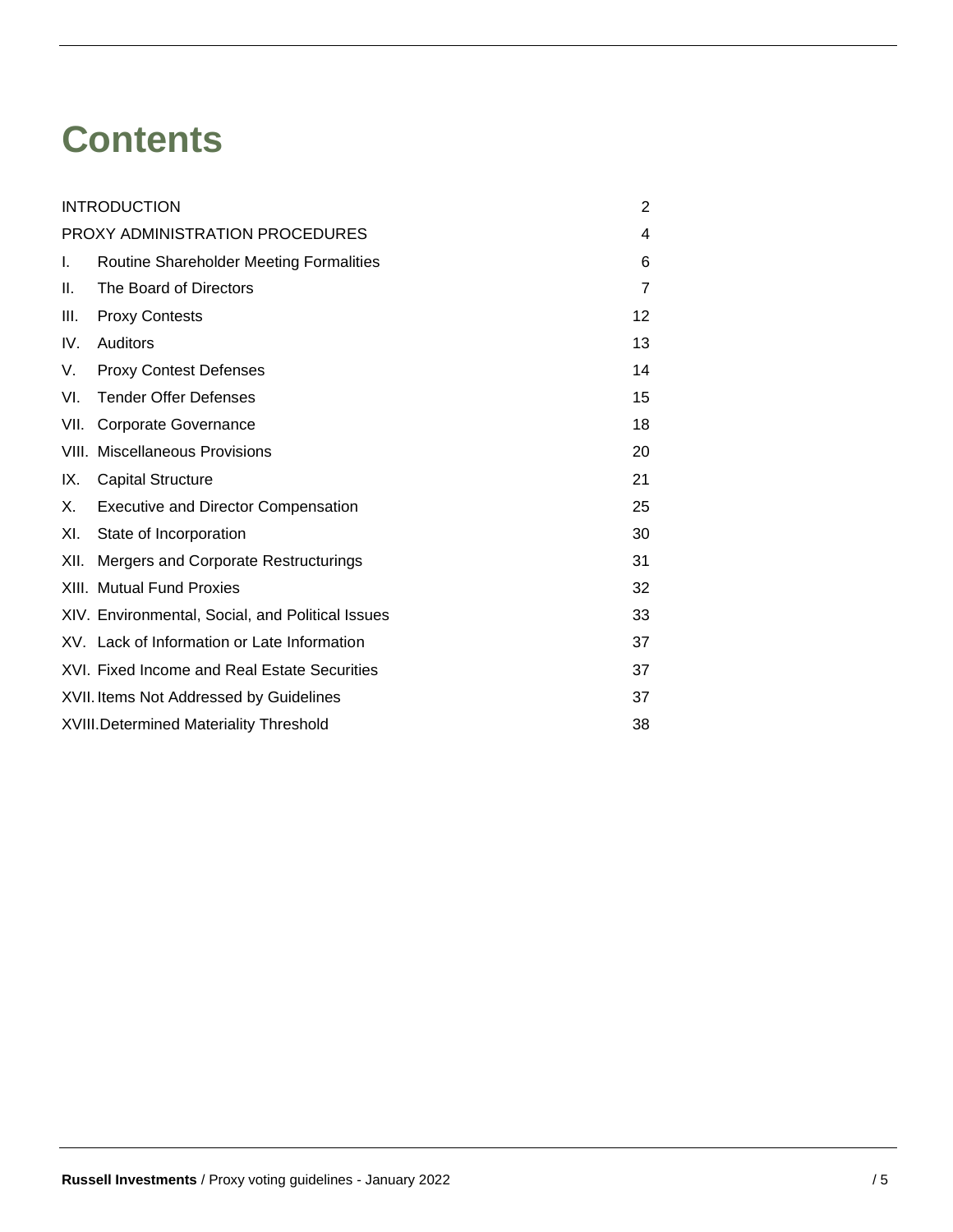## <span id="page-5-0"></span>**I. Routine Shareholder Meeting Formalities**

## **Routine Agenda Items**

Shareholders are routinely asked to approve:

- the opening of the shareholder meeting
- that the meeting has been convened under local regulatory requirements
- the presence of quorum
- the agenda for the shareholder meeting
- the election of the chair of the meeting
- the appointment of shareholders to co-sign the minutes of the meeting
- regulatory filings
- the designation of inspector or shareholder representative(s) of minutes of meeting
- the designation of two shareholders to approve and sign minutes of meeting
- the allowance of questions
- the publication of minutes
- the closing of the shareholder meeting

We vote **for** these and similar routine management proposals.

## **Financial Statements and Director and Auditor Reports**

We vote **for** management proposals seeking approval of financial statements and director and auditor reports and the discharge of management and supervisory board members, unless the report and accounts have not been signed off as complete by a qualified auditor ahead of the Annual General Meeting, in which case we will vote **against**. In the event of a qualified opinion where Glass Lewis is recommending **against**, we will vote on a **case-by-case** basis.

In the case of French companies, we will vote **against** proposals dealing with related party transactions where Glass Lewis recommends a vote **against** such proposals because management fails to provide relevant auditors reports pertaining to such related party transactions at least 21 days in advance of a vote.

We vote **against** proposals to remove shareholders rights to approve auditor reports and financial statements.

## **Allocation of Income and Dividends**

If a proposal under this item is to be voted **on a case-by-case basis**, we vote **for** the proposal if, notwithstanding Glass Lewis' information delivery requirements stated above, management or Glass Lewis have provided adequate information to ascertain whether a related party transaction involves overreaching of the company or its assets by such related parties.

We vote **for** management proposals concerning allocation of income and the distribution of dividends.

## **Shareholder Proposals Requesting Dividend Increases**

We vote **for** shareholder proposals requesting a company to increase its dividend payout ratio **unless** Glass Lewis recommends a vote **against**, in which case the proposal will be voted **on a case-by-case basis.**

If a proposal under this item is to be voted **on a case-by-case basis**, we vote **for** the proposal if management and Glass Lewis both recommend a vote **for** such proposal and we vote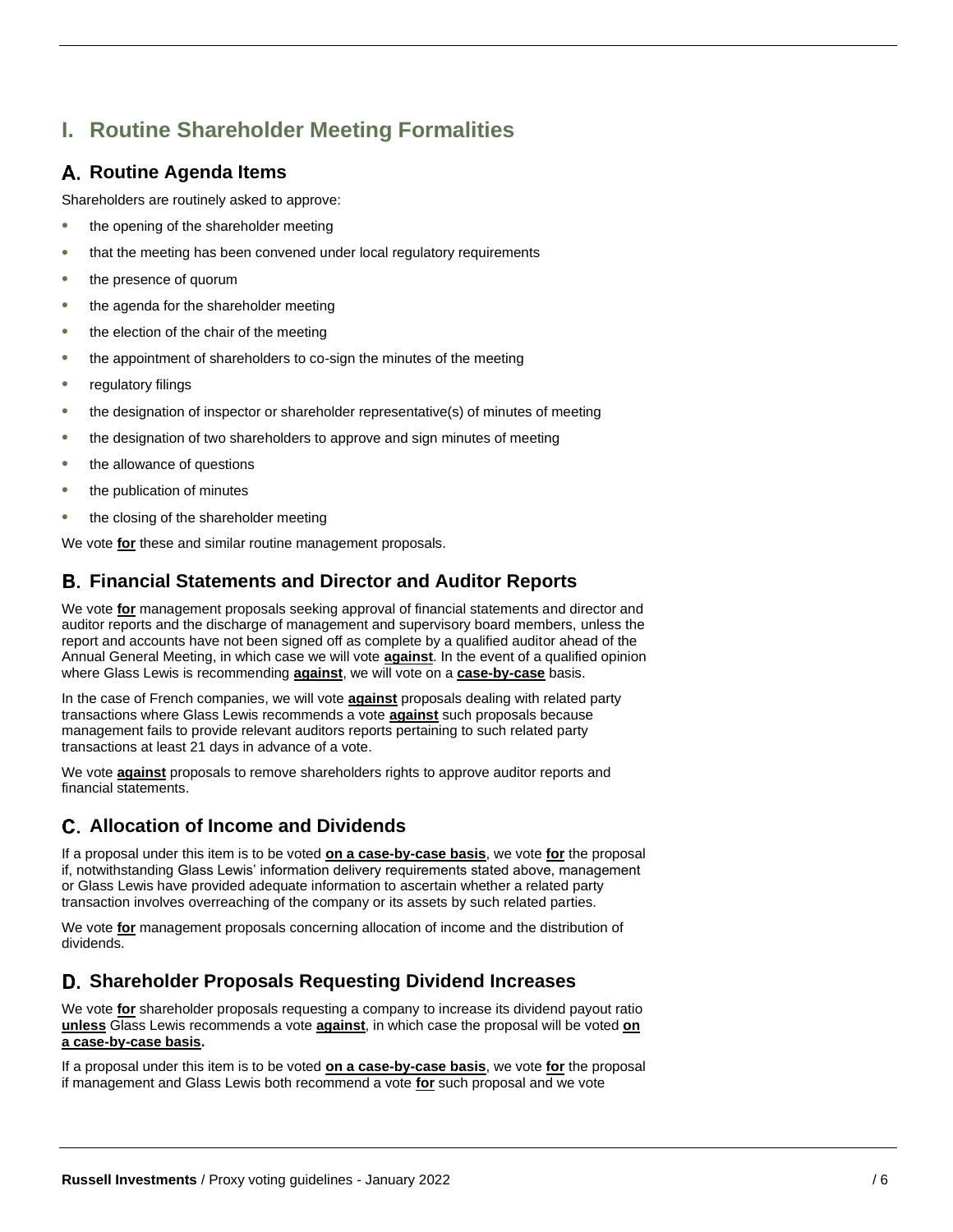**against** the proposal if management and Glass Lewis both recommend a vote **against** such proposal.

## **Stock (Scrip) Dividend Alternatives**

We vote **for** stock (scrip) dividend proposals except as set forth below.

We vote **against** stock (scrip) dividend proposals that do not allow for a cash option.

## **Technical Vote Requirements in Brazil**

We vote **for** proposals that voting instructions may also be considered, should the meeting be held on second call, if Glass Lewis votes **for**. If Glass Lewis votes **against**, to mitigate the risk of amendments we vote **against**.

We vote **for** requests for allocation of cumulative votes when there are more candidates than seats and the election of nominees through this method may benefit the election of independent directors to the board. If this is not the case, we will vote **against**.

We will vote **for** proportional allocation of cumulative votes and **abstain** from allocating votes individually if Glass Lewis recommends a vote **for** all nominees. We will vote **against** proportional allocation and when possible cumulate votes in support of the specific candidates GL votes **for**, and **against** the candidates GL votes **against**.

We vote **for** proposals to cumulate common and preferred shares when GL vote **for**, otherwise we vote **against**.

If GL **abstain** from voting on the board's slate for a Brazilian supervisory council on the basis that a suitable minority candidate is disclosed, we vote **abstain**, and vote **for** the recommended minority candidate.

## <span id="page-6-0"></span>**II. The Board of Directors**

## **Director Nominees in Uncontested Elections**

The Proxy Committee has received, reviewed and carefully considered the following Glass Lewis policy related to corporate governance issues, including the factors that Glass Lewis analyses in determining its recommendation for proxy matters relating to director nominees in uncontested elections. The Proxy Committee has also considered its role as a fiduciary to those persons or entities on whose behalf the committee is empowered to vote proxies. The Proxy Committee agrees with the factors used by Glass Lewis to determine whether an issuer adheres to good corporate governance practices. In its review of the Glass Lewis approach and taking into consideration the investment aspects of uncontested director elections, the Proxy Committee has determined that is it appropriate to take an active role with respect to corporate governance matters.

The Proxy Committee has endorsed the Glass Lewis approach and has adopted the following general policy with respect to director nominees in uncontested elections. As a general proposition, based on this policy and subject to the criteria below, we vote **for** the proposal if Glass Lewis recommends a vote **for** such proposal and we vote **against** the proposal if Glass Lewis recommends a vote **against** such proposal. However, as more particularly described below, Russell Investments' proxy voting guidelines may, in some cases be contrary to that general proposition.

• The board of directors is the focal point of corporate governance. Directors represent the shareholders, and they are charged with safeguarding investors' interests. Directors should provide corporate leadership but refrain from interfering in day-to-day company operations which are properly the province of the CEO and other senior executive officers. The board must hold executives accountable for their actions. The effectiveness of the board is a direct function of its composition and structure. We support strong boards that demonstrate a commitment to creating shareholder value. While director candidates and other board-related issues must be evaluated **on a case-by-case basis** giving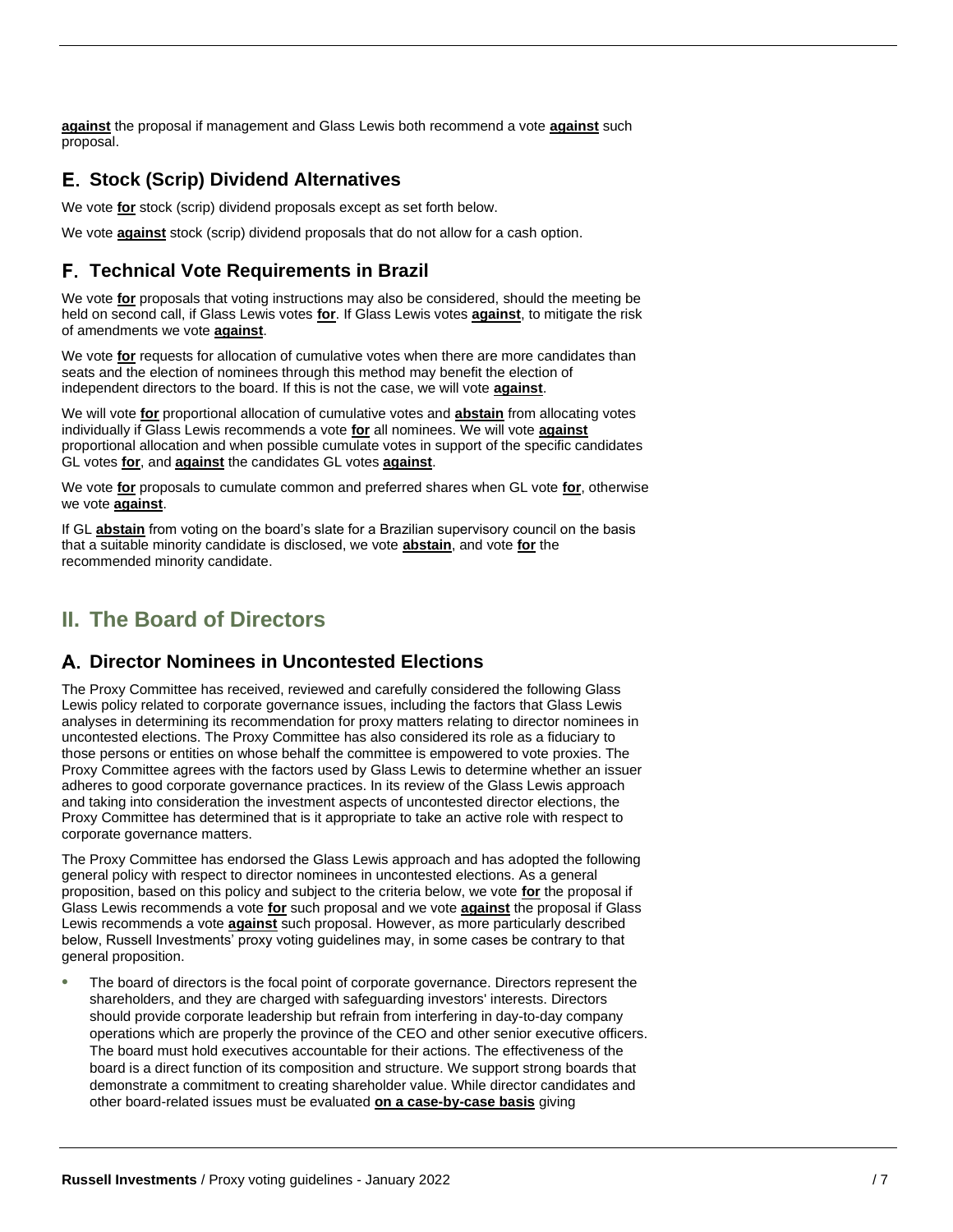consideration to the company's performance and total governance structure, we prefer to see mechanisms that promote independence, accountability, responsiveness and competence.

- Independence: Without independence from management, the board may be unwilling or unable to effectively set company strategy and scrutinise performance or executive compensation.
- Accountability: Directors must be accountable to shareholders. Policies that promote accountability would include annual elections and shareholders' ability to fill vacancies or to remove directors without cause. These policies facilitate change in control of a company through a proxy contest, thus reducing the opportunity for management entrenchment. In addition, shareholders should not be limited to removing directors only for cause because that is a standard that is extremely difficult to meet; it permits removal of directors only if found (through due process) guilty of self-dealing, fraud, or misappropriation of company assets. It does not provide for removal of directors due to poor performance or poor attendance. If the board, by our valuation, has not made significant progress towards implementing strategies to address shareholder concerns we will consider voting **against** board members
- Responsiveness: Directors should be responsive to shareholders, particularly in regard to shareholder proposals that receive a majority vote and tender offers where a majority of shares are tendered. Furthermore, shareholders should expect directors to devote sufficient resources to oversight of a company.
- Competence: Companies should seek directors who can add value to the board through specific skills or expertise. However, election of directors should be **on a case-by-case basis** and not constrained by arbitrary limits such as age or term limits.

#### **Voting on Director Nominees in Uncontested Elections in the U.S.**

Votes on director nominees should be made **on a case-by-case basis**, examining the following factors:

- Independence of the board and key board committees, provided that if the nominee meets the independence criteria established by a company's primary securities exchange on which it is listed, we vote **for** the nominee and, further provided, that in the case of non-U.S. issuers we vote **for** if the nominee meets the independence criteria established by the New York Stock Exchange.
- Attendance at board meetings, such that if a director does not attend at least 75% of board meetings without a valid excuse, votes will be **withheld** from that director,
- Corporate governance provisions and takeover activity,
- Long-term company performance, provided that any quantitative testing shall solely utilise Glass Lewis' 2006 IRS methodology,
- Pay-for-performance disconnect.
- Votes may be withheld from incumbent directors who serve on compensation committees and/or the CEO and, in egregious cases from the entire Board, where the company has what Glass Lewis deems to be poor compensation practices. If as a result of poor compensation practices Glass Lewis recommends a **withhold** vote from incumbent directors who serve on the compensation committee, we will also **withhold** votes from these directors.
- Whether or not the incumbent directors receive more than 50% "withhold" votes in a prior balloting, in which case votes will be withheld from the entire incumbent board if the issue underlying the withhold votes has not been resolved since the prior balloting,
- For votes on nominees who are also Audit Committee members, whether or not the Company's Sarbanes-Oxley Section 404 attestations indicated significant material weaknesses in internal controls,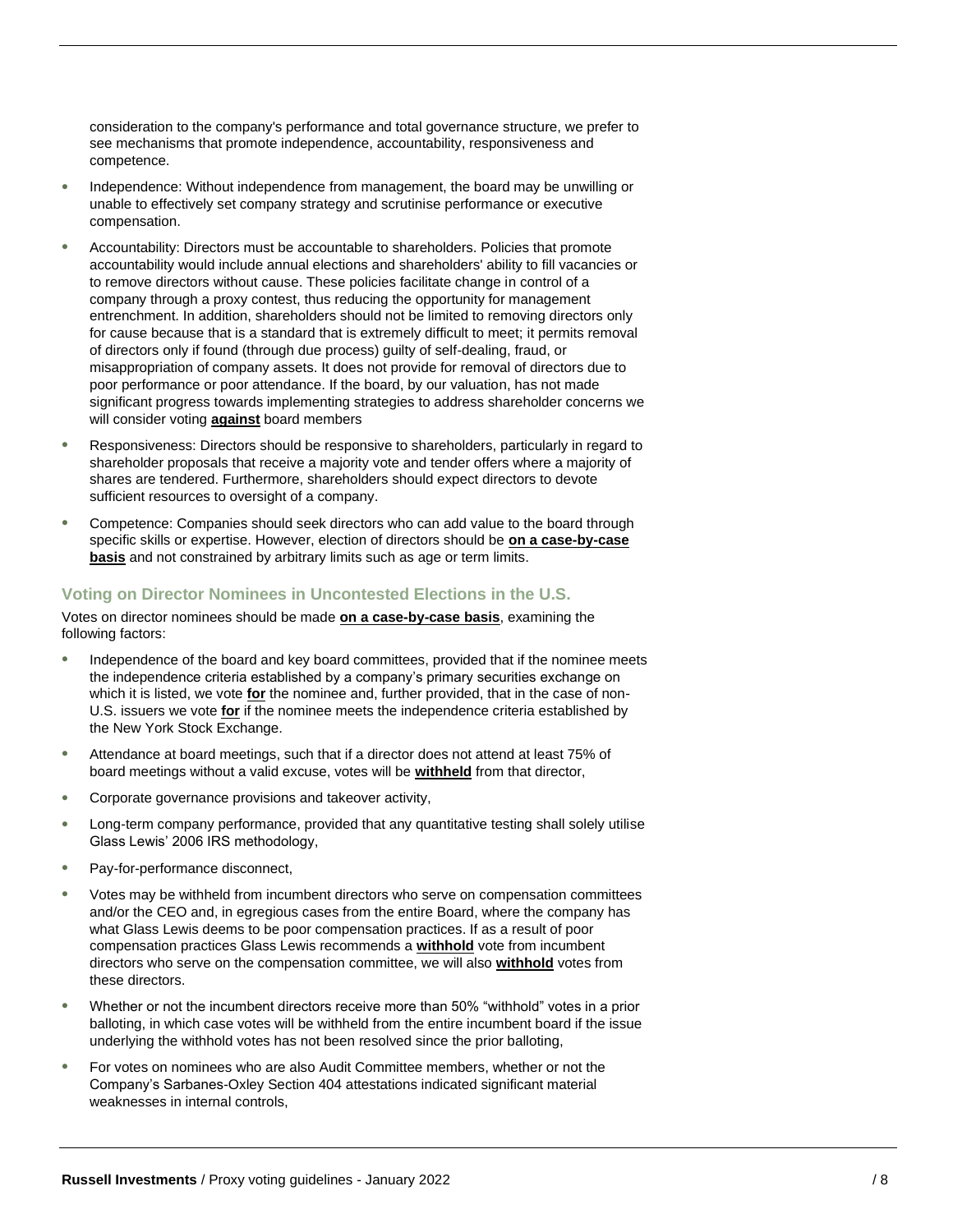• Any egregious board actions, and any excessive non-audit fees or other potential auditor conflicts.

#### **Over boarded Directors:**

Votes on over boarded director nominees should be made **on a case-by-case basis**, examining the following factors:

- We generally withhold votes from directors who serve on the boards of more than three publicly traded companies.
- If the candidate is also the CEO of a publicly traded company, that number is reduced to two.
- We generally vote **for** over boarded directors in director elections at the company where they serve as the CEO, unless Glass Lewis recommend the withholding of votes, in which case we **withhold** votes and continue our current guideline of **withholding** votes from over boarded CEO director nominees in director elections at companies other than the company for which they are the CEO.

#### **Voting on Director Nominees in Uncontested Elections in Non-U.S. Markets**

We generally vote **for** management nominees in the election of directors, **unless**:

- adequate disclosure has not been provided in a timely manner;
- there are clear concerns over questionable finances or restatements;
- there have been questionable transactions with conflicts of interest;
- in the case of Canadian companies, votes on nominees who are also Audit Committee members, whether the company's audit fees are adequately disclosed (which is required by law) sufficiently in advance of shareholders' meetings or votes with respect to insiders who are members of the Audit, Compensation or Nominating Committees.
- in the case of Canadian and certain European companies, the board is not composed of a majority of independent directors or where the entire Board serves as any key committee (e.g., audit), in which case we **withhold** votes from inside or affiliated outside directors,
- in the case of Malaysian companies, an executive director(s) serves on a key committee,
- there are any records of abuses **against** minority shareholder interests;
- the directors' terms of office are undisclosed or in excess of four years without sufficient justification, in which case we vote **against** (Belgium, Denmark, Finland, France, Ireland, Italy, Netherlands, Norway, Portugal, Sweden and Switzerland),
- company executives, or in certain cases outside non-independent directors, sit on key board committees (e.g., audit and compensation), in which case we vote **against**; applies to Finland, France, Ireland, Netherlands, and Sweden),
- in the UK, we vote **against** non-independent directors sitting on the audit or remuneration committees as well as being chairman of the board,
- in France and Germany, we vote **against** single slates of directors,
- there are specific concerns about the individual, such as criminal wrongdoing or breach of fiduciary responsibilities; and,
- the board fails to meet minimum corporate governance standards or where the information provided about a director(s) is insufficient to determine whether such standards have been met.

For non-U.S. companies which allow for cumulative voting in the election of directors, we cumulate votes for the independent nominees as recommended by Glass Lewis. If Glass Lewis recommends a vote **against** an independent nominee for a reason not addressed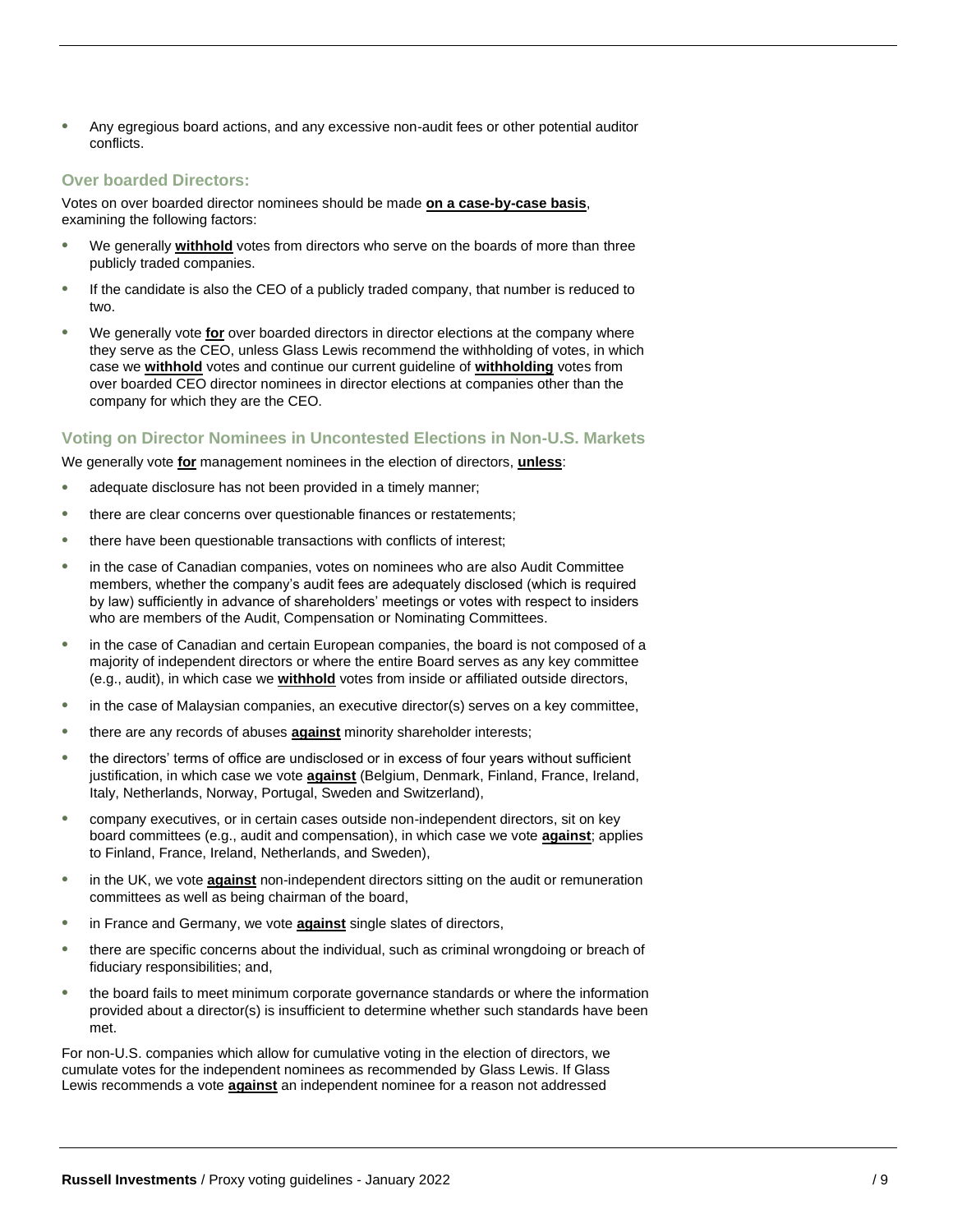elsewhere in these guidelines, or if there are no independent nominees, the proposal will be voted **on a case-by-case basis.**

We generally vote **against** individual directors if there have repeated absences at board meetings that have not been explained in countries where this information is disclosed.

## **Separation of the Chairman and CEO Positions**

We vote **for** proposals that would require the positions of chairman and CEO to be held by different persons, **unless** the company has all of the following:

- Designated lead director elected by and from the independent board members with clearly delineated duties. At a minimum these include:
	- Presides at all meetings of the board at which the chairman is not present, including executive sessions of the independent directors
	- Serves as liaison between the chairman and the independent directors
	- Approves information sent to the board
	- Approves meeting agendas for the board
	- Approves meeting schedules to assure that there is sufficient time for discussion of all agenda items
	- Has the authority to call meetings of the independent directors
	- If requested by major shareholders, ensures that he is available for consultation and direct communication
- Two-thirds independent board
- The company publicly discloses a comparison of the duties of its independent lead director and its chairman.
- The company publicly discloses a sufficient explanation of why it chooses not to give the position of chairman to the independent lead director, and instead to combine the chairman and CEO positions.
- All independent key committees
- Established governance guidelines

In the event that Glass Lewis recommends a vote **against** proposals based on the company's performance relative to the broader market or its peers during the most recent one and threeyear periods or due to the movement from a separate Chairman/CEO to a combined position, these proposals shall be voted **on a case-by-case basis**.

We vote **for** shareholder proposals that mandate a designated lead director if there are combined CEO/Chairman, **unless** Glass Lewis recommends a vote **against**, in which case the proposal will be voted **on a case-by-case basis**.

If a proposal under this item is to be voted **on a case-by-case basis**, we vote **for** the proposal if management and Glass Lewis both recommend a vote **for** such proposal and we vote **against** the proposal if management and Glass Lewis both recommend a vote **against** such proposal.

## **Majority of Independent Directors**

We vote **for** shareholder proposals that require that the board be composed of a majority of independent directors, **unless** Glass Lewis recommends a vote **against**, in which case the proposal will be voted **on a case-by-case basis**.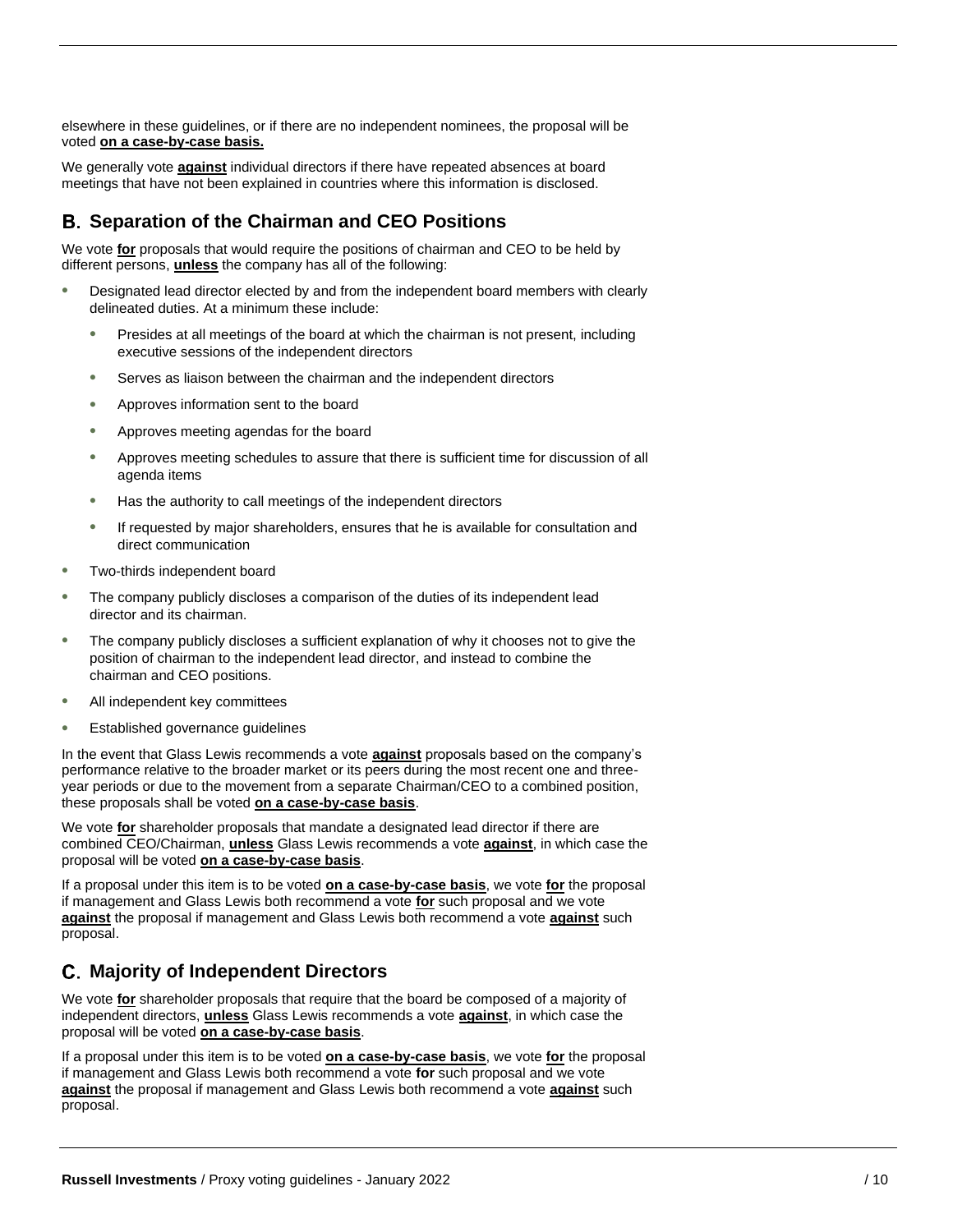We vote **for** shareholder proposals that request that the board audit, compensation and/or nominating committees be composed exclusively of independent directors, **unless** Glass Lewis recommends a vote **against**, in which case the proposal will be voted **on a case-bycase basis**.

If a proposal under this item is to be voted **on a case-by-case basis**, we vote **for** the proposal if management and Glass Lewis both recommend a vote **for** such proposal and we vote **against** the proposal if management and Glass Lewis both recommend a vote **against** such proposal.

In the case of Scandinavian and Asian companies, we vote **against** shareholder proposals to create a Nominating Committee that would consist of a majority of shareholder representatives of the government or the company's largest shareholders. In all other cases we vote **against, unless** Glass Lewis recommends a vote **for**, in which case the proposal will be vote **on a case-by-case basis**. The above rationale will be the basis for consideration of case-by-case referrals.

In the case of Japanese companies, we vote **against** proposals to approve statutory and alternate statutory auditors if by Glass Lewis' evaluation they do not meet the minimum standard for independence **and** the board of statutory auditors is not sufficiently independent.

In the case of Chinese companies, we vote **against** proposals to approve non-independent supervisors if, by Glass Lewis' evaluation, they do not meet the minimum standard for independence.

## **Majority Voting**

We vote **for** shareholder proposals asking for the Board to initiate the appropriate process to amend the Company's governance documents (certificate of incorporation or bylaws) to provide that director nominees shall be elected by the affirmative vote of the majority of votes cast at an annual meeting of shareholder, **unless** Glass Lewis recommends a vote **against**, in which case the proposal will be voted **on a case-by-case basis**.

## **Stock Ownership Requirements**

We vote **against** shareholder proposals requiring directors to own a minimum amount of company stock in order to qualify as a director, or to remain on the board, **unless** Glass Lewis recommends a vote **for**, in which case the proposal will be voted **on a case-by-case basis**.

If a proposal under this item is to be voted **on a case-by-case basis**, we vote **for** the proposal if management and Glass Lewis both recommend a vote **for** such proposal and we vote **against** the proposal if management and Glass Lewis both recommend a vote **against** such proposal.

## **Term of Office**

We vote **against** proposals to limit the tenure of outside directors.

We vote **against** proposals that exempt non-independent directors from retirement by rotation.

## **Director and Officer Indemnification and Liability Protection**

We vote **against** proposals to eliminate entirely director and officer liability for monetary damages for violating the duty of care or for proposals that expand protection beyond the standards set forth by Delaware law.

We vote **against** proposals that would expand indemnification beyond coverage of legal expenses to coverage of acts that are more serious violations of fiduciary obligations than mere carelessness.

We vote **for** proposals that would provide indemnification for an Italian company's internal auditors or expanded indemnification where a director's or officer's legal defense was unsuccessful if the director was found to have acted in good faith and in a manner that he reasonably believed was in the best interests of the company.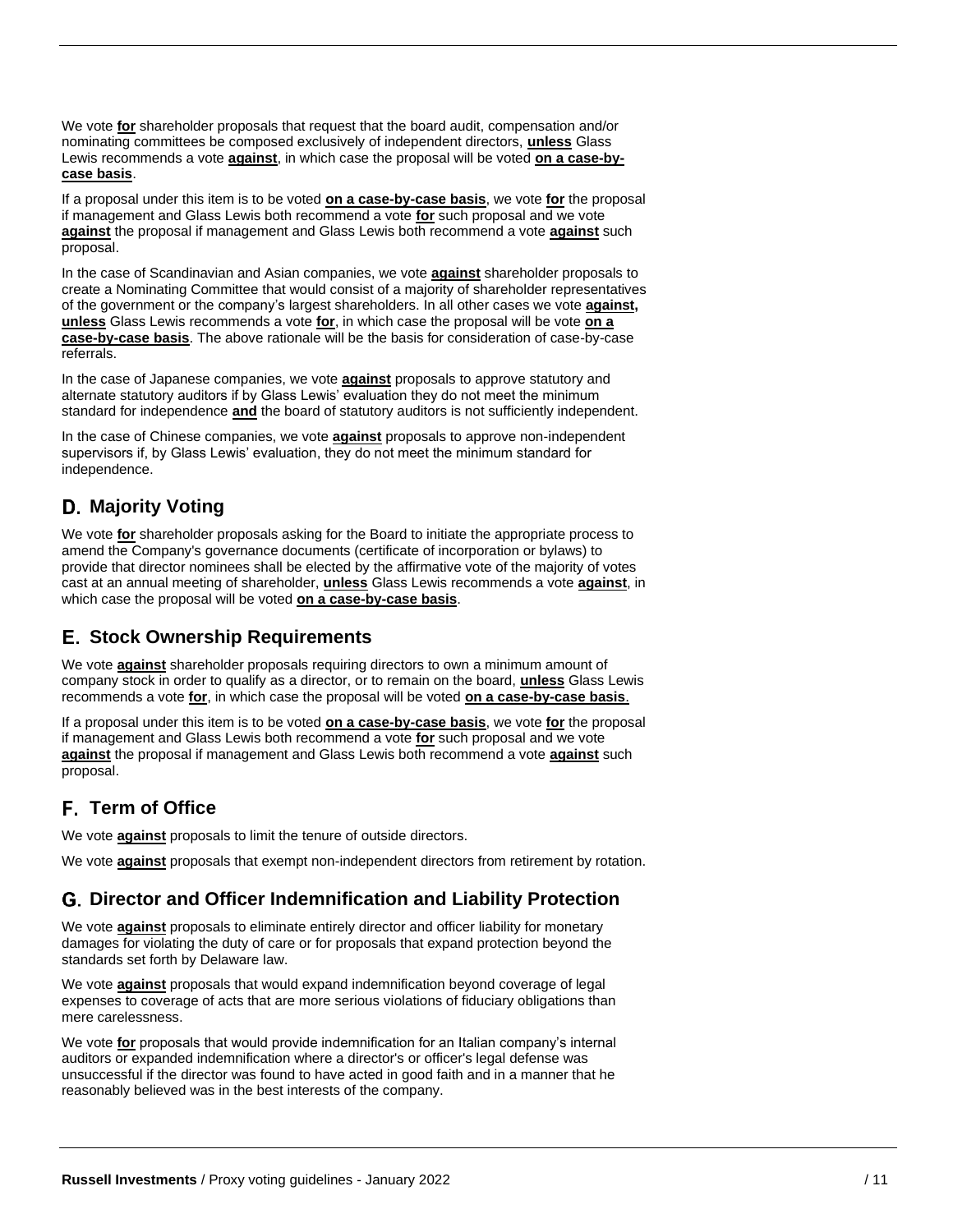## **Board Size**

We vote **against** Proposals that seek to increase or decrease the size of the board by more than 50 percent, **unless** a proposed increase is the result of a merger.

We vote **for** proposals seeking to fix the size of the board or to designate a range for the size of the board.

#### L **Retirement Bonuses for Directors**

We vote **against** management proposals for retirement bonuses for directors, **unless** Glass Lewis recommends a vote **for**, in which case the proposal will be voted **on a case-by-case basis**.

If a proposal under this item is to be voted **on a case-by-case basis**, we vote **for** the proposal if management and Glass Lewis both recommend a vote **for** such proposal and we vote **against** the proposal if management and Glass Lewis both recommend a vote **against** such proposal.

#### **Shareholder Proposals Regarding Disclosure of Board Positions**

We vote **for** shareholder proposals requiring disclosure of the boards of other public companies on which each nominee has served in the past five years, **unless** Glass Lewis recommends a vote **against**, in which case the proposal will be voted **on a case-by-case basis**.

If a proposal under this item is to be voted **on a case-by-case basis**, we vote **for** the proposal if management and Glass Lewis both recommend a vote **for** such proposal and we vote **against** the proposal if management and Glass Lewis both recommend a vote **against** such proposal.

## **Extension of Supervisory Councils in Brazil**

We vote **for** Brazilian companies extending of their supervisory councils by one year, if Glass Lewis recommends a vote **for**. Otherwise, we vote **on a case-by-case basis**.

## <span id="page-11-0"></span>**III. Proxy Contests**

## **Voting for Director Nominees in Contested Elections**

We define an election as contested when shareholders are nominating alternate directors in opposition to management-nominated directors. We vote **on a case-by-case basis** in a contested election of directors, after considering the following factors:

- long-term financial performance of the target company relative to its industry;
- management's track record;
- background to the proxy contest;
- qualifications of director nominees (both slates);
- evaluation of what each side is offering shareholders as well as the likelihood that the proposed objectives and goals can be met; and
- stock ownership positions.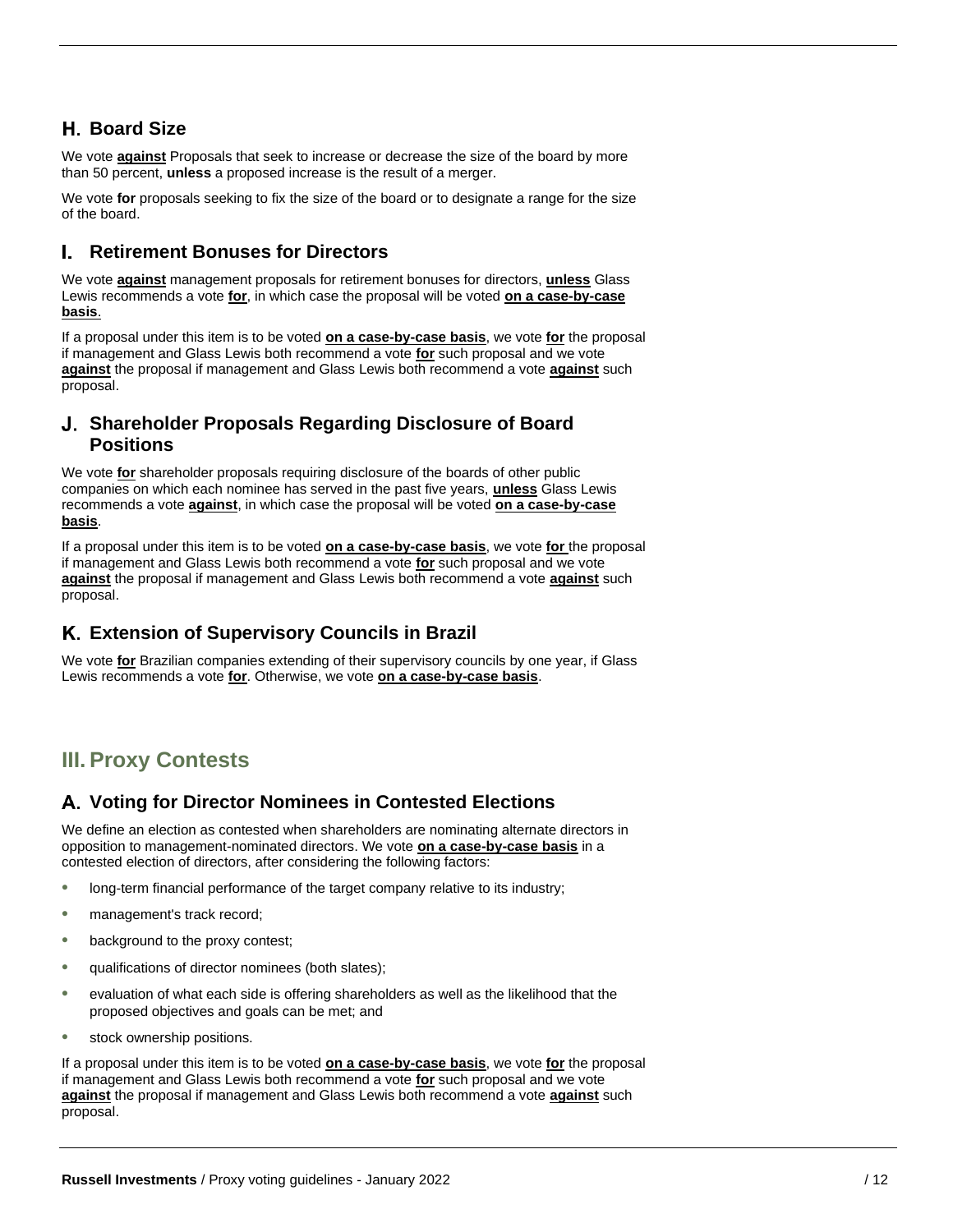## **Reimburse Proxy Solicitation Expenses**

We vote **for** proposals to provide full reimbursement to dissidents who are successful in a proxy contest if Glass Lewis recommends a vote **for** such a proposal; otherwise we vote **against** such a proposal.

We vote **for** proposals to provide partial reimbursement to dissidents who are waging a proxy contest if Glass Lewis recommends a vote **for** such a proposal; otherwise we vote **against** such a proposal.

## **Multiple Proxy Voting Cards**

In cases where there are multiple voting cards for a contested ballot, if Russell Investments is voting on one card it will **withhold** votes on the other.

## <span id="page-12-0"></span>**IV.Auditors**

## **Ratifying Auditors**

We vote **for** proposals to ratify auditors if management and Glass Lewis both recommend a vote **for** such proposals, and we vote **against** proposals to ratify auditors if the amount of audit and non-audit fees is disclosed and the non-audit fees exceed audit and audit-related fees.

We vote **against** proposals to ratify auditors if Glass Lewis recommends a vote **against** because the auditor has a financial interest in or association with the company and is therefore not independent. We also vote **against** if Glass Lewis recommends a vote **against** because the audit and audit-related fees are not disclosed. If Glass Lewis recommends a vote **against** based exclusively on alternative dispute resolution provisions, but not based on an explicit limitation on indemnification provisions, we vote **for.** If Glass Lewis recommends a vote **against** for reasons outside the ones listed previously, we vote **on a case-by-case basis**.

## **Remuneration of Auditors**

Except as set forth below, we vote **for** proposals to authorise the board to determine the remuneration of auditors, **unless** Glass Lewis recommends a vote **against**, in which case the proposal will be voted **on a case-by-case basis**.

If Glass Lewis recommends a vote **against** due to the annual cap or the audit fees being excessive, we vote **against**.

We vote **against** proposals to authorise the board to determine the remuneration of auditors if the amount of audit and non-audit fees is not disclosed or if non-audit fees exceed audit and audit-related fees.

If a proposal under this item is to be voted **on a case-by-case basis**, we vote **for** the proposal if management and Glass Lewis both recommend a vote **for** such proposal and we vote **against** the proposal if management and Glass Lewis both recommend a vote **against** such proposal.

## **Indemnification of Auditors**

We vote **against** proposals to indemnify or otherwise limit the liability of auditors.

## **Auditor Rotation**

We vote **for** shareholder proposals asking for audit firm rotation, unless Glass Lewis recommends a vote **against**, in which case the proposal will be voted **on a case-by-case basis.** 

If a proposal under this item is to be voted **on a case-by-case basis**, we vote for the proposal if management and Glass Lewis both recommend a vote **for** such proposal and we vote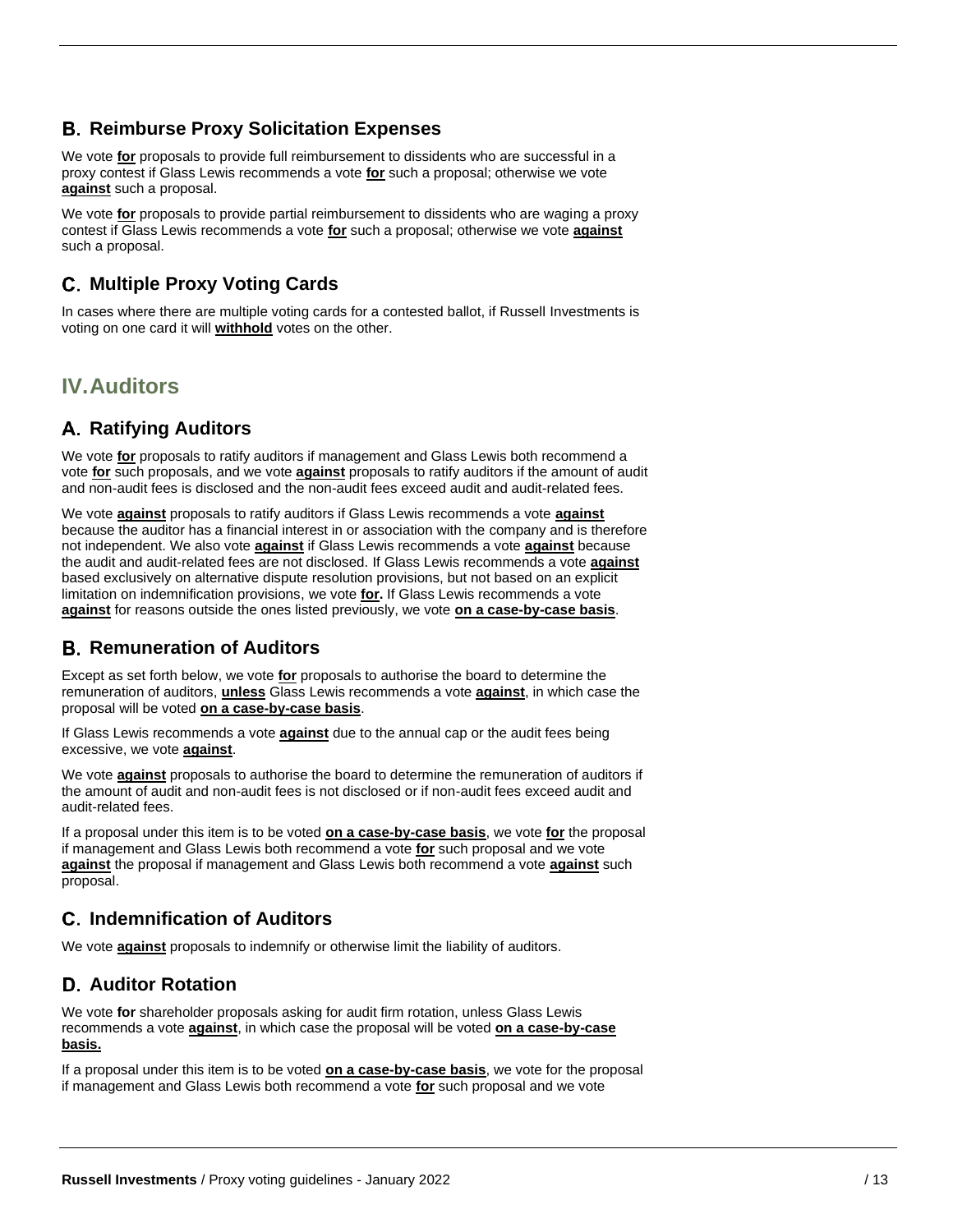**against** the proposal if management and Glass Lewis both recommend a vote **against** such proposal.

## **Election of Internal Statutory Auditor**

We vote in-line with Glass Lewis' recommendations to appoint, ratify, or renew the term of an internal statutory auditor unless Glass Lewis recommends to abstain in which case the proposal will be voted **on a case-by-case basis**.

#### **Retirement Bonus for Statutory Auditor**

We vote **against** management proposals for retirement bonuses for statutory auditors, unless Glass Lewis recommends a vote **for**, in which case the proposal will be voted **on a case-bycase basis**.

If a proposal under this item is to be voted **on a case-by-case basis**, we vote for the proposal if management and Glass Lewis both recommend a vote **for** such proposal and we vote **against** the proposal if management and Glass Lewis both recommend a vote **against** such proposal.

## **Require Auditor Firm Ratification**

We vote **for** shareholder proposals requesting shareholders vote for audit firm ratification, unless Glass Lewis recommends a vote **against**, in which case the proposal will be voted **on a case-by-case basis**.

If a proposal under this item is to be voted **on a case-by-case basis**, we vote for the proposal if management and Glass Lewis both recommend a vote **for** such proposal and we vote **against** the proposal if management and Glass Lewis both recommend a vote **against** such proposal.

## <span id="page-13-0"></span>**V. Proxy Contest Defenses**

## **Board Structure: Staggered vs. Annual Elections**

We vote **against** proposals to classify the board.

We vote **for** proposals to repeal classified boards and to elect all directors annually.

## **Shareholder Ability to Remove Directors**

We vote **against** proposals that provide that directors may be removed *only* for cause.

We vote **for** proposals to restore shareholder ability to remove directors with or without cause.

We vote **against** proposals that provide that only continuing directors may elect replacements to fill board vacancies.

We vote **for** proposals that permit shareholders to elect directors to fill board vacancies.

## **C. Cumulative Voting**

We vote **against** proposals to eliminate cumulative voting.

We vote **for** proposals to permit cumulative voting **unless** Glass Lewis recommends a vote **against**. We vote **against** if Glass Lewis recommends a vote **against** on the basis of:

- The company has proxy access or a similar structure to allow shareholders to nominate directors to the company's ballot OR
- The company has adopted a majority vote standard, with a carve-out for plurality in situations where there are more nominees than seats, and a director resignation policy to address failed elections.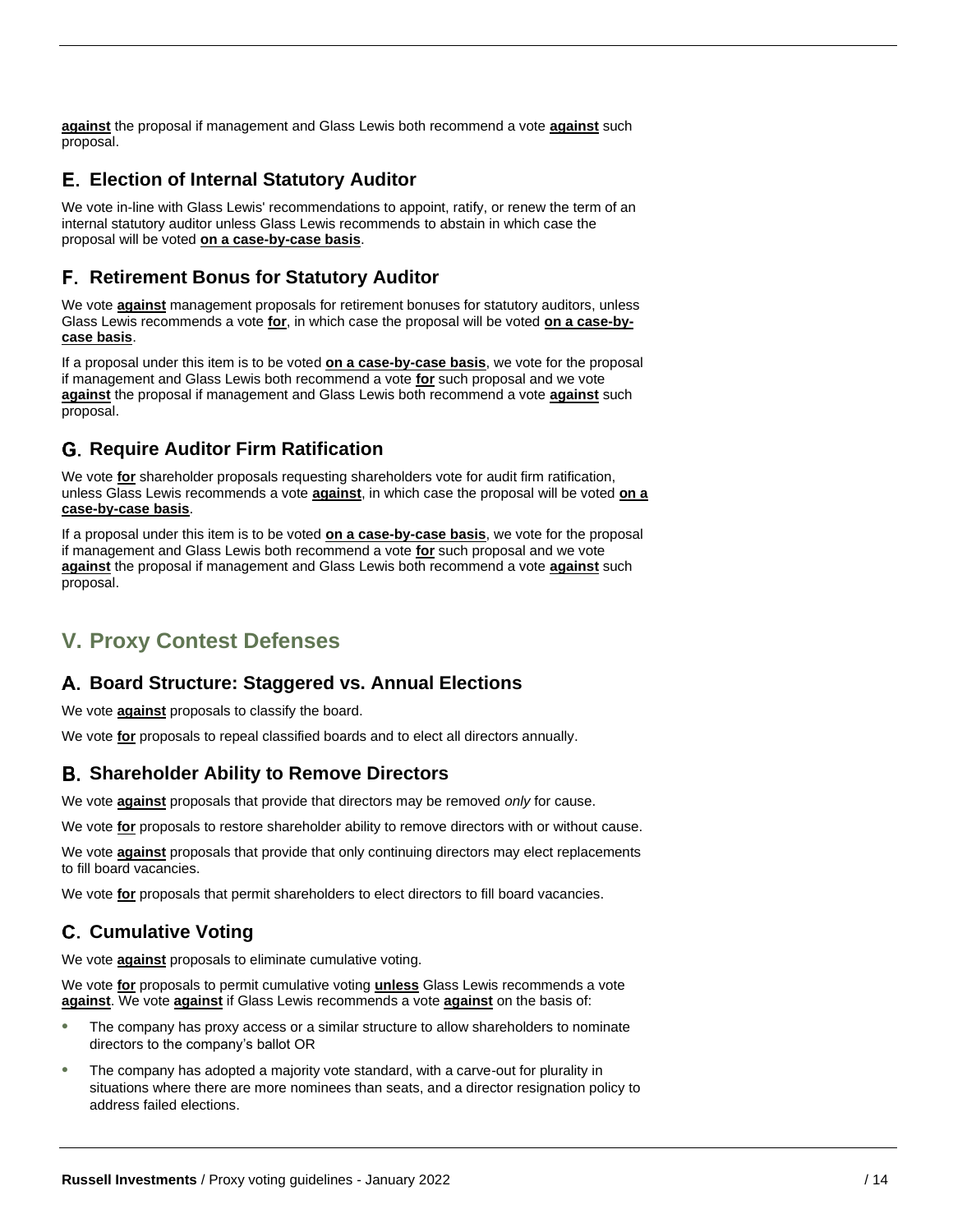If these conditions are not met and Glass Lewis recommends a vote **against**, we vote **on a case-by-case basis**.

#### **Shareholder Ability to Call Special Meetings**

We vote **against** proposals to restrict or prohibit shareholder ability to call special meetings.

We vote **for** proposals that remove restrictions on the right of shareholders to act independently of management.

We vote **for** proposals that improve shareholder ability to call special meetings, **unless** Glass Lewis recommends a vote **against**, in which case the proposal will be voted **on a case-bycase basis**.

If a proposal under this item is to be voted **on a case-by-case basis**, we vote **for** the proposal if management and Glass Lewis both recommend a vote for such proposal and we vote **against** the proposal if management and Glass Lewis both recommend a vote **against** such proposal.

#### **Shareholder Ability to Act by Written Consent**

We vote **against** proposals to restrict or prohibit shareholder ability to take action by written consent.

We vote **for** proposals to allow or make easier shareholder action by written consent.

## **Altering the Size of the Board**

We vote **for** proposals that seek to fix the size of the board.

We vote **against** proposals that give management the ability to alter the size of the board without shareholder approval.

## **Supermajority Vote Requirement for Removal of Directors**

We vote **against** proposals to enact supermajority vote requirements for the removal of directors.

## <span id="page-14-0"></span>**VI.Tender Offer Defenses**

## **Poison Pills**

We vote for shareholder proposals that ask a company to submit its poison pill<sup>1</sup> for shareholder ratification, **unless** Glass Lewis recommends a vote **against**, in which case the proposal will be voted **on a case-by-case basis**.

If a proposal under this item is to be voted **on a case-by-case basis**, we vote **for** the proposal if management and Glass Lewis both recommend a vote **for** such proposal and we vote **against** the proposal if management and Glass Lewis both recommend a vote **against** such proposal.

We vote **for** management proposals to ratify a poison pill only if the pill embodies all of the following attributes:

- 20% or higher flip-in or flip-over;
- Two to three-year sunset provision<sup>2</sup>;
- No dead-hand $3$  or no-hand features; and

<sup>&</sup>lt;sup>1</sup> Poison pills refer to a financial tactic or provision used by a company to make an unwanted takeover prohibitively expensive or less desirable. Merriam-webster.com

<sup>&</sup>lt;sup>2</sup> A sunset provision is a clause in a piece of legislation that provides an automatic repeal of all or part of a law once a specific date is reached. Investopedia.com <sup>3</sup> A dead hand provision, also known as a dead hand poison pill, is a special type of poison pill anti-takeover defense, in which the stock holdings of the bidder are massively diluted by shares being issued to every shareholder except them. Investopedia.com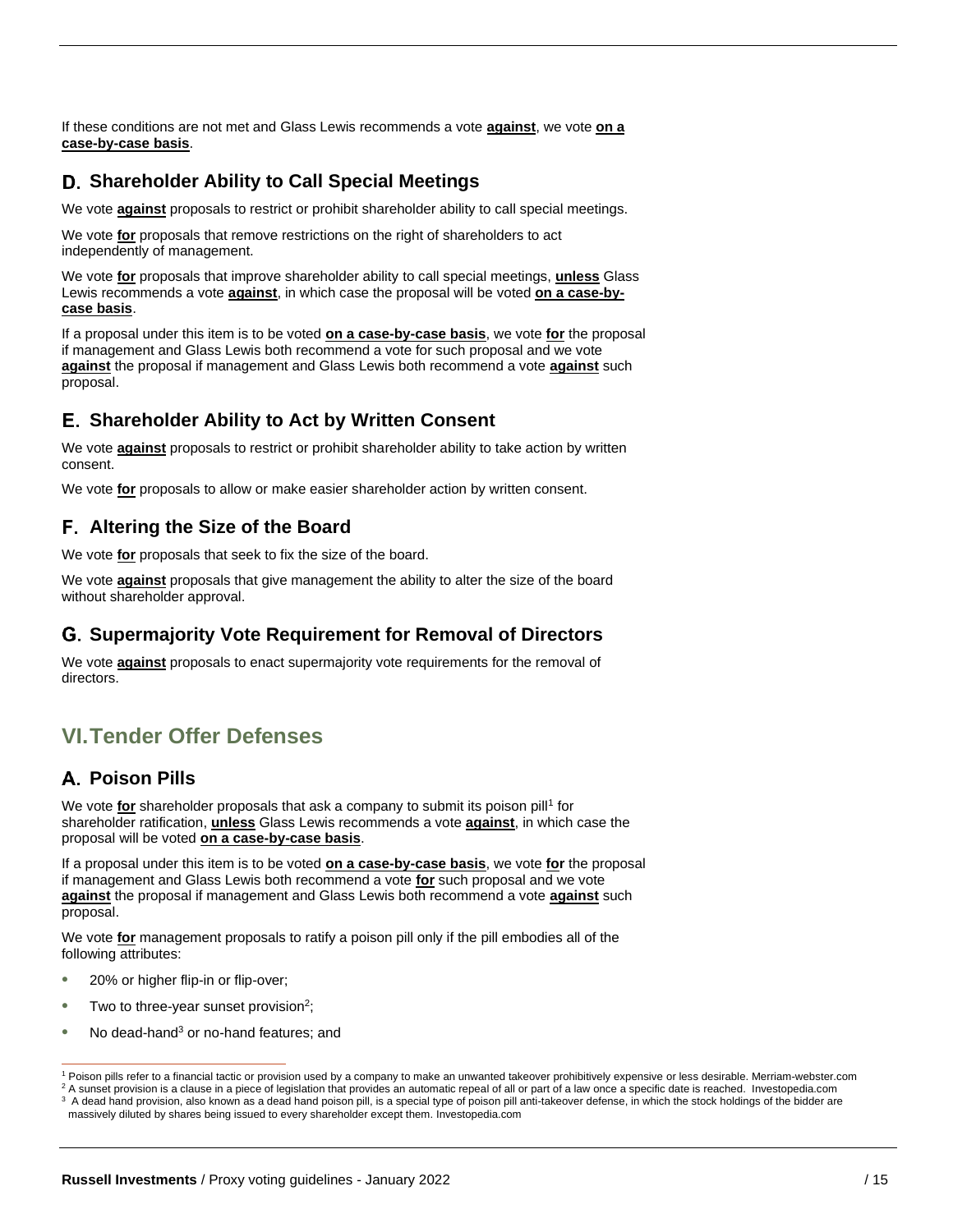• Shareholder redemption feature - if the board refuses to redeem the pill 90 days after an offer is announced, ten percent of the shares may call a special meeting or seek a written consent to vote on rescinding the pill.

We vote **on a case-by-case basis** on management proposals to ratify a poison pill for the stated purpose of preserving a company's net operating losses ("NOLs"), taking into account the following factors:

- The ownership threshold to transfer (NOL pill generally have a trigger slightly below 5%);
- The value of the NOLs;
- The term:
- Shareholder protection mechanisms (sunset provision, or commitment to cause expiration of the pill upon exhaustion or expiration of the NOLs);
- The company's existing governance structure; and
- Any other factors that may be applicable.

*With respect to Japanese companies*, The Proxy Committee has received, reviewed and carefully considered the following Glass Lewis policy related to poison pill proposals, including the factors that Glass Lewis analyses in determining its recommendation for proxy matters relating to poison pill proposals. The Proxy Committee has also considered its role as a fiduciary to those persons or entities on whose behalf the committee is empowered to vote proxies. In its review of the Glass Lewis approach and taking into consideration the investment aspects of poison pill proposals, the Proxy Committee has determined that it is appropriate to take an active role with respect to poison pill proposals. The Proxy Committee has endorsed parts of the Glass Lewis approach and has adopted the Glass Lewis's policy specifying a number of necessary conditions which must all be met before considering supporting a takeover defense in the case of Japanese companies. Based on this policy, we vote **against** the proposal if Glass Lewis recommends a vote **against** such a proposal on the grounds that a proposal does not meet all of the necessary conditions listed below. We vote **on a case-bycase basis** for all proposals that meet these conditions:

- The poison pill must have a duration of no more than three years.
- The trigger threshold must be no less than 20 percent of issued capital.
- The company must have no other types of takeover defenses in place.
- The company must establish a committee to evaluate any takeover offers, and the members of that committee must all meet Glass Lewis' definition of independence.
- At least 20 percent, and no fewer than two, of the directors must meet Glass Lewis' definition of independence.
- The directors must stand for reelection on an annual basis.
- The company must release its proxy materials no less than three weeks before the meeting date.

## **Fair Price Provisions**

We vote **for** fair price proposals, as long as the shareholder vote requirement embedded in the provision is no more than a majority of disinterested shares.

We vote **for** shareholder proposals to lower the shareholder vote requirement in existing fair price provisions, **unless** Glass Lewis recommends a vote **against**, in which case the proposal will be voted **on a case-by-case basis**.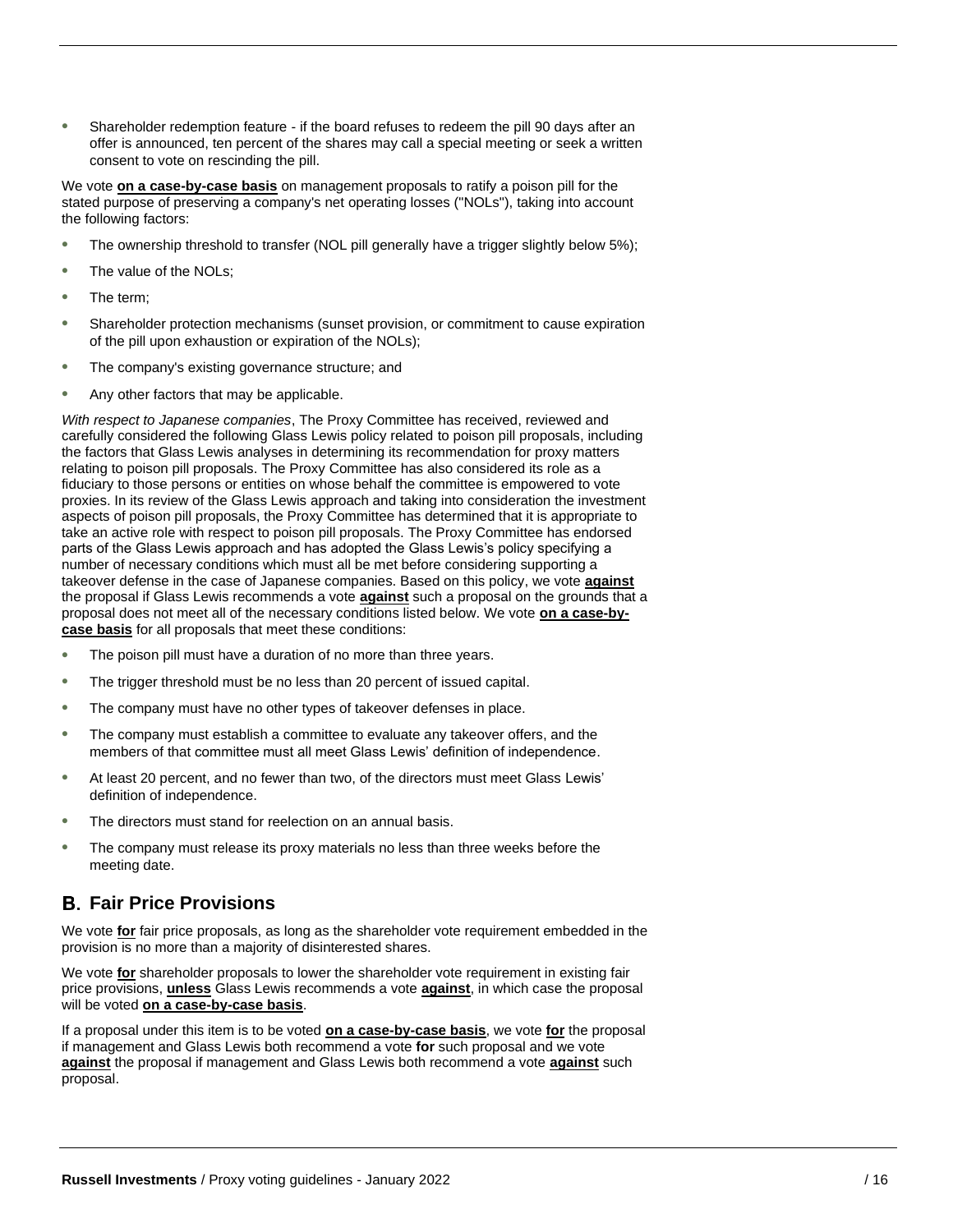## **Greenmail<sup>4</sup>**

We vote **for** proposals to adopt anti-greenmail charter or bylaw amendments or otherwise restrict a company's ability to make greenmail payments.

In instances when anti-greenmail proposals are bundled with other charter or bylaw amendments, we vote **for** such bundled proposal if we would vote for each proposal on an individual basis and we vote **against** such bundled proposal if we would vote **against** any one of the proposals on an individual basis.

#### **Supermajority Shareholder Vote Requirement to Amend the Charter or Bylaws**

We vote **against** management proposals to require a supermajority shareholder vote to approve charter and bylaw amendments.

We vote **for** shareholder proposals to lower supermajority shareholder vote requirements for charter and bylaw amendments, **unless** Glass Lewis recommends a vote **against**, in which case the proposal will be voted **on a case-by-case basis**.

If a proposal under this item is to be voted **on a case-by-case basis**, we vote **for** the proposal if management and Glass Lewis both recommend a vote **for** such proposal and we vote **against** the proposal if management and Glass Lewis both recommend a vote **against** such proposal.

#### **Supermajority Shareholder Vote Requirement to Approve Mergers**

We vote **against** management proposals to require a supermajority shareholder vote to approve mergers and other significant business combinations.

We vote **for** shareholder proposals to lower supermajority shareholder vote requirements for mergers and other significant business combinations, **unless** Glass Lewis recommends a vote **against**, in which case the proposal will be voted **on a case-by-case basis**.

If a proposal under this item is to be voted **on a case-by-case basis**, we vote **for** the proposal if management and Glass Lewis both recommend a vote for such proposal and we vote **against** the proposal if management and Glass Lewis both recommend a vote **against** such proposal.

## **Anti-Takeover Measures**

We vote **against** management efforts to change the company's capital structure to delay or divert a potential takeover of a company, unless Glass Lewis votes **for**, in which case we vote **on a case-by-case basis**. This includes, but is not limited to, the following:

• Change in control clauses whereby lenders will be given the right to require immediate repayment of outstanding loans in the event of a change of control of the company.

With respect to Australian companies, we vote **for** the adoption or renewal of proportional takeover provisions, unless Glass Lewis votes **against**, in which case we vote **on a case-bycase basis**. Proportional takeovers occur when a takeover offer is made to shareholders for a proportion of their shares, and such provisions would require shareholder approval of any such takeover offer.

<sup>4</sup> Greenmail is the practice of buying enough shares in a company to threaten a hostile takeover so that the target company will instead repurchase its shares at a premium.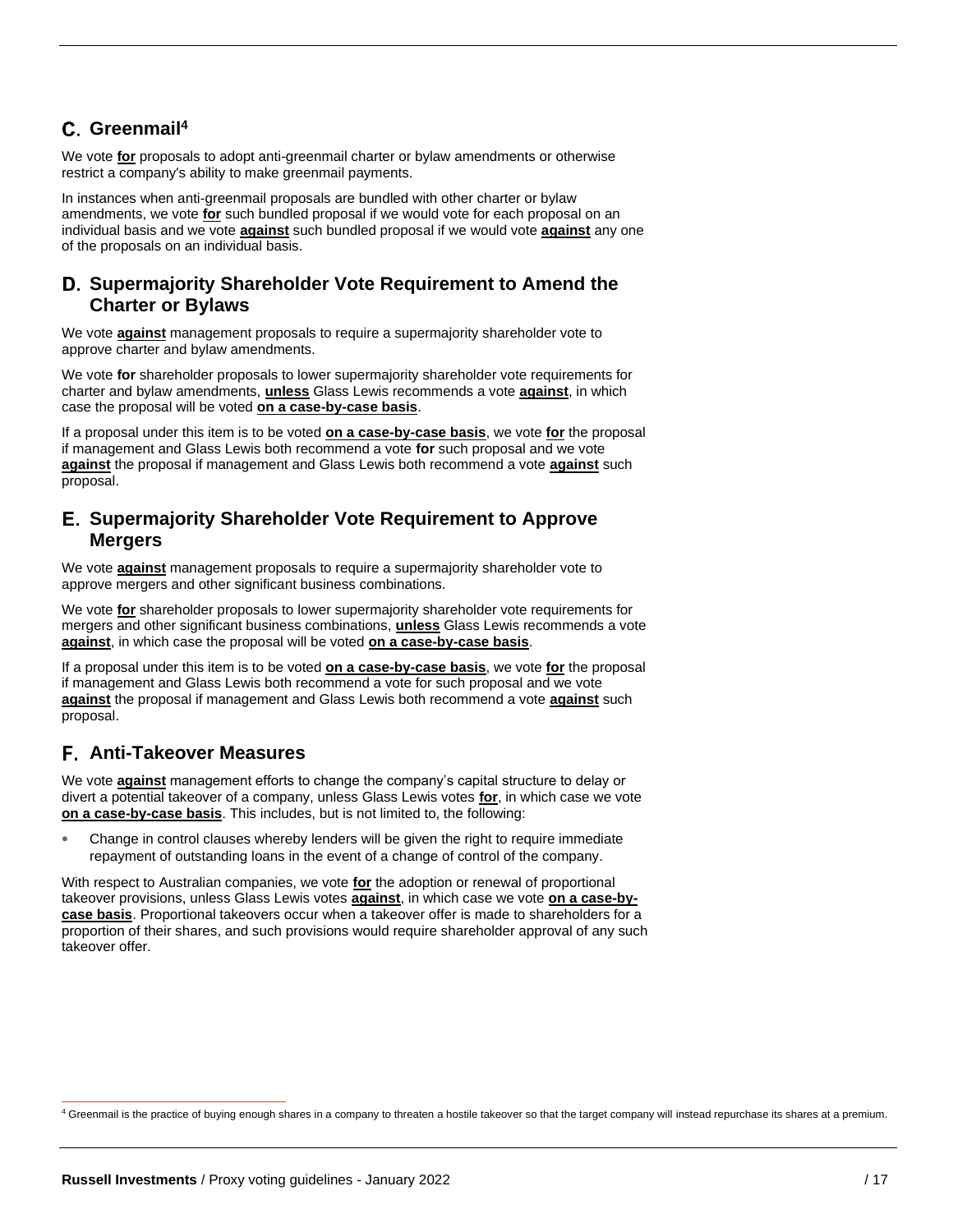## <span id="page-17-0"></span>**VII. Corporate Governance**

#### **Amendments to Company Documents, Procedures or Processes**

Except as set forth below, we vote **for** proposals seeking to amend a company's articles of association, procedures, processes and/or other company documents **unless** Glass Lewis recommends a vote **against**, in which case the proposal will be voted **on a case-by-case basis.**

If a proposal under this item is to be voted **on a case-by-case basis**, we vote **for** the proposal if management and Glass Lewis both recommend a vote **for** such proposal and we vote **against** the proposal if management and Glass Lewis both recommend a vote **against** such proposal.

• *With respect to Japanese companies*, The Proxy Committee has received, reviewed and carefully considered the following Glass Lewis policy related to amendment of a company's articles of association, including the factors that Glass Lewis analyses in determining its recommendation for proxy matters relating to amendment of a company's articles of association. The Proxy Committee has also considered its role as a fiduciary to those persons or entities on whose behalf the committee is empowered to vote proxies. In its review of the Glass Lewis approach and taking into consideration the investment aspects of amendment of a company's articles of association, the Proxy Committee has determined that is it appropriate to take an active role with respect to amendment of a company's articles of association. The Proxy Committee has endorsed the Glass Lewis approach and has adopted the following general policy with respect to amendment of a Japanese company's articles of association. Based on this policy, we vote for proposals if Glass Lewis recommends a vote **for** such proposal and we vote **against** the proposal if Glass Lewis recommends a vote **against** such proposal.

Requests to amend a company's articles of association are usually motivated by changes in the company's legal and regulatory environment, although evolution of general business practice can also prompt amendments to articles. Such proposals are especially common whenever stock exchange listing rules are revised, new legislation is passed, or a court case exposes the need to close loopholes. Amendments to articles range from minor spelling changes to the adoption of an entirely new set of articles. While the majority of such requests are of a technical and administrative nature, minor changes in wording can have a significant impact on corporate governance. As such, Glass Lewis carefully scrutinises any changes to a company's articles. When reviewing new or revised articles, Glass Lewis classifies each change according to its potential impact on shareholder value and then weighs the package as a whole. The presence of one strongly negative change may warrant a recommendation against the resolution. In assigning these classifications, Glass Lewis is not concerned with the nature of the article being amended, but rather focuses on whether the proposed change improves or worsens the existing provision. The final criterion on which Glass Lewis bases its decision is whether failure to pass a resolution would cause an immediate loss of shareholder value. In such cases, Glass Lewis supports even a bundled resolution that includes negative changes. In general, amendments to the articles of association are reviewed on a case-bycase basis and supported if management provides adequate reasons for the amendments, there is negligible or positive impact on shareholder value, shareholder rights are protected, or the company is required to do so by law (when applicable).

## **Expand Business Activities**

We vote **for** the expansion of business activities or modifications to the company's business objectives **unless** Glass Lewis recommends a vote **against**, in which case the proposal will be voted **on a case-by-case basis**.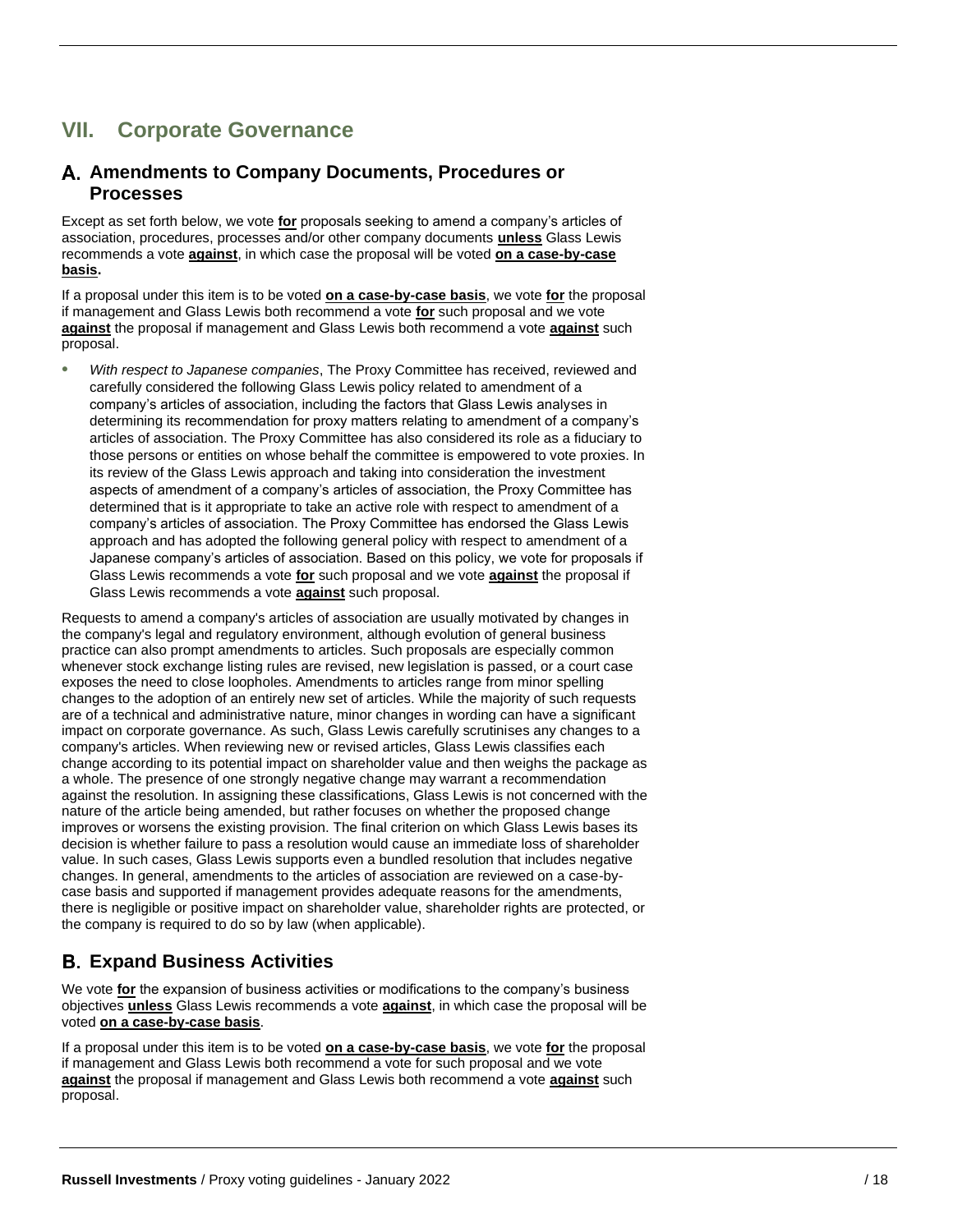## **Mandatory Holdings Periods**

We vote **for** shareholder proposals seeking companies to adopt stock holding periods for their executives, **unless** Glass Lewis recommends a vote **against**, in which case the proposal will be voted **on a case-by-case basis**.

If a proposal under this item is to be voted **on a case-by-case basis**, we vote **for** the proposal if management and Glass Lewis both recommend a vote **for** such proposal and we vote **against** the proposal if management and Glass Lewis both recommend a vote **against** such proposal.

## **Shareholding Disclosures**

We vote **against** proposals seeking to lower shareholding disclosure thresholds or decrease the number of days that a shareholder has to disclose reaching a threshold, **unless** Glass Lewis recommends a vote for, in which case the proposal will be vote **on a case-by-case basis**.

If a proposal under this item is to be voted **on a case-by-case basis**, we vote **for** the proposal if management and Glass Lewis both recommend a vote **for** such proposal and we vote **against** the proposal if management and Glass Lewis both recommend a vote **against** such proposal.

## **Golden Coffin Payments**

We vote **against** proposals that seek to adopt a policy forbidding companies from making or promising any payments, grants or awards upon the death of a senior executive. We vote **for** proposals seeking to adopt a policy to obtain shareholder approval for any future agreements obligating the company to make payments, grants or awards following the death of a senior executive.

We vote **for** the approval of golden coffin payments if management and Glass Lewis both recommend a vote for the proposal and we vote on a **case-by-case basis** if Glass Lewis recommends voting **against** such proposal.

## **Proxy Access**

We vote **for** shareholder proposals seeking the right to place nominees on the management proxy only if a proposal limits access to those shareholders (and shareholder groups) who have collectively held at least 3% of the voting power of a company's securities continuously for at least three years. Otherwise, we vote **against**.

## **Reincorporation to Delaware**

We vote **for** proposals seeking the company reincorporate from their current U.S. state to the U.S. state of Delaware, **unless** both Glass Lewis and management recommend a vote **against**, in which case the proposal will be voted **on a case-by-case basis**. We vote **against** proposals seeking the company reincorporate from their current U.S. state to a U.S. state other than Delaware, unless both Glass Lewis and management recommend a vote for, in which case the proposal will be voted on a case-by-case basis.

## **Exclusive Forum Provision (Court of Chancery of the State of Delaware)**

We vote **for** proposals seeking to designate the Court of Chancery of the State of Delaware the sole and exclusive forum for derivative legal actions **unless** both Glass Lewis and management recommend a vote **against**, in which case the proposal will be voted **on a caseby-case basis**.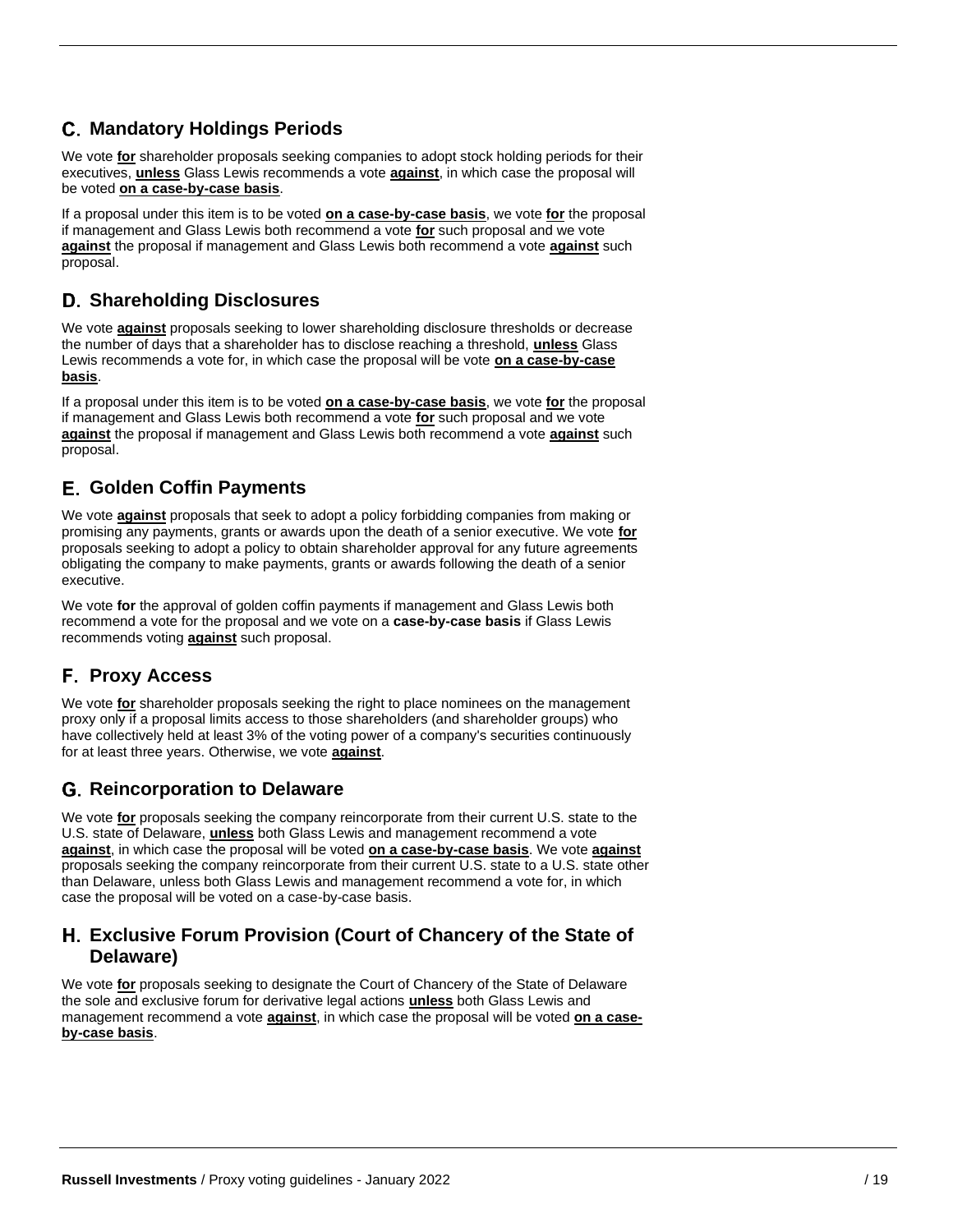## <span id="page-19-0"></span>**VIII. Miscellaneous Provisions**

## **Confidential Voting**

We vote **for** shareholder proposals that request corporations to adopt confidential voting, use independent tabulators and use independent inspectors of election as long as the proposals include clauses for proxy contests as follows: In the case of a contested election, management is permitted to request that the dissident group honor its confidential voting policy. If the dissidents agree, the policy remains in place. If the dissidents do not agree, the confidential voting policy is waived, **unless** Glass Lewis recommends a vote **against**, in which case the proposal will be voted **on a case-by-case basis**.

If a proposal under this item is to be voted **on a case-by-case basis**, we vote **for** the proposal if management and Glass Lewis both recommend a vote for such proposal and we vote **against** the proposal if management and Glass Lewis both recommend a vote **against** such proposal.

## **Open Access**

We vote on shareholder proposals seeking open access **on a case-by-case basis**.

If a proposal under this item is to be voted **on a case-by-case basis**, we vote **for** the proposal if management and Glass Lewis both recommend a vote for such proposal and we vote **against** the proposal if management and Glass Lewis both recommend a vote **against** such proposal.

## **Bundled Proposals**

In the case of bundled proxy proposals that are conditioned upon each other, we vote **for** such bundled proposal if we would vote **for** each proposal on an individual basis and we vote **against** such bundled proposal if we would vote **against** any one of the proposals on an individual basis.

## **Related-Party Transactions**

We vote **for** management proposals seeking approval of related party transaction **unless** Glass Lewis recommends a vote **against** or **refers**, in which case the proposal will be voted **against**.

We vote **against** unspecified future related-party transactions unless Glass Lewis recommends a vote for, in which case the proposal will be voted on **a case-by-case basis**.

## **Other Business**

We vote **against** proposals that seek to bring forth other business matters at the meeting.

## **Adjourn Meeting**

We vote **against** proposals that seek to adjourn a shareholder meeting in order to solicit additional votes, **unless** Glass Lewis believes that there is a compelling reason to support such proposals, in which case we will vote **for** such proposals.

## **Voluntary Delisting of Shares (India)**

For Indian companies, we vote **for** management proposals to delist the company's shares from one stock exchange in favour of another, **unless** Glass Lewis recommends a vote **against**, in which case the proposal will be voted **on a case-by-case basis**.

## **Miscellaneous Shareholder Proposals**

We vote **for** the following shareholder proposals **unless** Glass Lewis recommends a vote **against**, in which case the proposal will be voted **on a case-by-case basis**: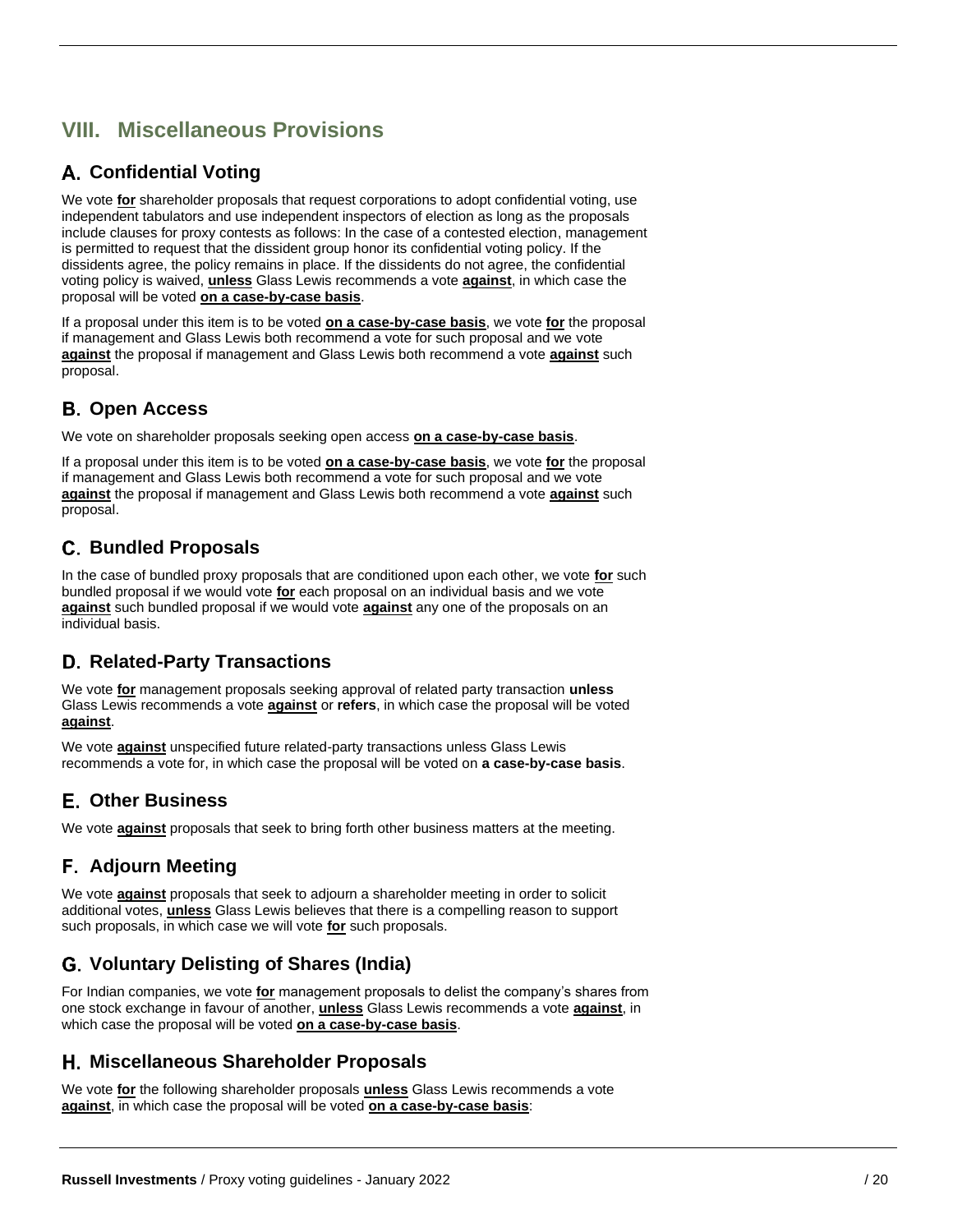- Proposals to require reporting or disclosure of the total value of pension awards granted to each of the principal executive officers, any associated annual costs or actuarial deficits of a pension plan;
- Proposals to require an amendment to the bylaws to provide that senior executives and other insiders provide notice before trading in shares of the company or exercising stock options;
- Proposals to require an amendment to the bylaws prohibiting the chief executive officer from sitting on other boards;
- Proposals to adopt a policy that the company will not make or promise to make to its senior executives any tax gross-up payment, except for gross-ups provided pursuant to a plan, policy, or arrangement applicable to management employees of the company generally;
- Proposals to establish a formal engagement process by the Board of Directors when the Board has previously not acted on shareholder proposals that have won majority support.

If a proposal under this item is to be voted **on a case-by-case basis**, we vote **for** the proposal if management and Glass Lewis both recommend a vote **for** such proposal and we vote **against** the proposal if management and Glass Lewis both recommend a vote **against** such proposal.

#### **Ratify and Execute Approved Proposals** L.

We vote **against** proposals that seek to ratify and execute approved resolutions if we have voted **against** any of the preceding resolutions. Otherwise, we vote **for** the proposal.

## **Notice Period**

We vote **against** management proposals to shorten the notice period to shareholders prior to an Annual General Meeting (AGM), special, or shareholder meeting.

For UK companies, we will vote **for** proposals requesting to set a 14-day notice period **unless** Glass Lewis recommends a vote **against**, in which case the proposals will be voted **on a case-by-case basis**.

## <span id="page-20-0"></span>**IX.Capital Structure**

## **Common Stock Authorisation**

We vote **against** proposals that seek to increase the authorised common stock by twice the present limit, **unless** the increase is in connection with a stock split or merger that we voted **for**.

#### **Method of calculation:**

*(New total authorised - Current total authorised) / Current total authorised = X*

If  $X$  is less than 200 percent the proposal will be supported. If  $X$  is greater than 200 percent the proposal will not be supported. Proposals greater than 200 percent will be supported if in connection with stock splits or mergers that we voted in favour of.

## **Capital Issuance Requests**

We vote **for** the ability to increase share capital by up to 100% through a rights issue (with preemptive rights). A proposal to more than double share capital through a right issue (with preemptive rights) will be voted **on a case-by-case basis**.

We vote **for** general issuance requests without preemptive rights for up to 20 percent of a company's outstanding capital as long as the maximum discount for newly issued capital is no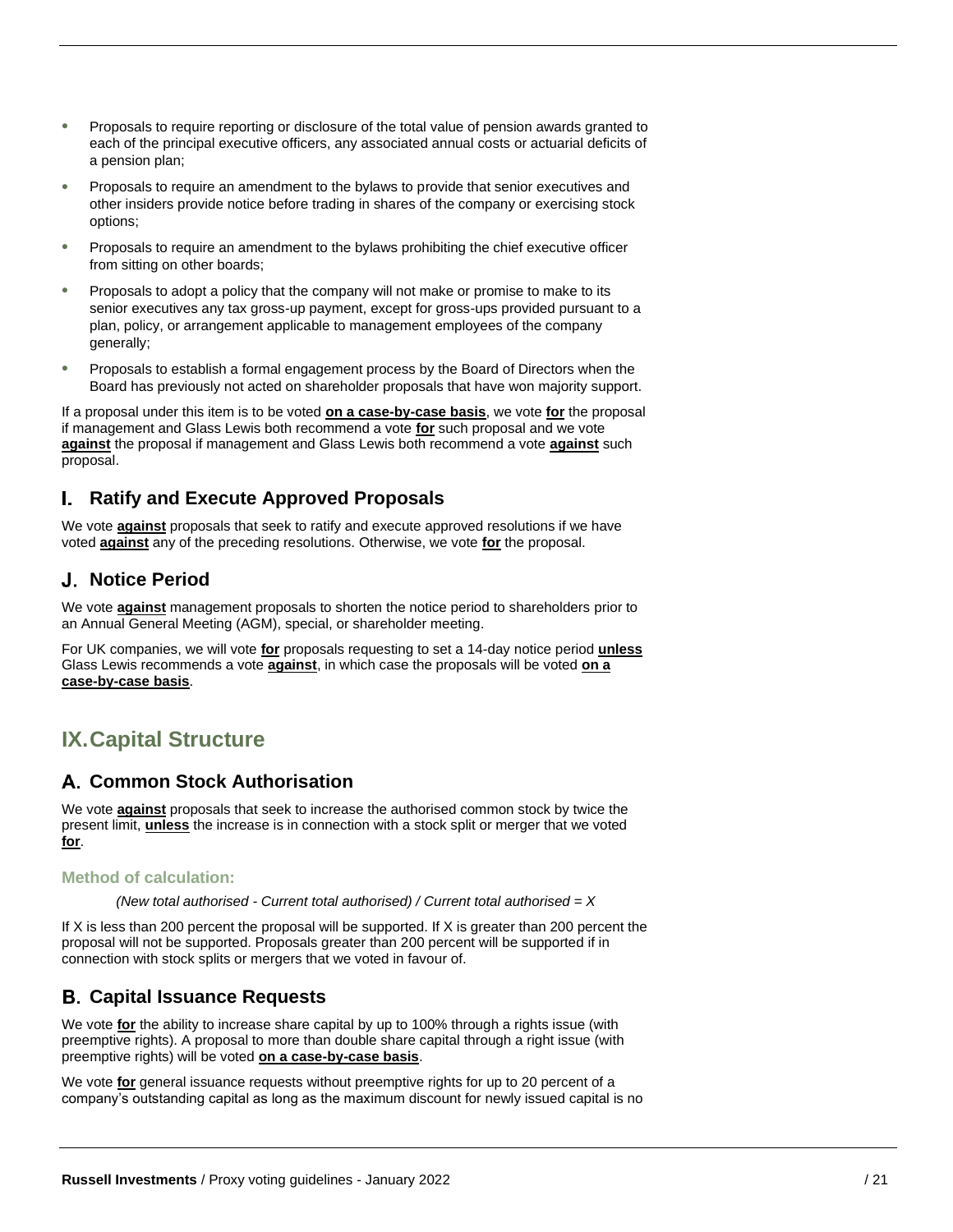more than 5%. If it is greater than 5%, we vote **against** this proposal unless Glass Lewis recommends a vote **for, in which case the proposal will be voted on a case-by-case basis**. We vote **against** proposals for general issuance requests without preemptive rights for more than 20 percent, or, in the case of Spanish companies, this 20% over the preceding two year period, of a company's outstanding capital, **unless** Glass Lewis recommends a vote **for,**  in which case the proposal will be voted **on a case-by-case basis**.

We vote **for** specific issuance requests above these limits if the shares are being issued in connection with a merger, stock split, private placement, option grant, or debt issuance that we voted **for**.

We vote **against** proposals allowing a company to issue shares without a stated purpose, **unless** Glass Lewis recommends a vote **for, in which case the proposal will be voted on a case-by-case basis.**

• *With respect to Hong Kong companies*, we vote **against** the issuance of shares without preemptive rights, **unless** Glass Lewis recommends a vote **for**, in which case the proposal will be voted **on a case-by-case basis**.

If a proposal under this item is to be voted **on a case-by-case basis**, we vote **for** the proposal if management and Glass Lewis both recommend a vote **for** such proposal and we vote **against** the proposal if management and Glass Lewis both recommend a vote **against** such proposal.

## **Share Repurchase Programmes**

We vote **for** share repurchase plans in which all shareholders may participate on equal terms. We vote **against** if the plan contains no safeguards **against** selective buybacks. See Section I(C) for proposals related to share repurchase programmes proposed in lieu of dividend distributions.

We vote **against** proposals that ask that share repurchases be given preference over other methods of capital return if both management and Glass Lewis recommend a vote **against**.

## **Stock Splits**

We vote **for** stock splits and reverse stock splits **unless** Glass Lewis recommends a vote **against**, in which case the proposal will be voted **on a case-by-case basis**.

## **Capital Reduction Through Cancellation of Treasury Shares**

We vote **for** management proposals to reduce capital through the cancellation of treasury shares, **unless** Glass Lewis recommends a vote **against**, in which case the proposal will be voted **on a case-by-case basis**.

## **Creation of or Increases in Preferred Shares**

*Increases*: If the company does not have any preferred shares outstanding, we vote **against** the requested authorisation. If the company does have preferred shares outstanding, we will use the criteria set forth above in section *IX. A. Common Stock Authorisation* in determining how to vote on a requested increase in preferred shares.

*Creation*: We vote **against** proposals to create preferred stock **unless** Glass Lewis recommends a vote **for**, in which case the proposal will be voted **on a case-by-case basis**.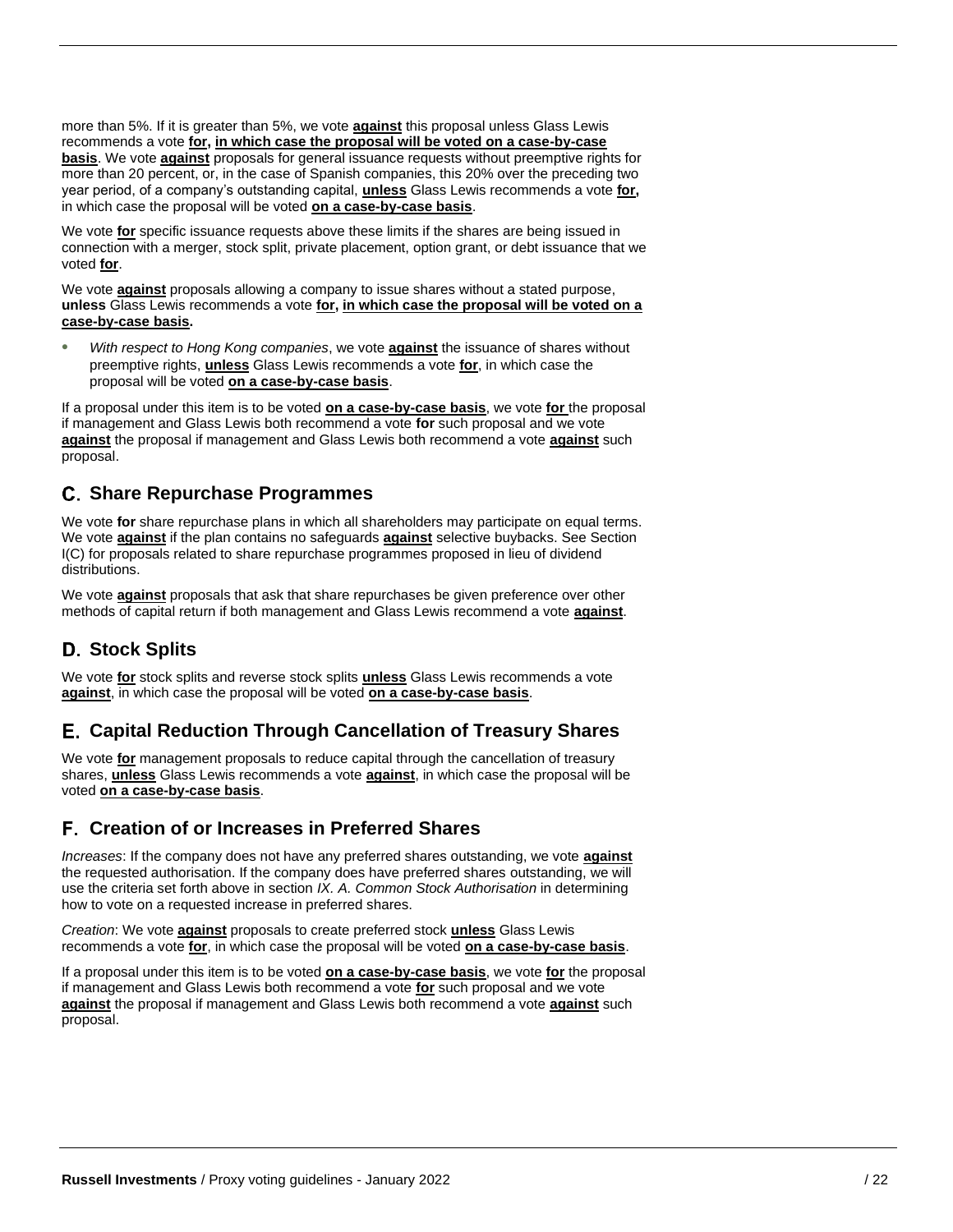## **Shareholder Proposals Regarding Blank Check Preferred Stock**

We vote **for** shareholder proposals to have blank check preferred stock placements, other than those shares issued for the purpose of raising capital or making acquisitions in the normal course of business, submitted for shareholder ratification, **unless** Glass Lewis recommends a vote **against**, in which case the proposal will be voted **on a case-by-case basis**.

If a proposal under this item is to be voted **on a case-by-case basis**, we vote **for** the proposal if management and Glass Lewis both recommend a vote **for** such proposal and we vote **against** the proposal if management and Glass Lewis both recommend a vote **against** such proposal.

## **Adjust Par Value of Common Stock**

We vote **for** management proposals to adjust the par value of common stock.

#### **Debt Restructurings** L.

When evaluating proposals to increase or issue common and/or preferred shares as part of a debt-restructuring plan, we consider the following issues:

- *Dilution* -- How much will ownership interests of existing shareholders be reduced, and how extreme will dilution to any future earnings be?
- *Change in Control* -- Will the transaction result in a change in control of the company?
- *Bankruptcy* -- Is the threat of bankruptcy, which would result in severe losses in shareholder value, the main factor driving the debt restructuring?

We vote **for** proposals that facilitate debt restructurings **unless** Glass Lewis recommends a vote **against**, in which case the restructuring plan will be voted **on a case-by-case basis**.

If a proposal under this item is to be voted **on a case-by-case basis**, we vote **for** the proposal if management and Glass Lewis both recommend a vote **for** such proposal and we vote **against** the proposal if management and Glass Lewis both recommend a vote **against** such proposal.

## **Debt Issuance Requests**

When evaluating a debt issuance request, the issuing company's present financial situation is examined. The main factor for analysis is the company's current debt-to-equity ratio, or gearing level. A high gearing level may incline markets and financial analysts to downgrade the company's bond rating, increasing its investment risk factor in the process. A gearing level up to 100 percent is considered acceptable.

We vote **for** debt issuances for companies when the gearing level is between zero and 100 percent.

We vote **for** debt issuances when the gearing level is greater than 100 percent unless Glass Lewis recommends a vote **against**, in which case we will vote **against** the proposal.

If a proposal under this item is to be voted **on a case-by-case basis**, we vote **for** the proposal if management and Glass Lewis both recommend a vote **for** such proposal and we vote **against** the proposal if management and Glass Lewis both recommend a vote **against** such proposal.

## **Financing Plans**

We vote **for** the adoption of financing plans **unless** Glass Lewis recommends a vote **against**, in which case the proposal will be voted **on a case-by-case basis**.

If a proposal under this item is to be voted **on a case-by-case basis**, we vote **for** the proposal if management and Glass Lewis both recommend a vote **for** such proposal and we vote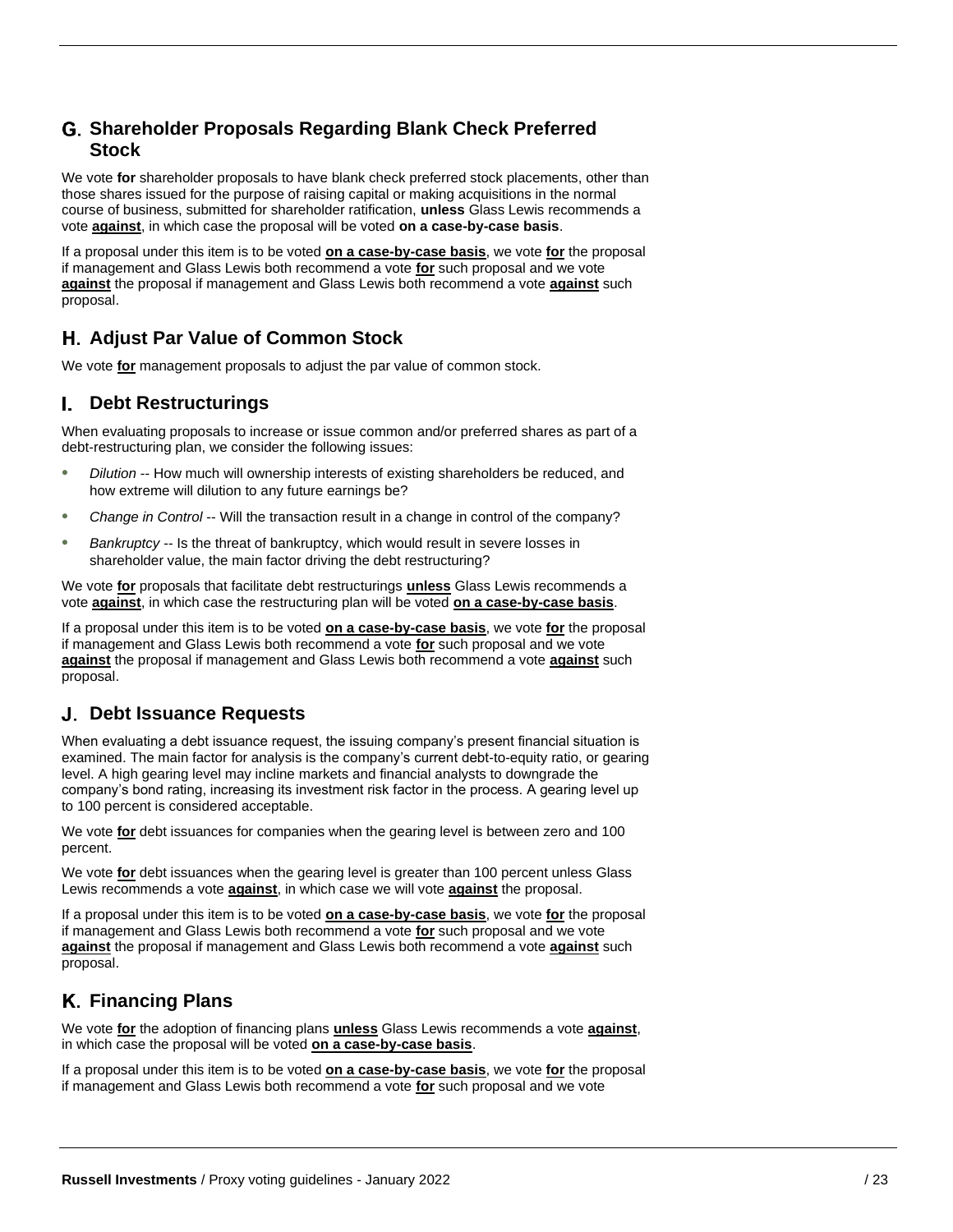**against** the proposal if management and Glass Lewis both recommend a vote **against** such proposal.

## **Control and Profit Transfer Agreements**

We vote **for** proposals to approve control and profit transfer agreements between a parent and its subsidiaries.

## **Capitalisation of Reserves**

We vote **for** proposals to capitalise the company's reserves for bonus issues of shares.

## **One-Share, One-Vote**

We support the "one-share, one-vote" principle and as a result we will vote **against** the introduction of multiple-class capital structures or the creation of shares with voting rights disparity.

Furthermore, in the case of a board that adopts a multi-class share structure in connection with an IPO or spin-off within the past year, we will generally recommend voting **against** all members of the board who served at the time of the IPO if the board: (i) did not also commit to submitting the multi-class structure to a shareholder vote at the company's first shareholder meeting following the IPO; or (ii) did not provide for a reasonable sunset of the multi-class structure (generally seven years or less).

## **Defensive Use of Authorised Share Issuances**

We vote **against** management requests to issue shares in the event of a takeover offer or exchange bid for the company's shares.

## **Delisting Transactions**

We vote **on a case-by-case basis** with respect to proposals of transactions designed to allow companies to delist themselves from stock exchanges or otherwise take themselves private.

Except as set for below, if a proposal under this item is to be voted **on a case-by-case basis**, we vote **for** the proposal if management and Glass Lewis both recommend a vote **for** such proposal and we vote **against** the proposal if management and Glass Lewis both recommend a vote **against** such proposal.

In the case of China-based companies,

- We vote **against** proposals of transactions designed to delist China A-shares traded on Stock Connect and China B-shares or H-shares traded on the shanghai, Shenzhen or Hong Kong Stock Exchanges unless Glass Lewis recommends a vote **for**, in which case, we will vote **on a case-by-case basis**.
- We vote **against** proposals of transactions designed to convert China shares to A-Shares traded on the Shanghai or Shenzhen stock Exchanges (excludes Stock Connect) unless Glass Lewis recommends a vote **for**, in which case, we will vote **on a case-by-case basis**.

## **Guarantees for Subsidiaries and Joint-Stock Companies**

We vote **against** authority to give guarantees for subsidiaries and joint-stock companies, if Glass Lewis votes **against**, otherwise we vote **on a case-by-case basis**.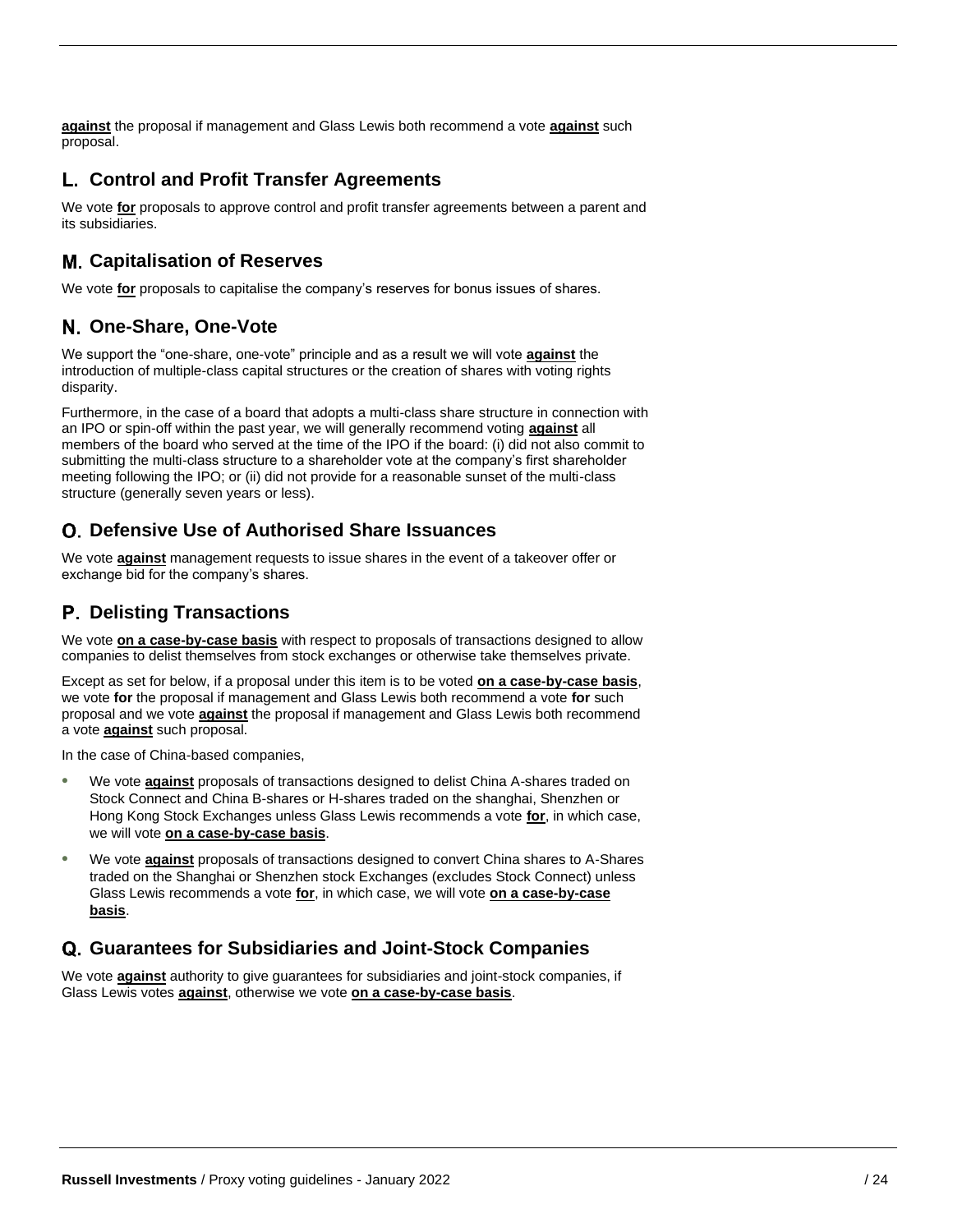## <span id="page-24-0"></span>**X. Executive and Director Compensation**

#### **Stock Option Plans (Management Proposals)**

We vote **for** executive and director stock option plans, **unless** Glass Lewis recommends a vote **against**, in which case we will apply the following criteria:

- **1.** We apply the following guidelines except as set forth below in paragraphs 2 through 12 below:
	- **a.** With regard to U.S. companies, we vote **for** plans where dilution for mature companies is less than 15% and for growth companies less than 20%;
	- **b.** With regard to non-U.S. and non-U.K. companies, we vote **for** plans where dilution for mature companies is less than 5% and for growth companies less than 10% and
	- **c.** With regard to U.K. companies, we vote **for** plans where dilution is less than 10% over ten years.
	- **d.** We define growth companies as companies with greater than 30% revenue growth, companies that have had an initial public offering within the past five years, and companies in the information technology, pharmaceutical or telecom industries. Mature companies are companies that are not growth companies.
	- **e.** Method of calculation: (Shares reserved for this plan + shares available for grant under all plans) /total shares outstanding = Dilution
- **2.** With respect to Russell 3000 companies, we vote **against** plans if the CEO is a participant in the plan and there is a pay-for-performance disconnect (i.e. the CEO's compensation increases as performance of the company declines), **unless** Glass Lewis recommends a vote **for**, in which case the proposal will be voted **on a case-by-case basis**.

If a proposal under this sub-item is to be voted **on a case-by-case basis**, we vote **for** the proposal if management and Glass Lewis both recommend a vote **for** such proposal and we vote **against** the proposal if management and Glass Lewis both recommend a vote **against** such proposal.

**3.** We vote **against** plans that permit the replacing or repricing of underwater options without shareholder approval **unless** Glass Lewis recommends a vote **for**, in which case the proposal will be voted **on a case-by-case basis**.

- **4.** We vote **against** plans that permit issuance of option with an exercise price below the stock's current market price.
- **5.** For **non-US companies**, we vote **against** grants of restricted stock (and deep discount options) under plans that do not contain established performance or vesting targets.
- **6.** For **Australian companies**, we vote **against** plans that do not specify performance hurdles or that specify performance hurdles that are not based on specific benchmarks tied to actual performance of the company.
- **7.** For **UK companies**, we vote **against** proposals to approve remuneration policies or programmes if the new schemes allow for retesting of performance criteria over extended time period if the original performance criteria were not met during the initial time period.
- **8.** For **Japanese companies**, we vote **against** proposals where the exercise period for the options begins less than one year from grant date coupled with a premium of less than five percent.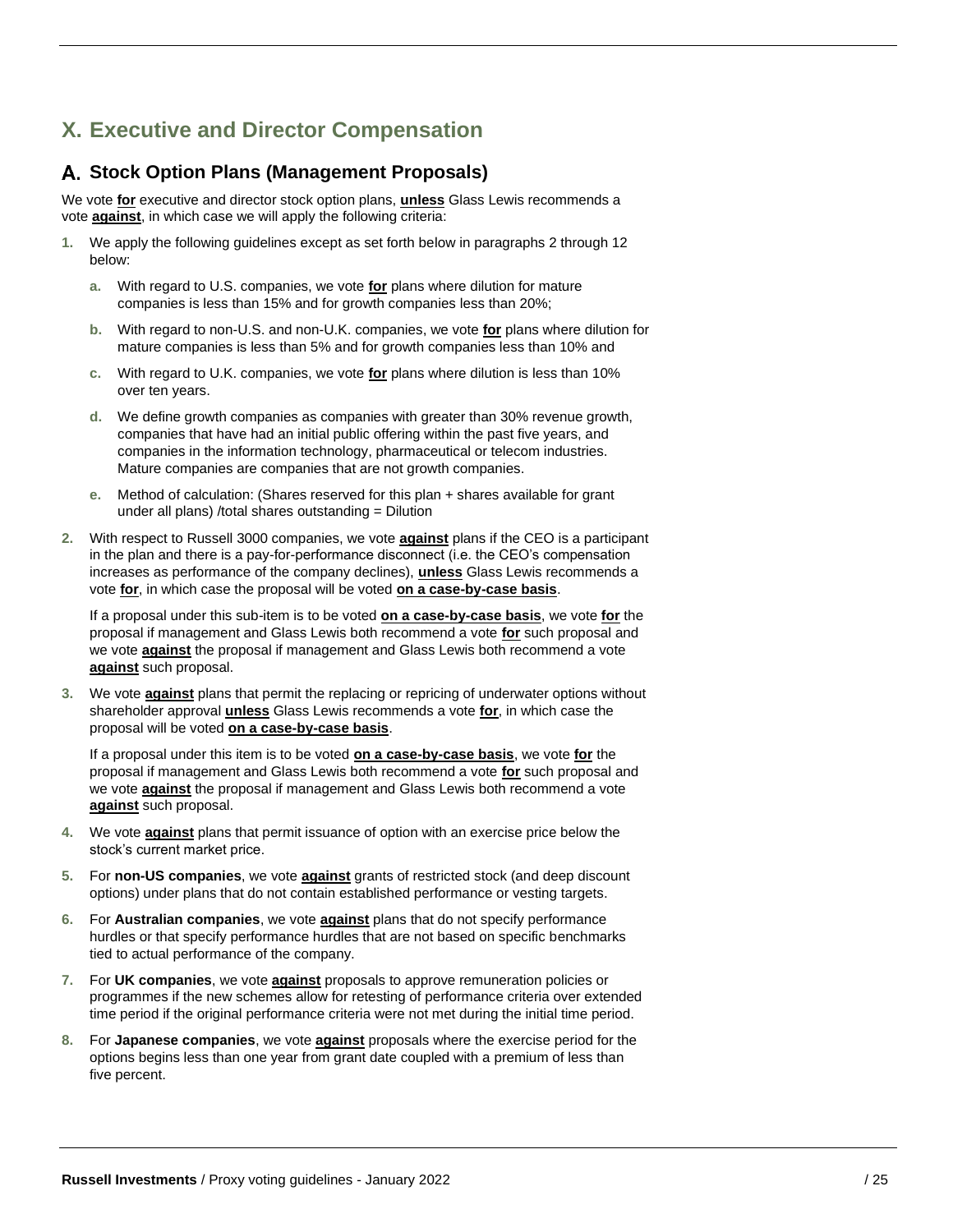- **9.** In the event that Glass Lewis recommends a vote **against** proposals based on its determination that that the company's three-year average "burn rate" exceeds Glass Lewis's industry burn rate cap, the company's estimated shareholder value transfer is above Glass Lewis's allowable cap for the company, and/or the plan's change-in-control provisions have been deemed liberal by Glass Lewis, we vote **against** the proposal the proposal if:
	- **a.** The company's "burn rate" is greater than 110% of Glass Lewis' cap for the company,
	- **b.** The estimated shareholder value transfer is greater than 110% of Glass Lewis' cap for the company, or
	- **c.** Glass Lewis recommends shareholders vote **against** due to liberal change-in-control provisions.
- **10.** For **Spanish and Portuguese companies** whose stock option plans are serviced with repurchased stock, we vote **on a case-by-case basis**, we vote **for** the proposal if management and Glass Lewis both recommend a vote **for** such proposal and we vote **against** the proposal if management and Glass Lewis both recommend a vote **against** such proposal.
- **11.** For **Belgium and Dutch companies**, we vote **against** proposals that provide for the granting of stock options, or similarly structured equity-based compensation, to nonexecutive directors.

## **Shareholder Proposed Performance Based Stock Option Plans**

We vote **for** shareholder proposed performance-based stock option plans, **unless** Glass Lewis recommends a vote **against**, in which case the proposal will be voted **on a case-by-case basis**.

If a proposal under this sub-item is to be voted **on a case-by-case basis**, we vote **for** the proposal if management and Glass Lewis both recommend a vote **for** such proposal and we vote **against** the proposal if management and Glass Lewis both recommend a vote **against** such proposal.

## **OBRA<sup>5</sup> -Related Compensation Proposals**

#### • **Amendments that Place a Cap on Annual Grant or Amend Administrative Features**

We vote **for** plans that simply amend shareholder-approved plans to include administrative features or place a cap on the annual grants any one participant may receive to comply with the provisions of Section 162(m) of OBRA.

• **Amendments to Added Performance-Based Goals**

We vote **for** amendments to add performance goals to existing compensation plans to comply with the provisions of Section 162(m) of OBRA.

#### • **Amendments to Increase Shares and Retain Tax Deductions Under OBRA**

We vote **for** reasonable amendments to existing plans to increase shares reserved and to qualify the plan for favourable tax treatment under the provisions of Section 162(m).

#### • **Approval of Cash or Cash-and-Stock Bonus Plans**

We vote **for** cash or cash-and-stock bonus plans to exempt the compensation from taxes under the provisions of Section 162(m) of OBRA

<sup>5</sup> Omnibus Budget Reconciliation Act of 1990.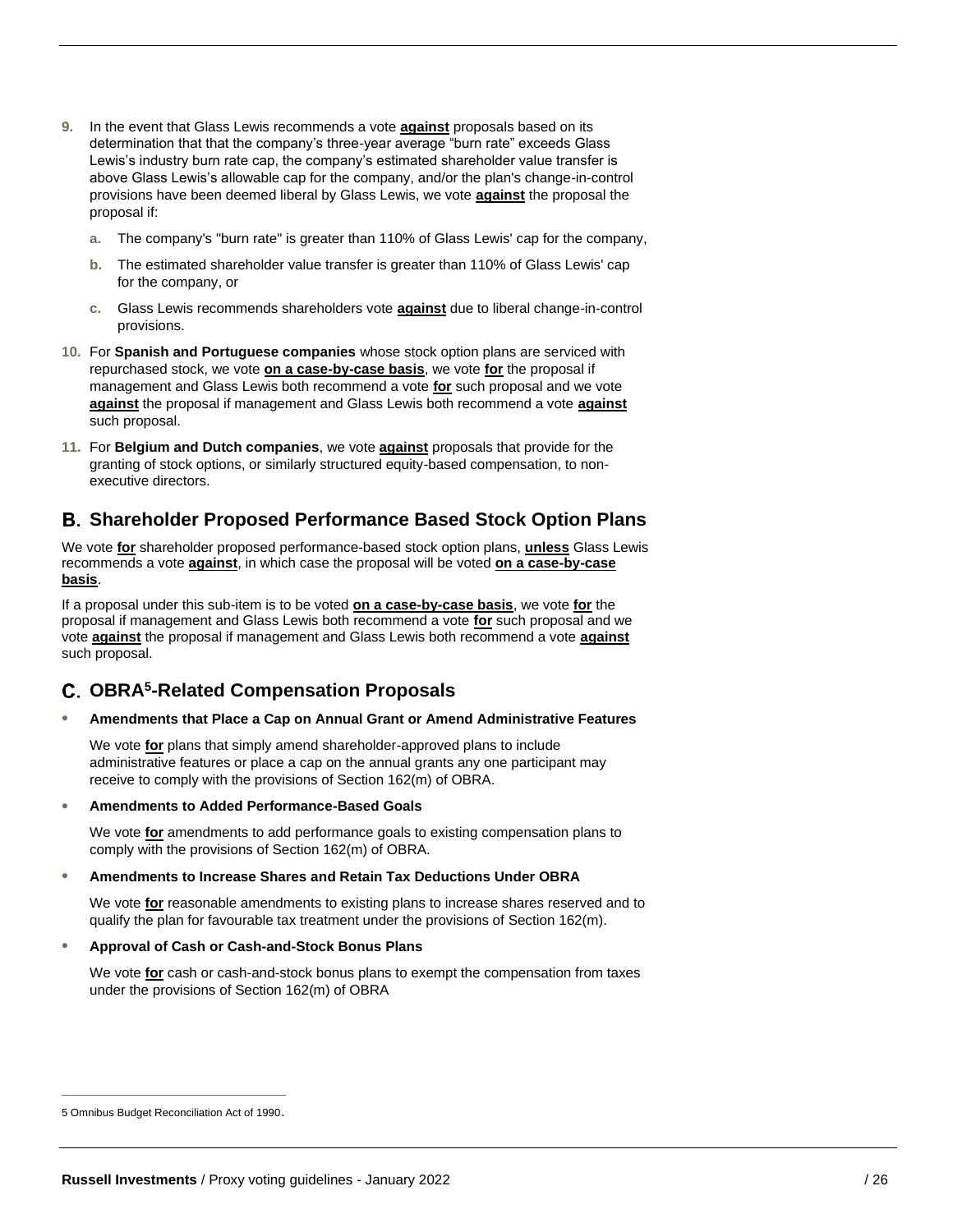## **Employee Stock Purchase Plans**

We vote for employee stock purchase plans possessing the following criteria:

#### **1. Non-Canadian Companies:**

**a.** Qualified Plans

We vote **for** proposals that request shareholder approval to implement an employee stock purchase plan or to increase authorised shares for existing plans if, (a) for US companies, the plan complies with Section 423 of the Internal Revenue Code, dilution is not more than 10% and the discounts do not exceed 15% and (b) for non-US companies other than Canada, dilution is not more than 10% and the discounts do not exceed 30% or, if the discounts exceed 30%, dilution does not exceed 5%.

**b.** Non-Qualified Plans

We vote **for** proposals recommending non-qualified employee stock purchase plans if, (a) there is broad based participation in the plan, employee contributions are reasonably limited, the company matches no more than 25% of the employees' contributions to the plan and there is no discount on the stock price on the date of purchase.

#### **2. Canadian Companies:**

We vote **for** proposals that request shareholder approval to implement an employee stock purchase plan or to increase authorised shares for existing plans if, (a) there is broad based participation in the plan, (b) the offering period is 27 months or less, (c) dilution is not more than 10%, and (d) the discounts do not exceed 15%, provided that no discounts may be provided to purchasers in plans where the company matches employee contributions (maximum 25% match), provided that we vote **against** plans that contain discretion to vary the foregoing criteria

#### **Shareholder Proposals to Limit Executive and Director Pay**

We vote **for** reasonable shareholder proposals that seek additional disclosure of executive and director pay information if the information requested is not already available to shareholders.

We vote **against** all other shareholder proposals that seek to limit executive and director pay **unless** Glass Lewis recommends a vote **for**, in which case the proposal will be voted **on a case-by-case basis**.

If a proposal under this item is to be voted **on a case-by-case basis**, we vote **for** the proposal if management and Glass Lewis both recommend a vote **for** such proposal and we vote **against** the proposal if management and Glass Lewis both recommend a vote **against** such proposal.

## **Severance Packages and Golden Parachutes<sup>6</sup>**

We vote **for** shareholder proposals to have severance packages submitted for shareholder ratification, **unless** Glass Lewis recommends a vote **against**, in which case the proposal will be voted **on a case-by-case basis**.

If a proposal under this item is to be voted **on a case-by-case basis**, we vote **for** the proposal if management and Glass Lewis both recommend a vote **for** such proposal and we vote **against** the proposal if management and Glass Lewis both recommend a vote **against** such proposal.

We vote **against** proposals to ratify severance packages, including proposals to approve the company's golden parachute compensation, **unless** Glass Lewis recommends a vote **for**, in which case the proposal will be voted **on a case-by-case basis**.

 $6$  A golden parachute consists of substantial benefits given to top executives if the company is taken over by another firm, and the executives are terminated as a result of the merger or takeover. Investopedia.com.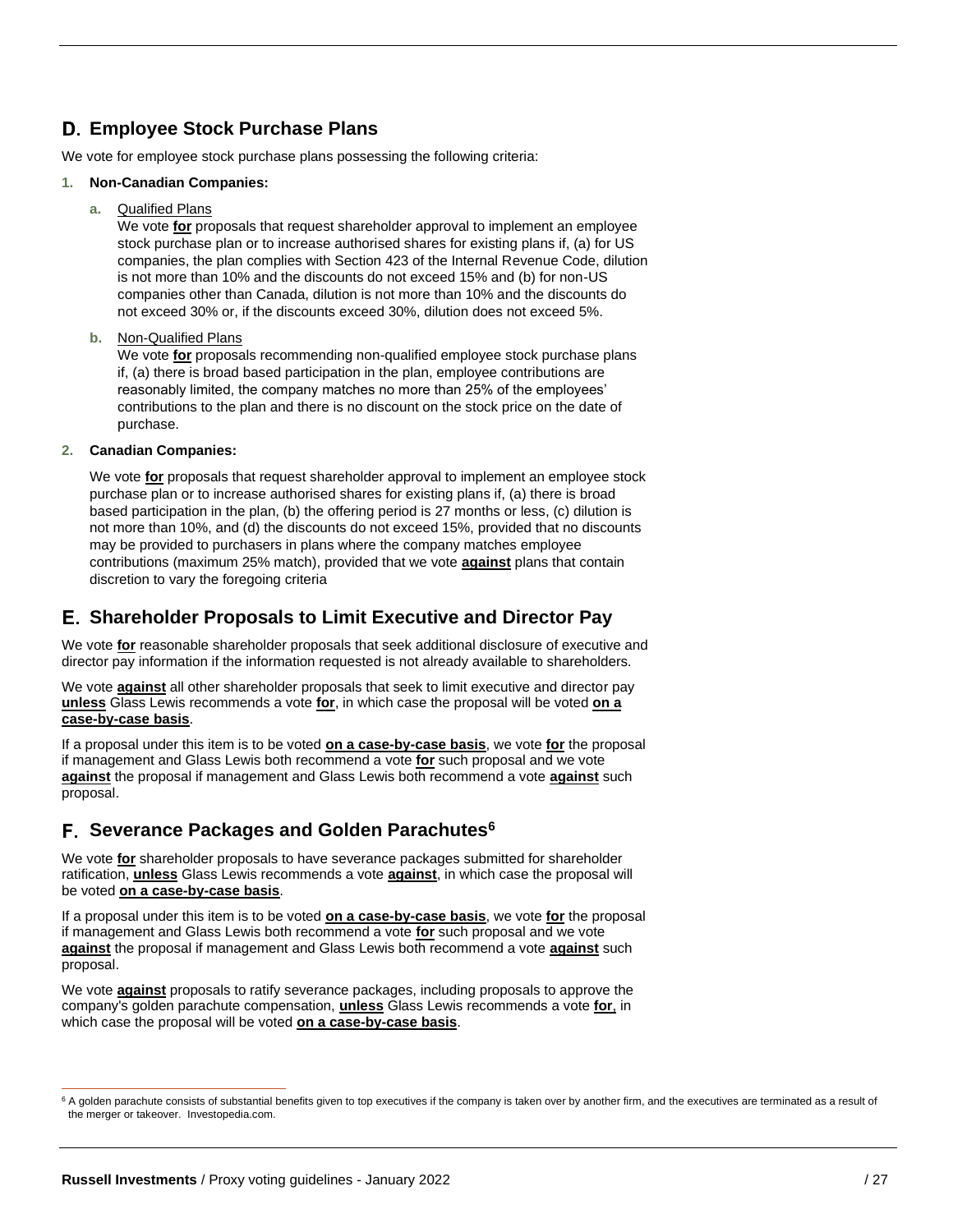## **Expensing of Stock Options**

We vote for the expensing of stock options **unless** Glass Lewis recommends a vote **against**, in which case the proposal will be voted **on a case-by-case basis**.

If a proposal under this item is to be voted **on a case-by-case basis**, we vote **for** the proposal if management and Glass Lewis both recommend a vote **for** such proposal and we vote **against** the proposal if management and Glass Lewis both recommend a vote **against** such proposal.

#### **H.** Remuneration

We vote **for** proposals to approve remuneration policies or programmes **unless** (1) we have voted **against** other components of the company's remuneration or compensation package in a separate proposal, in which case we will vote **against** such policy or programme; (2) Glass Lewis recommends a vote **against** equity or compensation plans for executive or nonexecutive directors, in which case we will vote **against** such plan; or (3) for proposals not covered above, Glass Lewis recommends a vote **against**, in which case the proposal will be voted **on a case-by-case basis**.

We vote **for** proposals that require boards to submit the company's remuneration policies to a non-binding shareholder vote.

We vote on director compensation plans with discretionary granting authority on a **case-bycase** basis.

If a proposal under this item is to be voted **on a case-by-case basis**, we vote **for** the proposal if management and Glass Lewis both recommend a vote **for** such proposal and we vote **against** the proposal if management and Glass Lewis both recommend a vote **against** such proposal.

Additionally, we vote **against** advisory proposals to approve executive compensation if:

- There is a pay-for-performance disconnect, or
- The company maintains poor compensation practices.

Additionally, for UK companies we vote **against** proposals to approve remuneration policies or programmes if:

- Executives have service contracts of more than one year.
- Employment contacts and incentive schemes have provisions that trigger payments and rewards earlier and/or larger in the event of a change of control.
- The company made payments or longer-term obligations were incurred or entered into by the company which were not fully disclosed or justified to shareholders.
- The company does not provide rationale regarding non-contractual and other 'ex-gratia' payments to directors or senior executives.
- The company failed to disclose necessary information regarding any element of remuneration including base salary, annual bonuses, and special bonuses.
- The company's 'Long term' incentive schemes have performance periods of less than three years. OR
- The company's schemes allow for retesting of performance criteria over extended time period if the original performance criteria were not met during the initial time period.

Additionally, for Australian companies, if a proposal under this item is to be voted **on a caseby-case basis**, we vote **against** if:

- The company specifies excessive termination payments of greater than 24 months of fixed remuneration.
- Non-executive directors are allowed to participate in the company's employee option plan.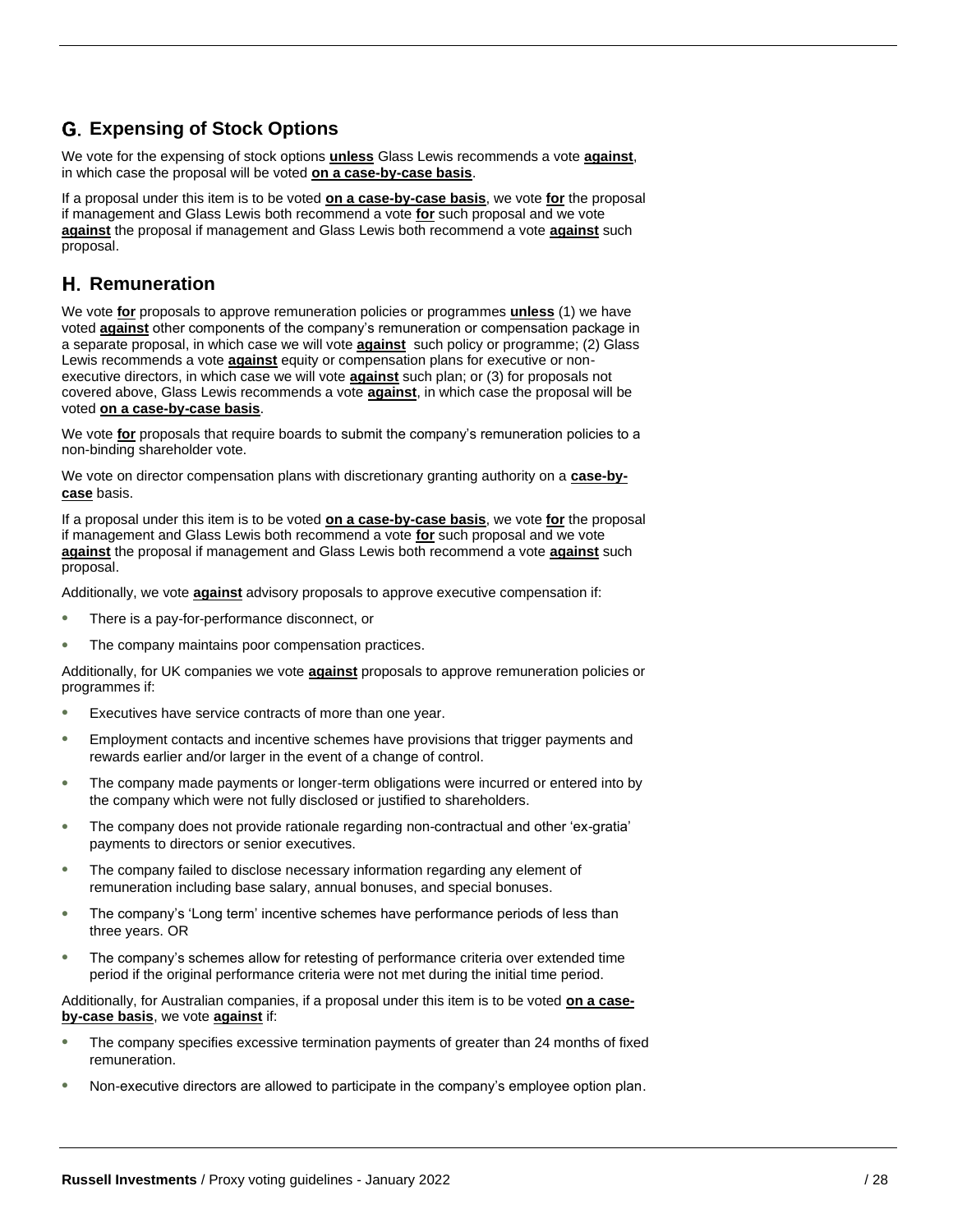• Grants of options or equity are not linked to performance of the company in any way or hurdles applying to incentives have not been disclosed.

#### L. **Pension Plan Accounting/Executive Compensation**

We vote **for** shareholder proposals to exclude pension fund income in the calculation of earnings used in determining executive compensation or bonuses, **unless** Glass Lewis recommends a vote **against**, in which case the proposal will be voted **on a case-by-case basis**.

If a proposal under this item is to be voted **on a case-by-case basis**, we vote **for** the proposal if management and Glass Lewis both recommend a vote **for** such proposal and we vote **against** the proposal if management and Glass Lewis both recommend a vote **against** such proposal.

## **Supplemental Executive Retirement Plans (SERPs)**

We vote **for** proposals that limit the covered amount of a SERP plan to an executive's salary.

We vote **for** shareholder proposals requesting to put extraordinary benefits contained in SERP agreements to a shareholder vote or to disclose the of details of SERP agreements, **unless** Glass Lewis recommends a vote **against**, in which case the proposal will be voted **on a caseby-case basis**.

If a proposal under this item is to be voted **on a case-by-case basis**, we vote **for** the proposal if management and Glass Lewis both recommend a vote **for** such proposal and we vote **against** the proposal if management and Glass Lewis both recommend a vote **against** such proposal.

## **Option Grants to Directors or Employees of Related Parties**

We vote **against** management proposals to grant options to directors or employees of "related companies", **unless** Glass Lewis recommends a vote **for**, in which case the proposal will be voted **on a case-by-case basis**.

If a proposal under this item is to be voted **on a case-by-case basis**, we vote **for** the proposal if management and Glass Lewis both recommend a vote **for** such proposal and we vote **against** the proposal if management and Glass Lewis both recommend a vote **against** such proposal.

#### **Proposals to Mandate Advisory Votes to Ratify Executive Officers' Compensation**

We vote **for** shareholder and management proposals that mandate advisory votes to ratify executive officers' compensation, **unless** Glass Lewis recommends a vote **against**, in which case the proposal will be voted **on a case-by-case basis**.

## **Change-in-Control Provisions**

For Canadian companies, we vote **against** proposals to add or amend a change-in-control provision under an equity-based compensation plan if the acceleration and/or cash-out of unvested awards is only triggered by a single event, that is, solely by the occurrence of a change-in-control transaction as defined in the plan, as opposed to a double triggering event which also includes termination or adverse change in status of employment.

## **Shareholder Proposals to Establish a Pay-for-Superior Performance Standard**

We vote **against** shareholder proposals that require executives to only receive bonuses or other incentives when the company's performance exceeds its peers' median or mean performance on selected financial criteria.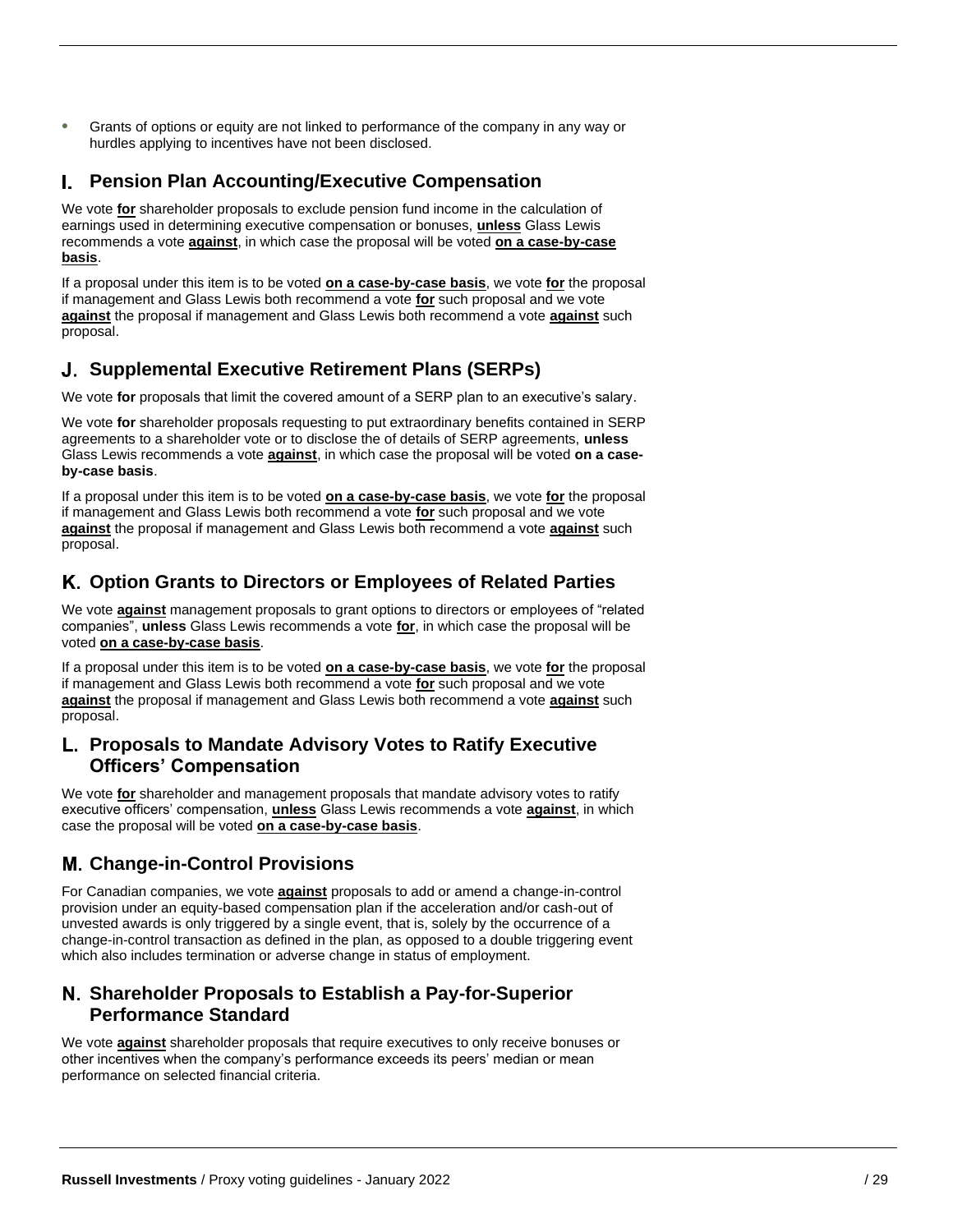## **O. Stock Option Exchange Programmes**

We vote **for** executive and director stock option exchange plans, **unless** Glass Lewis recommends a vote **against**, in which case we vote **on a case-by-case basis**. Notwithstanding the foregoing sentence, if any of the following conditions are met:

- The exchange is not value neutral (i.e. not one for one exchange);
- Management and directors' participation is not on an equal level to that of other employees;

In which case, we vote **against** the item.

## **Frequency of Advisory Vote on Executive Compensation**

We vote on advisory votes on executive compensation on an **annual basis**.

#### **Q. Option Grants to Non-Executive Directors**

For Australian companies, we vote **against** option grants to non-executive directors unless Glass Lewis recommends a vote **for**, in which case the proposal will be voted **on a case-bycase basis**.

## <span id="page-29-0"></span>**XI.State of Incorporation**

#### **Voting on State Takeover Statutes**

We vote **against** proposals to opt into state takeover statutes (including control share acquisition statutes, control share cash-out statutes, freeze out provisions, fair price provisions, stakeholder laws, poison pill endorsements, severance pay and labor contract provisions, antigreenmail provisions, and disgorgement provisions) **unless** Glass Lewis recommends a vote **for**, in which case the proposal will be voted **on a case-by-case basis**.

We vote **for** proposals to opt out of state takeover statutes (including control share acquisition statutes, control share cash-out statutes, freeze out provisions, fair price provisions, stakeholder laws, poison pill endorsements, severance pay and labor contract provisions, antigreenmail provisions, and disgorgement provisions) **unless** Glass Lewis recommends a vote **against**, in which case the proposal will be voted **on a case-by-case basis**.

We vote **for** whitewash waivers in cases where we are also voting **for** the transaction which necessitated the whitewash waiver, **unless** Glass Lewis recommends a vote **against**, in which case the proposal will be voted **on a case-by-case basis**.

If a proposal under this item is to be voted **on a case-by-case basis**, we vote **for** the proposal if management and Glass Lewis both recommend a vote **for** such proposal and we vote **against** the proposal if management and Glass Lewis both recommend a vote **against** such proposal.

#### **Voting on Reincorporation Proposals**

We vote **for** proposals to change a company's state of incorporation unless Glass Lewis recommends a vote **against**, in which case the proposal will be voted **on a case-by-case basis.**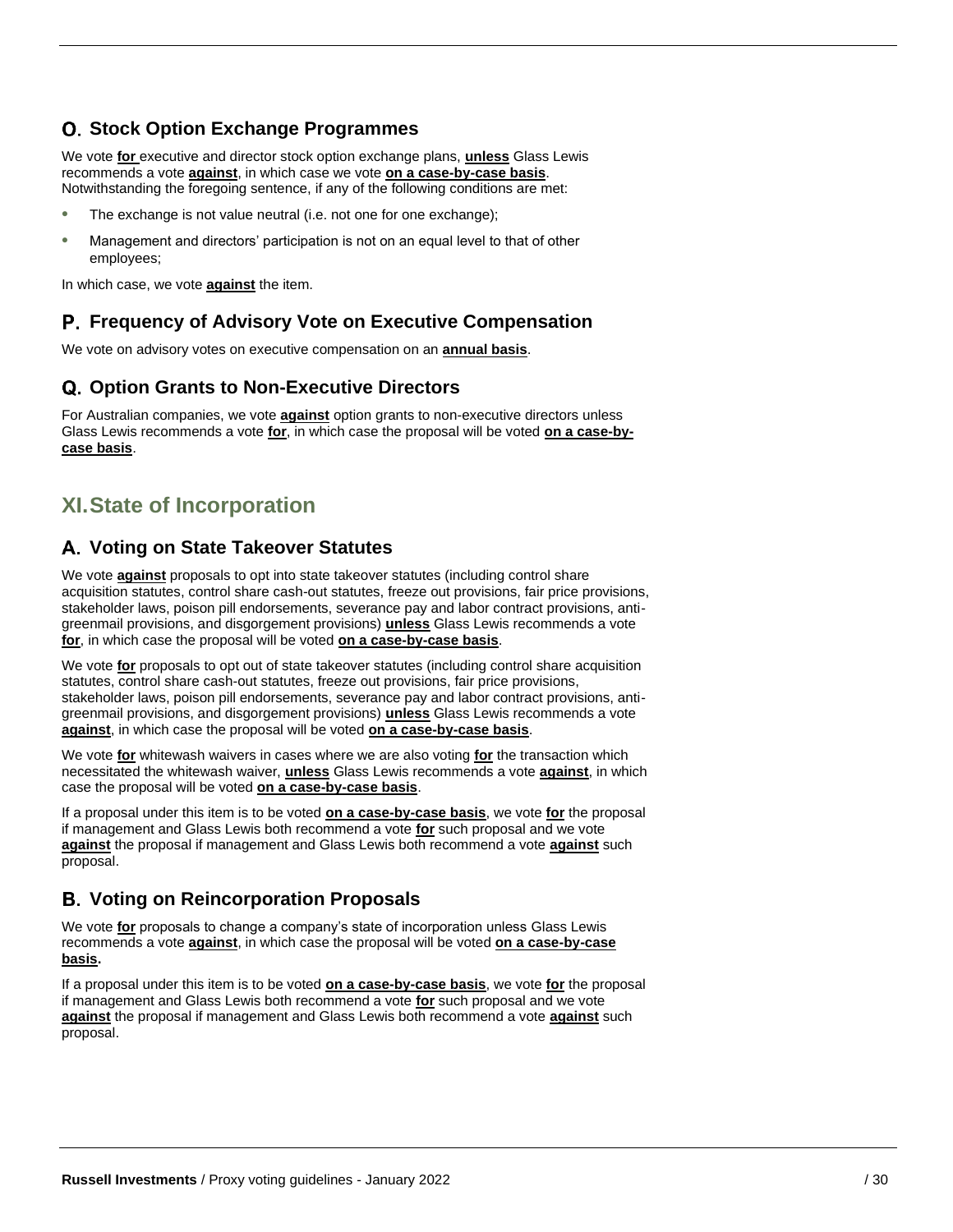## <span id="page-30-0"></span>**XII. Mergers and Corporate Restructurings**

## **Mergers and Acquisitions**

We vote **for** mergers and acquisitions **unless** Glass Lewis recommends a vote **against**, in which case the proposed transaction will be voted **on a case-by-case basis**.

If a proposal under this item is to be voted **on a case-by-case basis**, we vote **for** the proposal if management and Glass Lewis both recommend a vote **for** such proposal and we vote **against** the proposal if management and Glass Lewis both recommend a vote **against** such proposal.

For mergers to be voted **on a case-by-case basis** we consider the following factors:

- background to the proxy contest;
- evaluation of each side's argument for and against the proposed merger
- anticipated financial and operating benefits;
- offer price (cost vs. premium);
- prospects of the combined companies;
- how the deal was negotiated;
- changes in corporate governance and their impact on shareholder rights; and,
- long-term economic outlook of the combined companies.

## **Corporate Restructuring**

We vote **for** corporate restructuring proposals, including minority squeeze outs, leveraged buyouts, spin-offs, liquidations, asset sales and creation of holding companies, **unless** Glass Lewis recommends a vote **against** in which case the proposal will be voted **on a case-bycase basis**.

If a proposal under this item is to be voted **on a case-by-case basis**, we vote **for** the proposal if management and Glass Lewis both recommend a vote **for** such proposal and we vote **against** the proposal if management and Glass Lewis both recommend a vote **against** such proposal.

## **Appraisal Rights**

We vote **for** proposals to restore, or provide shareholders with, rights of appraisal.

## **Changing Corporate Name**

We vote **for** changing the corporate name.

## **Joint Ventures**

We vote **for** joint ventures **unless** Glass Lewis recommends a vote **against** in which case the proposal will be voted **on a case-by-case basis**.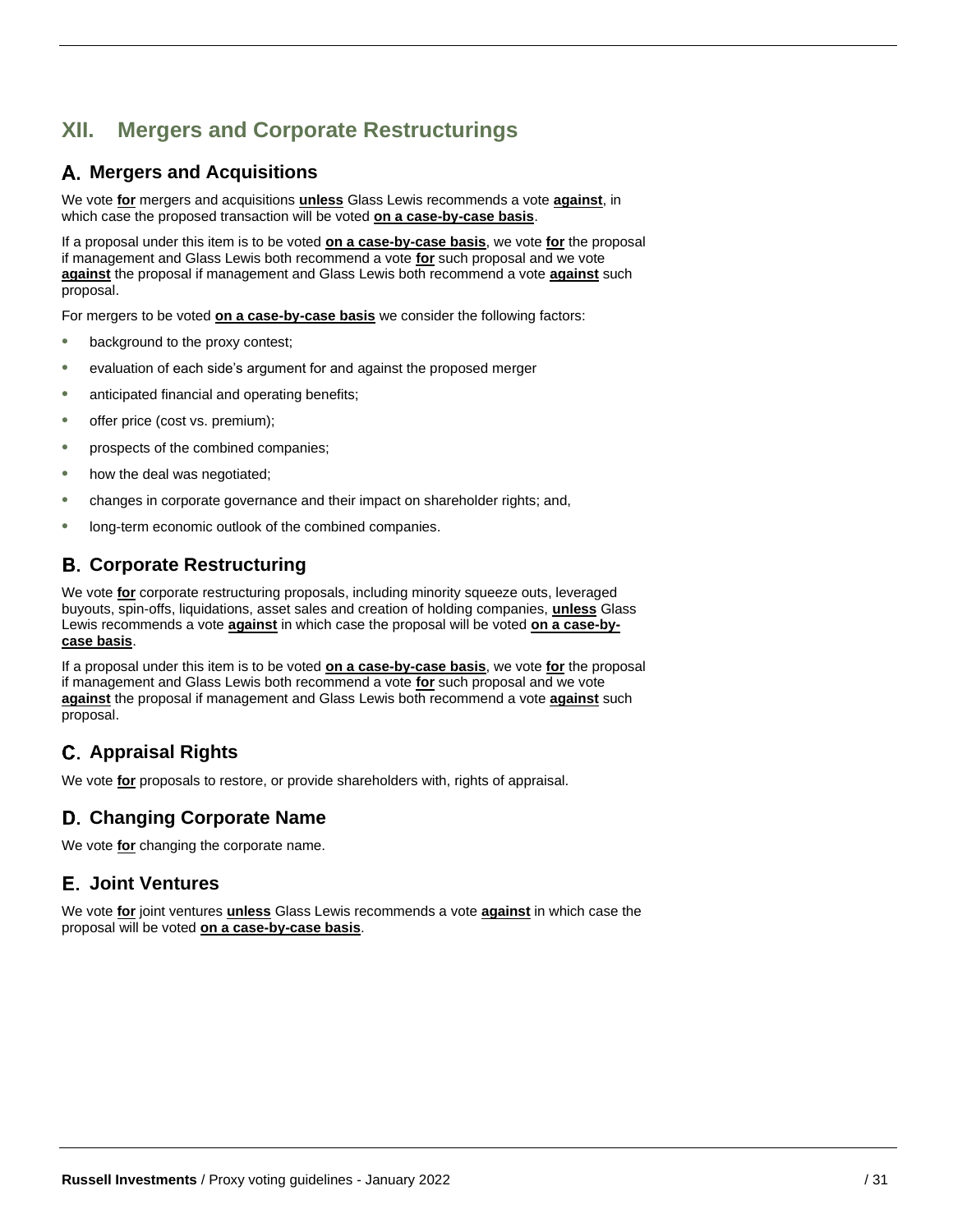## <span id="page-31-0"></span>**XIII. Mutual Fund Proxies**

Except as set forth below, we vote all proposals related to mutual funds or investment companies, including the election of directors, **on a case-by-case basis**.

We **withhold** votes from directors who:

- Attended less than 75% of the board and committee meetings without a valid reason for the absences. Valid reasons include illness or absence due to company business. Participation via telephone is acceptable. In addition, if the director missed only one meeting or one day's meetings, votes will not be withheld even if such absence dropped the director's attendance below 75%.
- Ignored a shareholder proposal that was approved by a majority of the votes cast for two consecutive years.
- Ignored a shareholder proposal that was approved by a majority of the shares outstanding.
- Are interested directors and sit on the audit or nominating committees.
- Are interested directors and the full board serves as the audit or nominating committee OR the company does not have one of these committees.

We vote **for** proposals to change a fund's fundamental investment objective to nonfundamental.

We vote **for** proposals authorising the fund's board to hire and terminate subadvisers without shareholder approval and **for** changes to the charter document to remove a shareholder approval requirement to hire and terminate subadvisers.

We vote **for** proposals to remove shareholder approval requirement to reorganise or terminate the trust or any of its series.

We vote **against** the following changes to the charter document:

- Removal of shareholder approval requirement for amendments to the new declaration of trust
- Removal of shareholder approval requirement to amend the fund's management contract, allowing the contract to be modified by the investment manager and the trust management, as permitted by the 1940 Act
- Allow the trustees to impose other fees in addition to sales charges on investment in a fund, such as deferred sales charges and redemption fees that may be imposed upon redemption of a fund's shares
- Removal of shareholder approval requirement to change the domicile of the fund

We vote **against** shareholder proposals that mandate a specific minimum amount of stock that directors must own in order to qualify as a director or to remain on the board.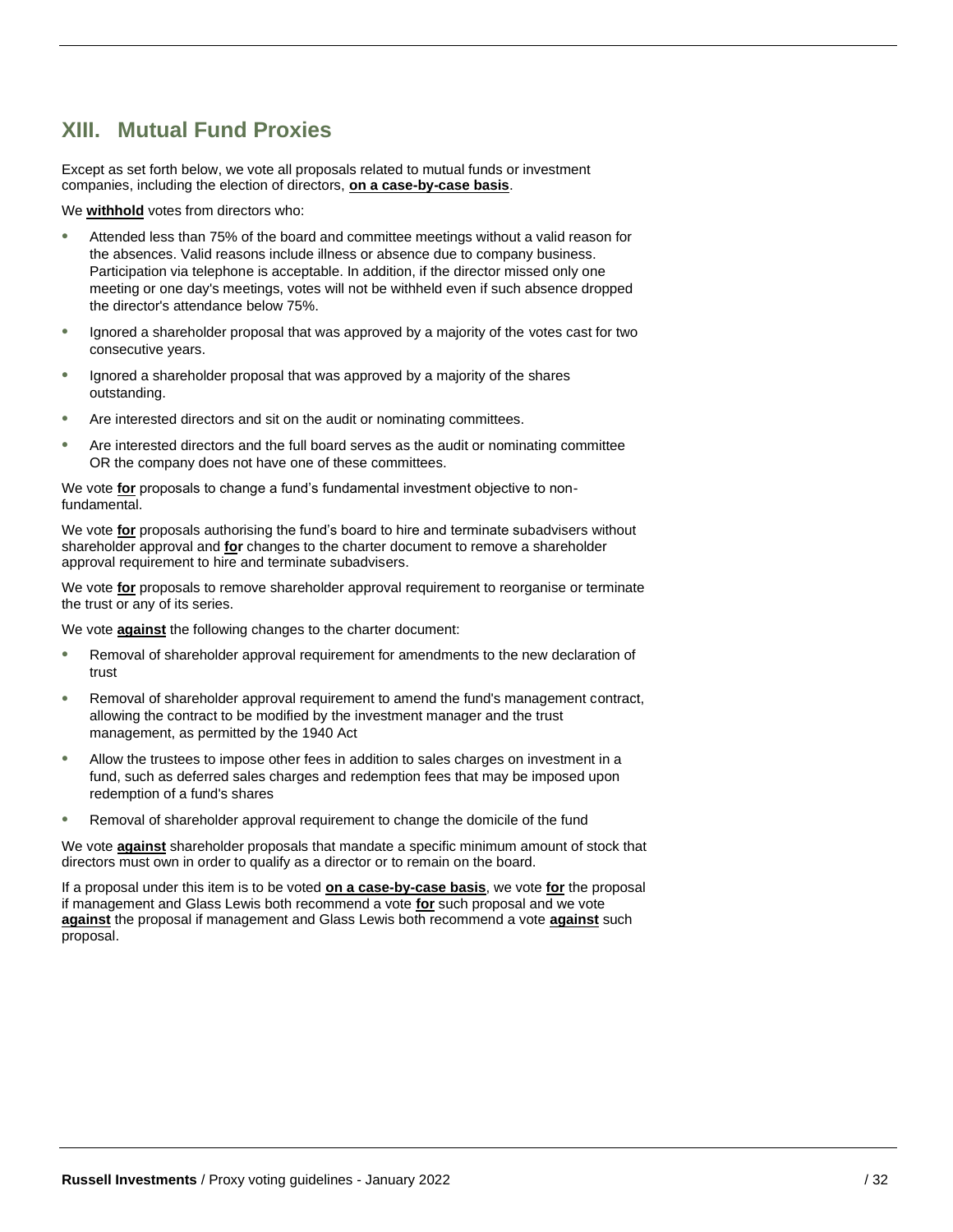## <span id="page-32-0"></span>**XIV. Environmental, Social, and Political Issues**

We apply the following principles when manually voting on shareholder proposals addressing environmental, social, or political issues that are referred on a **case-by-case basis**.

Russell Investments believes that management and the board are generally best placed to decide on strategy and policy decisions related to environmental, social, and political issues, given the proximity and information advantage. Except in cases where a shareholder proposal demonstrates that the company has inadequately addressed an issue with a clear link to shareholder value or risk mitigation.

In particular, we take the following into consideration when assessing such shareholder proposals:

- Are current practices and/or disclosures inadequate in capitalising on opportunities with a positive link to shareholder value and/or mitigating risks (including regulatory risk)?
- Does the proposal address a peer-relative deficiency?
- Are we assured the proposal is not duplicating existing practices?
- Has the board failed to provide commitment to address the proponent's concerns?
- Is the topic relevant to the company and sector in which it operates?
- Is the proposal overly prescriptive in detailing strategy/operational decisions? In which case we may vote **against**.

## **ESG Reporting**

With regards to proposals requesting companies create or improve upon environmental, sustainability, or governance reporting, we will tend to favour management's ability to successfully execute on shareholders' behalves when the following criteria are met:

- The company already provides sufficient disclosure and reporting on the subject;
- The company is in line or above peers regarding the request;
- There is no evidence of a link between the issue at hand and shareholder value to the firm; OR
- Increased disclosure would not impact the company's ability to mitigate regulatory risk.

In these cases, we vote **on a case-by-case basis** when Glass Lewis recommends a vote **against**.

If a proposal under this item is to be voted **on a case-by-case basis**, we vote **for** the proposal if management and Glass Lewis both recommend a vote **for** such proposal and we vote **against** the proposal if management and Glass Lewis both recommend a vote **against** such proposal.

## **Environmental and Social Risk Oversight**

We vote **against** the governance committee chair (or equivalent) of blue chip developed market companies outside Asia (as defined in concurrence with Glass Lewis) that fail to provide *any* explicit disclosure concerning the board's role in overseeing environmental and social issues, unless Glass Lewis votes **for** in which case we will vote on a **case-by-case basis.**

## **Animal Welfare**

We vote **on a case-by-case basis** on proposals to phase out the use of animal testing as well as proposals that restrict the methods used in the breeding, maintenance, production efficiencies, and slaughter of animals, livestock and poultry, unless Glass Lewis recommends a vote **against,** in which case we vote **against**.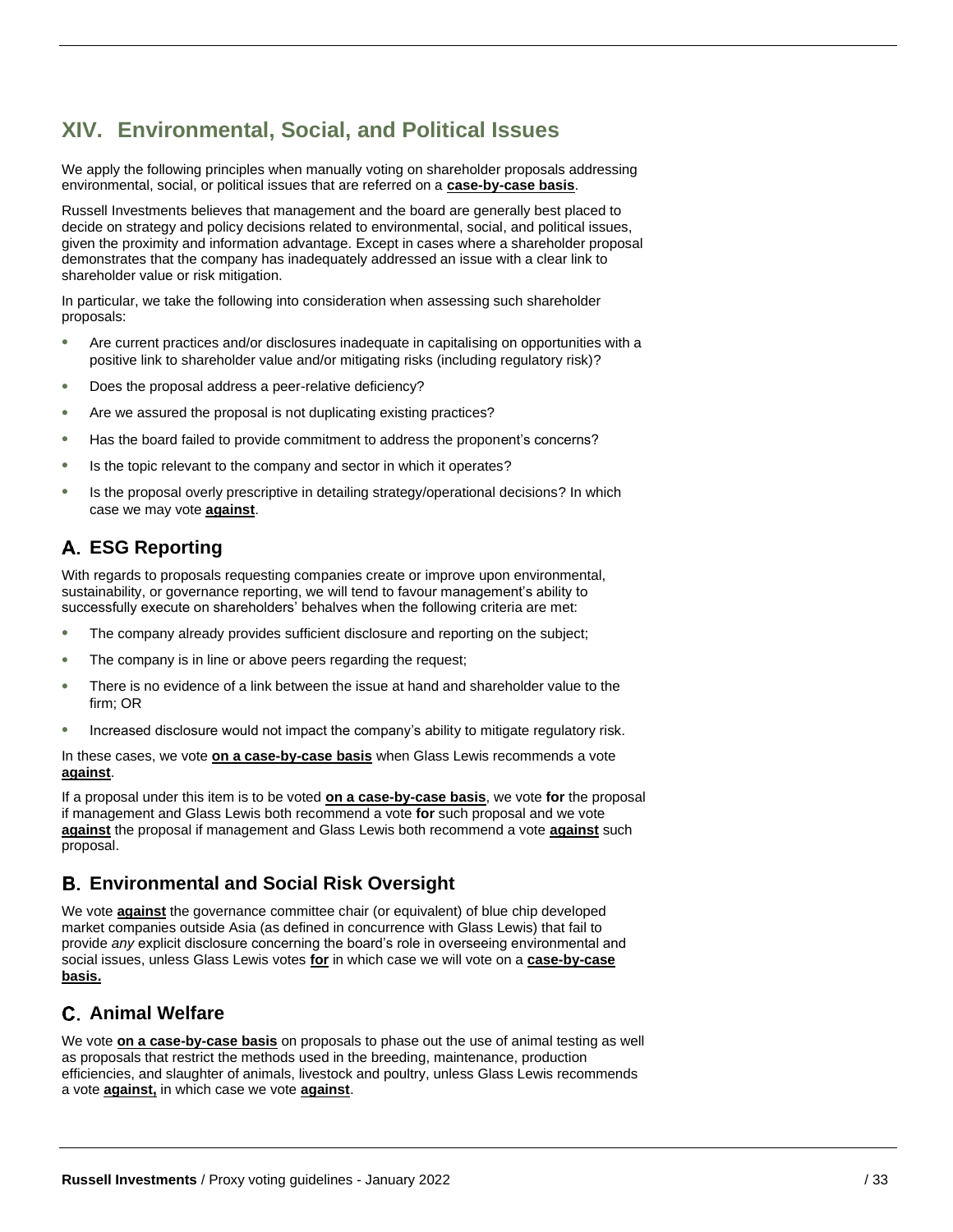We vote **on a case-by-case basis** on proposals seeking a report on the company's animal welfare standards unless Glass Lewis recommends a vote **against**, in which case we vote **against**.

## **Consumer Issues**

We vote **against** proposals requesting companies implement specific price restraints on its products unless Glass Lewis recommends a vote **for**, in which case we vote **on a case-bycase basis**.

We vote **against** resolutions requiring that a company reformulate its products, unless Glass Lewis recommends a vote **for**, in which case we vote **on a case-by-case basis**.

With regard to genetically engineered ingredients in products, we vote **in line** with the treatment of general product reformulation proposals in guideline XIV.C when the proposal seeks to reformulate company products or phase-out/eliminate genetically engineered ingredients from the company's products**.** For all other proposals with regard to genetically engineered ingredients in products, we vote **on a case-by-case basis**.

#### **Workplace Safety, Product Safety, and Toxic/Hazardous Materials**

We recognise the importance of workplace and product safety and the potential reputational risk and impact on shareholder value when proper processes are not followed. We believe that management is best equipped to assess those risks, however in certain cases, if there is credible evidence of egregious or illegal behavior, or if a management team has been unresponsive to requests from shareholders, we may consider well-crafted proposals for additional disclosure. We vote **for** proposals that request additional reporting on workplace and product safety if both management and Glass Lewis recommend a vote **for**. We vote **against** the proposal if both management and Glass Lewis recommend a vote **against** such proposal. In cases where management and Glass Lewis disagree, we vote **on a case-by-case basis**.

## **Tobacco**

We vote proposals related to the advertisement of tobacco products **on a case-by-case basis**.

We vote any proposals related to secondhand smoke **on a case-by-case basis**.

We vote proposals regarding tobacco product warnings **on a case-by-case basis**.

We vote **against** shareholder resolutions to cease the production of tobacco-related products, restrict the selling of products to tobacco companies, spin off tobacco related businesses, or prohibit investment in tobacco equities, unless Glass Lewis recommends a vote **for**, in which case we vote **on a case-by-case basis**.

## **Diversity**

We believe boards should comprise a genuinely diverse group of individuals to ensure effective, equitable and inclusive decision-making in alignment with the company's purpose, long term strategy, and taking into consideration the interests of relevant stakeholders. This includes individuals from different genders, age, ethnicities, nationalities, social and economic origins, professional skills, and personal attributes. To this end, we generally support proposals that will result in a higher level of diversity on the board. We vote **for** any proposals requesting a company increase the gender or racial minority representation on its board, unless Glass Lewis recommends a vote **against**, in which case we will vote on a **case-by-case** basis.

We vote **against** the chair of the nominating committee of the board of a blue chip developed market company outside Asia (as defined in concurrence with Glass Lewis) that is not at least 30 percent gender diverse, unless Glass Lewis votes **for** in which case we will vote on a **caseby-case** basis.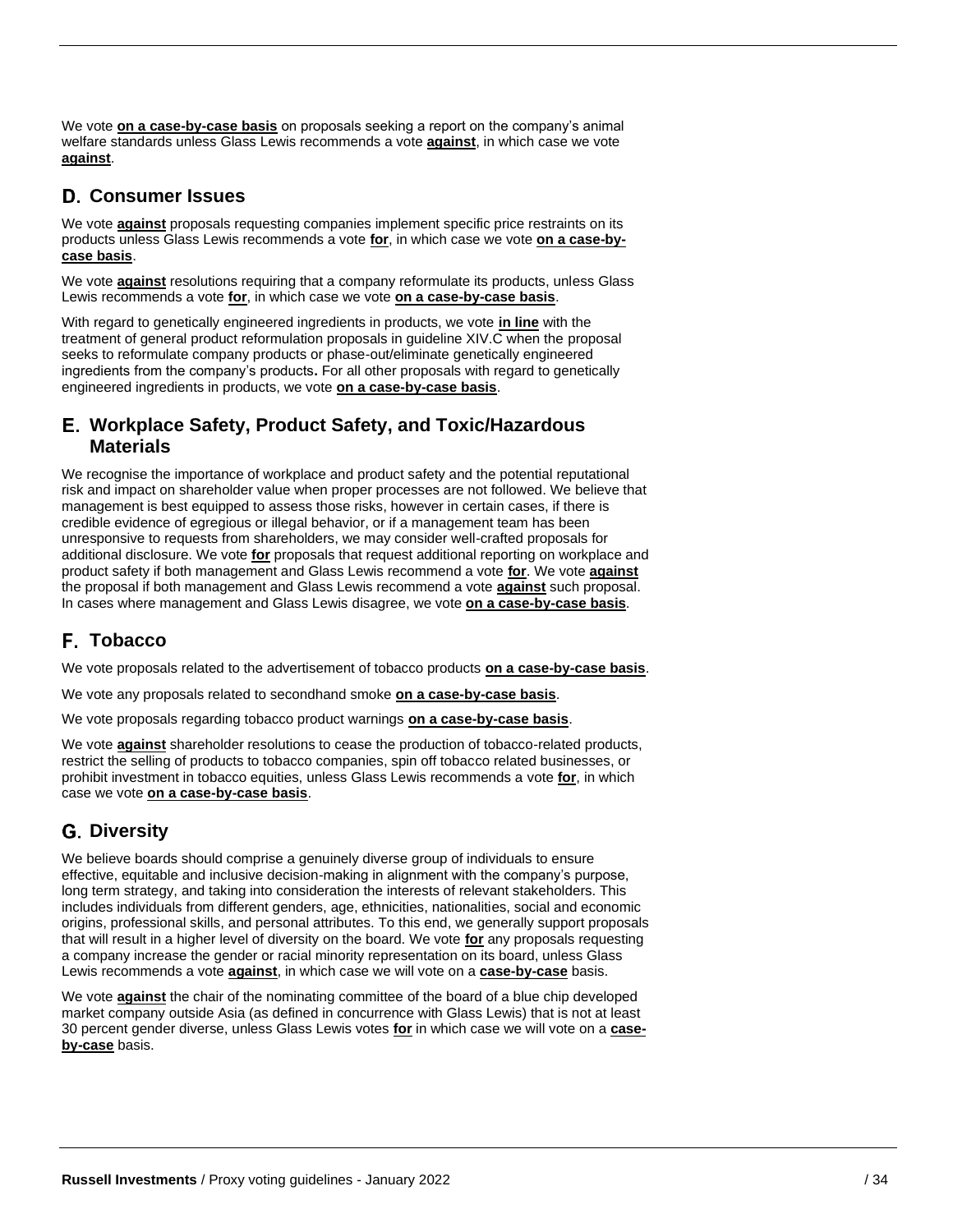## **We vote against the chair of the nominating committee, of any company, if there are** *zero* **gender diverse directors, unless Glass Lewis votes for, in which case we will vote on a case-bycase basis.Equal Opportunity**

We vote **for** proposals seeking to amend a company's equal employment opportunity statement/diversity policies to prohibit discrimination based on sexual orientation and/or gender identity.

We vote **for** proposals to extend company benefits to domestic partners.

## **Environment**

We vote **for** proposals requesting that a company report on the potential environmental damage that could result from company operations in a protected region, unless Glass Lewis recommends a vote **against**, in which case we vote on a **case-by-case** basis.

We vote on a **case-by-case** basis for proposals relating to a company's interaction with the environment, including the following scenarios:

- Call for the reduction of greenhouse gas emissions
- Request that a company report on the safety and/or security risks associated with their operations and/or facilities.
- Seek that a company adopt a comprehensive recycling strategy.
- Request that a company invest in renewable energy resources.
- Propose an advisory "Say-on-Climate" vote.

#### **Political Issues**

We vote **for** proposals asking a company to affirm political nonpartisanship in the workplace if Glass Lewis recommends a vote **for**. If Glass Lewis recommends a vote **against**, we vote **against**.

We will vote **for** proposals seeking increased disclosure of corporate lobbying or political contributions if:

- Current disclosures are insufficient and/or significantly lagging peers
- The company faces significant risk as a result of its political activities
- There is no explicit board oversight or inadequate board oversight of such contributions
- The company is mismanaging corporate funds through lobbying or political contributions

If GL votes **against**, we will vote on a **case-by-case basis**.

If a proposal bars a company from making legal political contributions, we vote **against**.

If a proposal requests that the company publish in public media any political contributions, we vote **against**.

## **General Corporate Issues**

We vote general corporate issues **on a case-by-case basis**. These issues include:

- Proposals requesting that executive compensation be linked to environmental and social criteria.
- Proposals requesting a report on pay disparity between executives and non-executives.
- Proposals requesting information on a company's lobbying initiatives.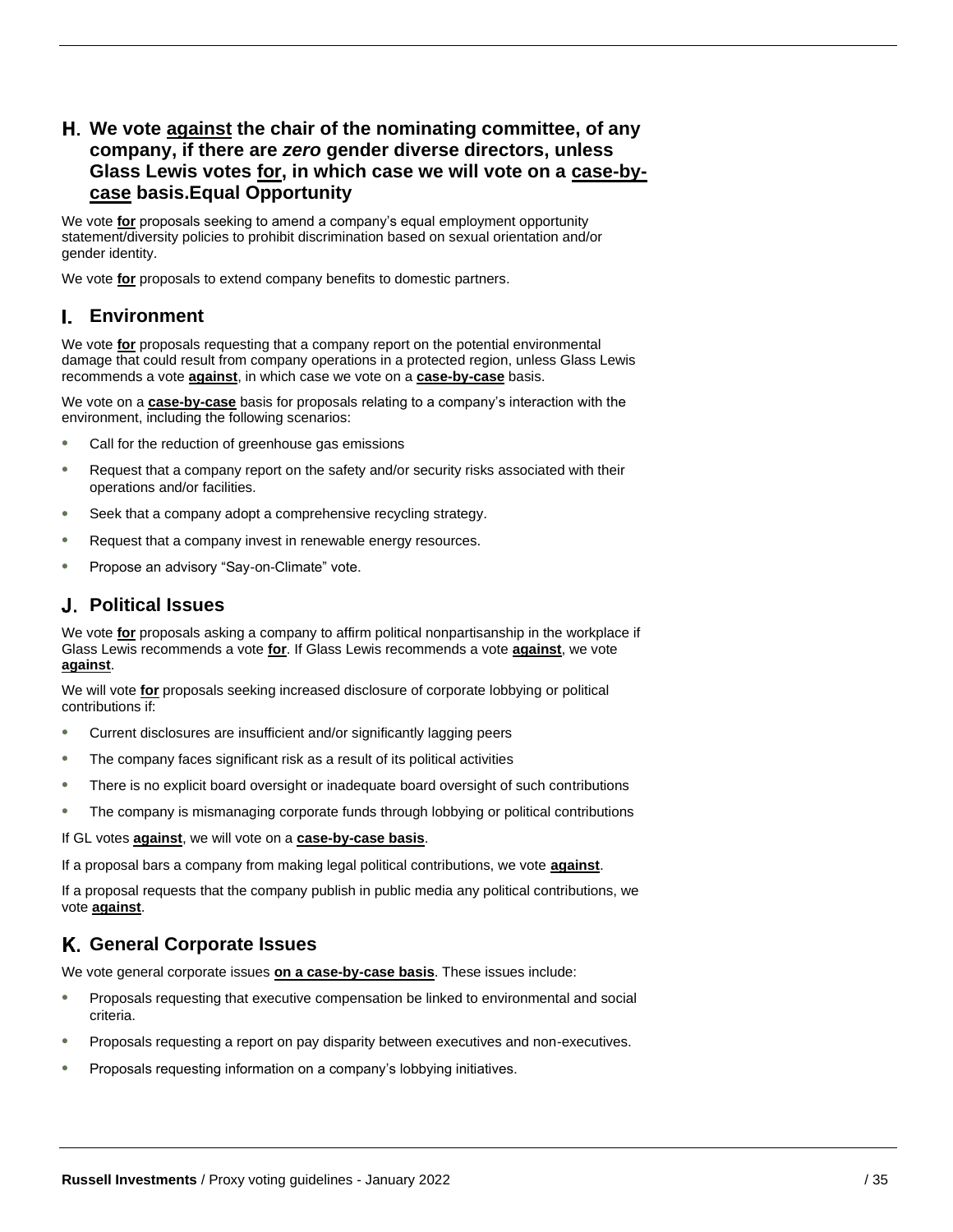• Proposals requesting that a company establish, implement, and report on a standard response to health pandemics on company's operations, including requesting a report on the impact of establishing such a response.

We vote **against** proposals which seek to restrict a company from making charitable contributions, unless Glass Lewis recommends a vote **for**, in which case we vote **on a caseby-case basis**.

## **Labor, Human Rights, International Oversight**

Russell Investments' believes that a company should maintain sufficient oversight of its foreign operations so as to avoid unethical or illegal conduct. Companies are expected to follow the laws and regulations in the regions, countries, and/or jurisdictions in which they operate. Care is to be taken by companies, their directors, and executives as it relates to this as well as to matters that could create reputational harm that would impact shareholder value. These items include but are not limited to bribery, environmental exploitation, human rights violations and/or money laundering.

We vote **against** proposals requesting a company report on foreign military sales or offsets. In general, military program policies are already reviewed by government and elected officials. A certain level of disclosure is mandated by law.

We vote proposals requesting disclosure and implementation of internet privacy and censorship policies/procedures **on a case-by-case basis**.

We vote **on a case-by-case basis** any proposals requesting a company implement or adopt human rights standards.

We vote **against** proposals asking a company to cease production or report on the risks associated with the use of depleted uranium munitions or nuclear weapons components and delivery systems.

We also vote **against** proposals asking that a company report on the risk associated with the use of depleted uranium munitions or nuclear components and delivery systems, beyond what is required by applicable government regulations, unless Glass Lewis recommends a vote **for** the proposal, in which case we vote **on a case-by-case basis**.

We vote proposals calling for a company to report on risks associated with outsourcing or plant closures on **a case-by-case basis**.

## **ESG Compensation-Related Proposals**

We recognise that a firm should weigh the environmental and social impact of its strategies and that these can also be difficult to quantify and measure. In most cases we expect to vote in line with **a company's** compensation committee.

If a proposal seeks to tie executive compensation to ESG metrics we vote **for** the proposal if management and Glass Lewis both recommend a vote **for** such proposal. We vote **against** the proposal if management and Glass Lewis both recommend a vote **against** such proposal. In cases where management and Glass Lewis disagree, we vote **on a case-by-case basis**.

## **Water Issues**

We support the adoption of policies and strategies that responsibly manage risks to the water supply, especially in areas affected by water scarcity. We believe it is important to weigh the merits of any proposed policy or disclosure in the context of a company's operations and regulatory environment.

If a proposal is designed to mitigate water-related risks, we vote **for** the proposal if management and Glass Lewis both recommend a vote **for** such proposal. We vote **against** the proposal if management and Glass Lewis both recommend a vote **against** such proposal. In cases where management and Glass Lewis disagree, we vote **on a case-by-case basis**.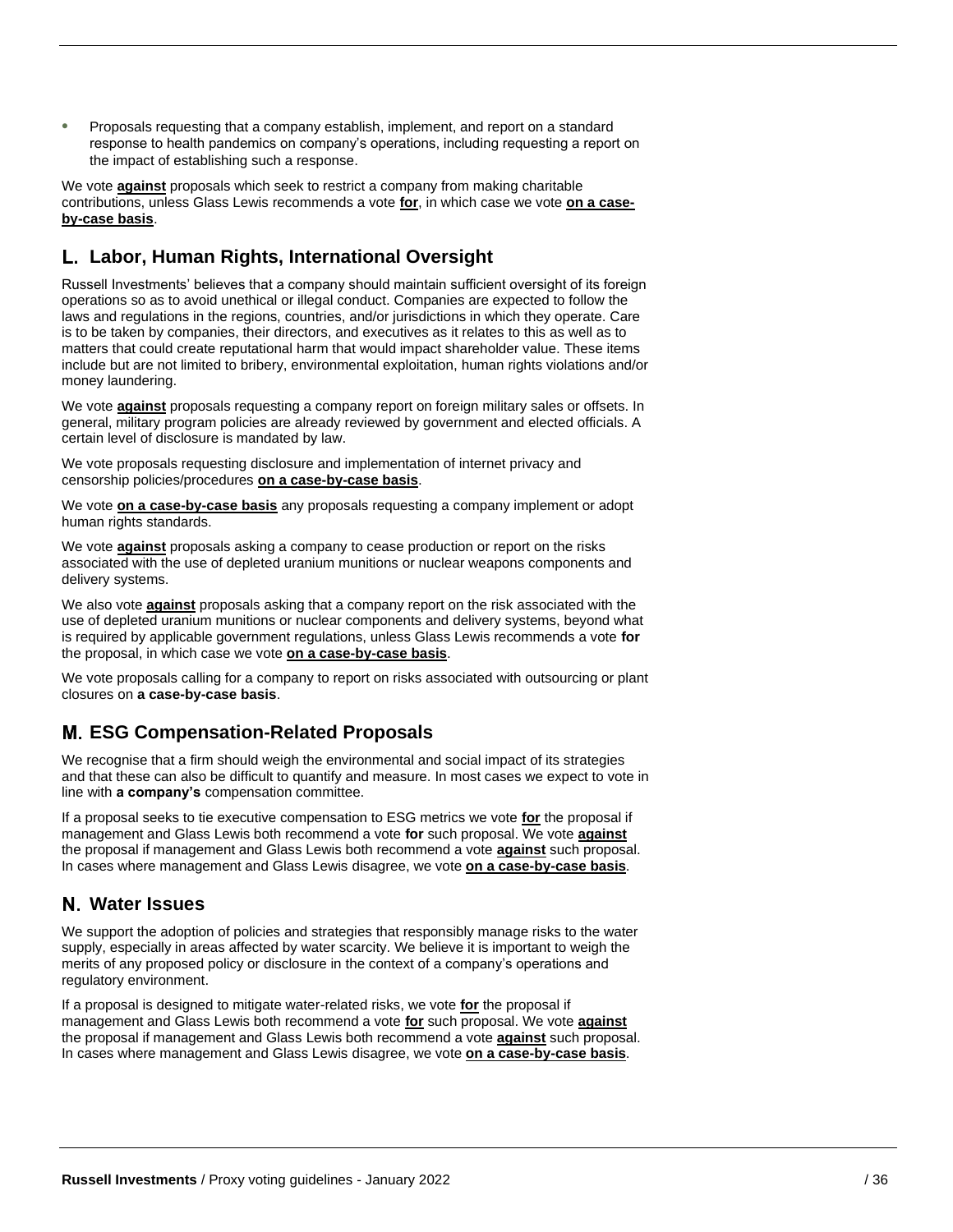## **Pharmaceutical Policy, Pricing, and Access**

We recognise the increased political and regulatory risk associated with pharmaceutical pricing and access. We believe that policies surrounding national health care are most effectively handled at a government level, rather than in a corporate boardroom. With regards to health care related proposals, if the proponents have clearly demonstrated that a company's current practices present significant reputational or financial risk, we vote **for** the proposal if management and Glass Lewis both recommend a vote **for** such proposal. We vote **against** the proposal if management and Glass Lewis both recommend a vote **against** such proposal. In cases where Glass Lewis and management disagree, we vote **on a case-by-case** basis.

We believe that decisions regarding pricing structures of pharmaceuticals are best left to management and the board. As such, we vote **against** proposals requesting that companies adopt policies of price restraint on their branded pharmaceuticals.

In addition, if the proposal requests that the company adopt specific policies to encourage or constrain prescription drug re-importation, we vote **against**.

## <span id="page-36-0"></span>**XV. Lack of Information or Late Information**

We vote **against** proposals where the proposals and the information related thereto which are presented to Russell Investments are, in Russell Investments' opinion, inadequate to apply these guidelines. In contrast to voting based on Russell Investments' determination as to the adequacy of information, we vote **against** proposals when Glass Lewis recommends a vote **against** such a proposal due to either a lack of disclosure or lack of information provided to Glass Lewis.

On any proposal where a Glass Lewis recommendation, written analysis, or supplemental information is not available at least two business days prior to the deadline for voting which results in the inability to make a case-by-case determination prior to such deadline, we will vote **against** the management proposal. On any SHP if the above two-day period applies, we will vote **against** the shareholder proposal.

## <span id="page-36-1"></span>**XVI. Share Blocking**

We **do not vote** on any proposal where the company's shares are blocked in the voting process or in a share blocking country.

## **XVII. Fixed Income and Real Estate Securities**

<span id="page-36-2"></span>We vote proposals related to fixed income, preferred stock, warrants and real estate securities and, in line with**: (i) a money manager's analysis and recommendation related to fixed income securities, preferred** stock or warrants, and or (ii) Russell Investments Real Estate Advisers, Inc. analysis and recommendation related to real estate securities proposals.

## **XVIII.Items Not Addressed by Guidelines**

<span id="page-36-3"></span>With respect to any proposal that is not covered by these Guidelines we vote **on a case-bycase basis**.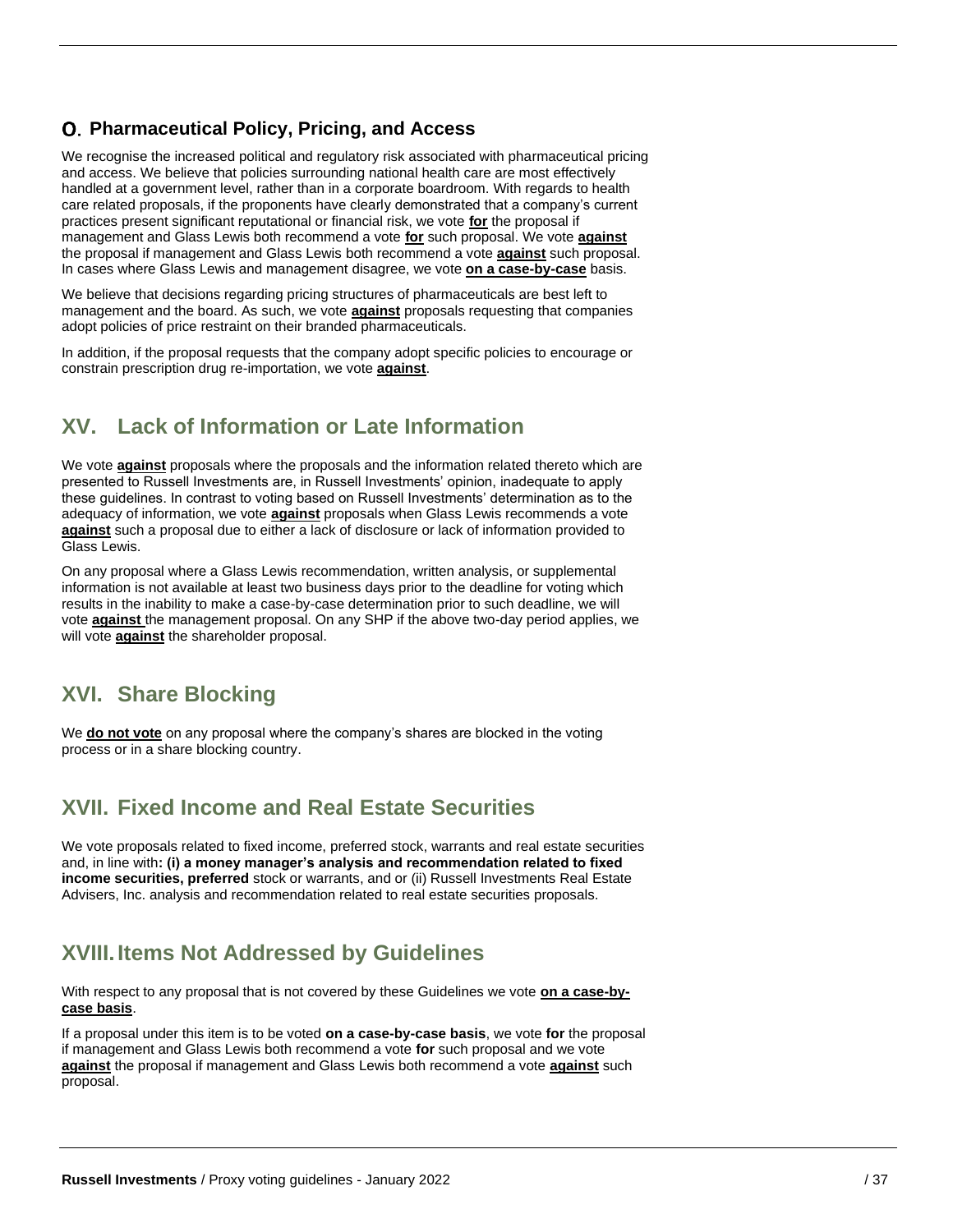## **XIX. Determined Materiality Threshold**

For securities in which shares to be voted by Russell Investments in aggregate represent less than 0.15% of shares outstanding (measured by % of free float) as of the record date, we vote in line with our proxy voting guidelines; with regards to votes where Russell Investments' Proxy Voting Guidelines indicate case-by-case, we vote **in line** with Glass Lewis' recommendation, except for Shareholder Proposals related to Environment and Social issues, these will be voted **on a case-by-case basis**.